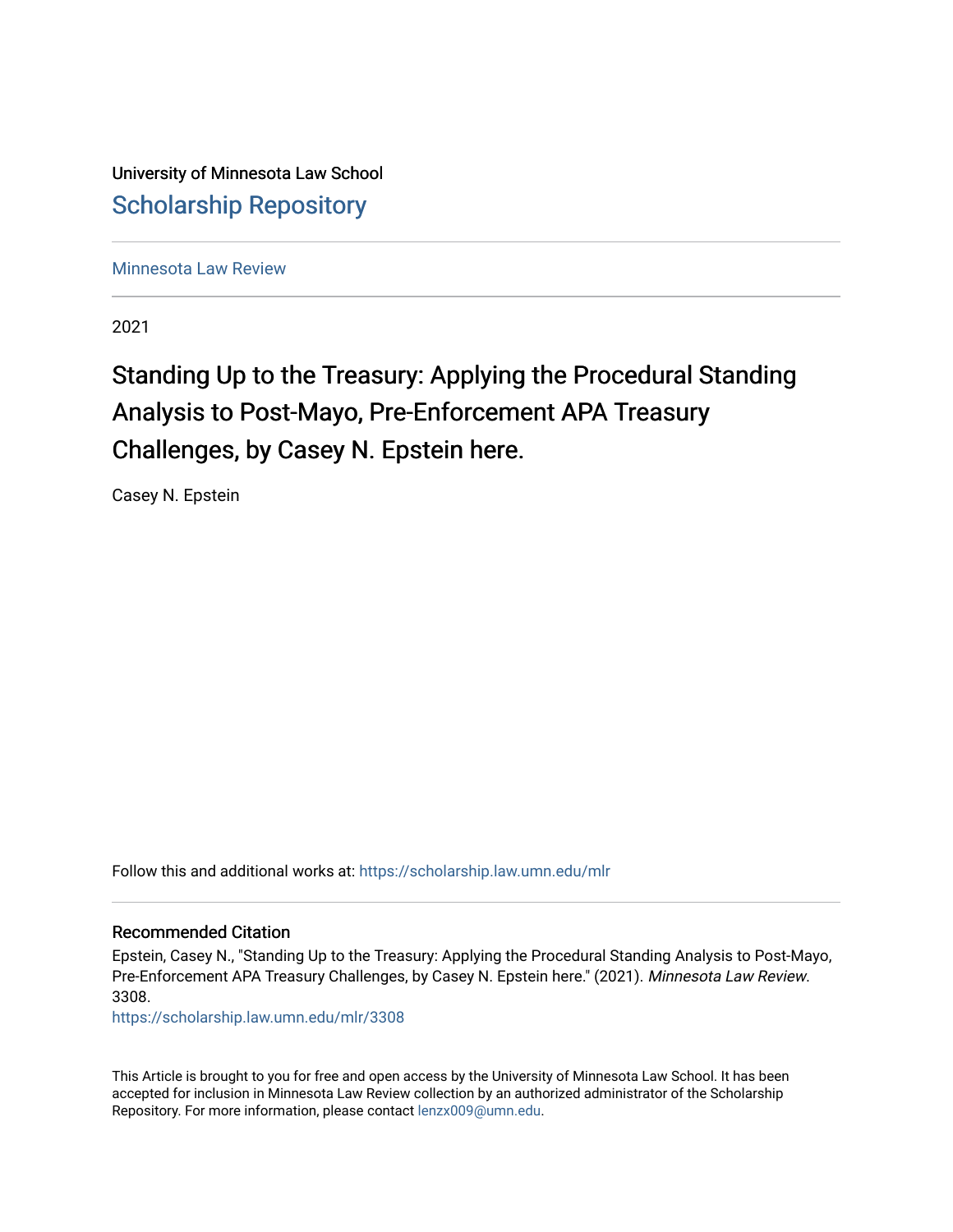#### **Note**

# **Standing Up to the Treasury: Applying the Procedural Standing** Analysis to Post-*Mayo*, Pre-Enforcement APA Treasury **Challenges**

#### *Casey N. Epstein*\*

#### INTRODUCTION

During the tumultuous debate over the 2017 Tax Cuts and Jobs Act  $(TC[A),$ <sup>1</sup> the bill's provisions to cap state and local tax (SALT) deductions<sup>2</sup> came to symbolize the  $TC[A]$ 's partisan nature, stoking controversy around the hastily passed legislation.3 The SALT cap 

2. § 11042, 131 Stat. at 2085-86. Under the SALT deduction scheme, taxpayers can deduct state and local real estate taxes as well as income or sales taxes. I.R.C. § 164(a); see also GOV'T FIN. OFFICERS ASS'N, THE IMPACT OF ELIMINATING THE STATE AND LOCAL TAX DEDUCTION 4 (2017), https://gfoaorg.cdn.prismic.io/gfoaorg/dfef3d6d -69c1-4d83-97a7-ae2f68e1692a\_RCC+Report+on+SALT+Deduction-092017\_Final .pdf [https://perma.cc/B5MQ-Y8BR]. SALT deductions decrease the double state-federal taxation assessed to an individual. As of 2015, almost thirty percent of Americans utilized SALT deductions. *Id.* SALT deductions disproportionately benefit the wealthy

3. *See, e.g.*, Peter S. Goodman & Patricia Cohen, *It Started as a Tax Cut. Now It Could Change American Life*, N.Y. TIMES (Nov. 29, 2017), https://www.nytimes.com/ 2017/11/29/business/republican-tax-cut.html [https://perma.cc/6UCJ-LXKF]; Annie Nova & Darla Mercado, *How These States Are Rebelling Against the GOP Tax Code*,

1947

J.D. Candidate 2021, University of Minnesota Law School; B.A. 2014, Clark University. I am grateful to Professor Kristin Hickman for helping me develop this topic and offering guidance along the way. I would also like to thank Lead Note & Comment Editors Sam Cleveland and Meredith Gingold for spending a significant amount of time helping me edit and frame this Note. Finally, I would like to thank my wife, Joey Barrett, and dedicate this Note to my daughter, Yael Epstein. Copyright  $© 2021$  by Casey N. Epstein.

<sup>1.</sup> Tax Cuts and Jobs Act of 2017, Pub. L. No. 115-97, 131 Stat. 2054 (codified in scattered sections of I.R.C.). While the 2017 Act is colloquially referred to as the "Tax Cuts and Jobs Act" (TCJA)—the name this Note will use—because of the reconciliation process used to pass the TCJA, its official title is "To Provide for Reconciliation Pursuant to Titles II and V of the Concurrent Resolution on the Budget for Fiscal Year 2018." See Eli Watkins, *Senate Rules Force Republicans To Go with Lengthy Name for Tax Plan*, CNN POL. (Dec. 19, 2017, 10:14 PM), https://www.cnn.com/2017/12/19/politics/tax -bill-name-delay/index.html [https://perma.cc/K2FD-6SVE].

who live in high-tax states. See Jared Walczak, The State and Local Tax Deduction: A *Primer*, TAX FOUND. (Mar. 15, 2017), https://files.taxfoundation.org/2017031514 2330/Tax-Foundation-FF545.pdf [https://perma.cc/4TVN-YUZZ].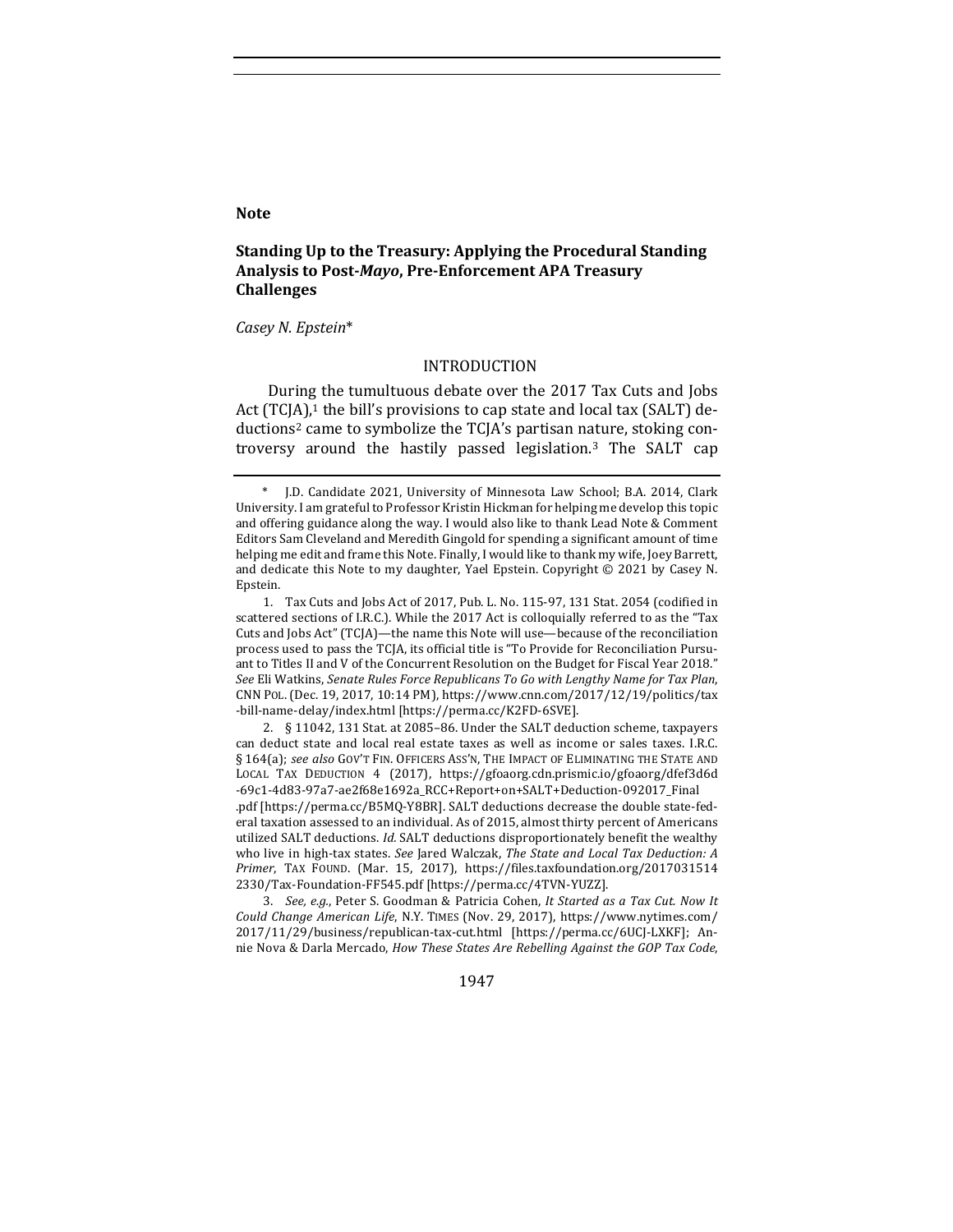appeared to target wealthy citizens in high-tax "blue" states in an apparent attempt to economically kneecap wealthy Democrats.<sup>4</sup> In response, many of these blue states adopted "workarounds" to the SALT legislation.5

The Treasury Department worked quickly to eliminate these states' workarounds, preventing them from circumventing the TCJA's SALT laws by promulgating new regulations in the summer of 2019.<sup>6</sup> Less than a month after the Treasury issued these SALT regulations, the same "workaround" blue states attempted to invalidate these new regulations in *New Jersey v. Mnuchin*, arguing that the Treasury's

4. See Bob Bryan, Top Trump Advisor Says the GOP Tax Bill Is 'Death to Demo*crats*,*'* BUS.INSIDER (Dec. 5, 2017, 11:23 AM), https://www.businessinsider.com/trump -gop-tax-bill-democrats-salt-deduction-text-details-2017-12 [https://perma.cc/PY6U -EA6H]. Although the TCJA targeted Democrats, the SALT caps also negatively impacted wealthy conservatives in high-tax states like New Jersey. See Alana Abramson, *These Are the 12 House Republicans Who Voted Against the Tax Bill*, TIME (Dec. 19, 2017, 5:44 PM), https://time.com/5072519/house-republicans-voted-against-tax-bill [https://perma.cc/28VN-QKJY]. 

CNBC (Jan. 23, 2018, 2:34 PM), https://www.cnbc.com/2018/01/23/how-these -states-are-rebelling-against-the-new-gop-tax-code.html [https://perma.cc/6EM8 -VHEH]. Even several years after the TCJA was passed, the SALT deductions cap continues to stoke controversy. See Jim Tankersley, The Trump Tax Cuts Were Supposed To *Depress Housing Prices. They Haven't.*, N.Y.TIMES (Aug. 27, 2018), https://www.nytimes .com/2018/08/27/business/housing-prices-tax-law.html [https://perma.cc/7KLF -R4JA]; Michelle Singletary, *It's Time To Pay Taxes—and, Boy, Are People Steamed About the Trump 'Tax Cut' Bill*, WASH. POST (Mar. 7, 2019, 6:51 AM), https://www .washingtonpost.com/business/2019/03/07/its-time-pay-taxes-boy-are-people -steamed-about-trump-tax-cut-bill [https://perma.cc/M647-979Q]. For an example of the sloppiness of the TCJA, see DEBORAH A. GEIER, U.S. FEDERAL INCOME TAXATION OF INDIVIDUALS 2021, at 420 n.28 (2020), describing the "internally inconsistent" capital gains treatment of self-created patents under the Internal Revenue Code.

<sup>5.</sup> Laura Davison & Lynnley Browning, New York, New Jersey Pursue Another Bat*tle in SALT Deduction War*, BLOOMBERG (July 17, 2019, 10:43 AM), https://www .bloomberg.com/news/articles/2019-07-17/new-york-new-jersey-pursue-another -battle-in-salt-deduction-war [https://perma.cc/G7RN-DBNR]. These "workarounds" "allow[ed] residents to donate to a state-created charitable fund instead of paying property taxes [which] could then be written off as a charitable gift on an individual's federal taxes [to] get a state tax credit." Id.

<sup>6.</sup> The Treasury issued its Notice of Proposed Rulemaking on August 27, 2018, before promulgating final rules in the summer of 2019. Contributions in Exchange for State or Local Tax Credits, 83 Fed. Reg. 43,563 (proposed Aug. 27, 2018) (to be codified at Treas. Reg.  $\S 1.170A-1(h)(3)$ ; Contributions in Exchange for State or Local Tax Credits, 84 Fed. Reg. 27,513 (June 13, 2019) (to be codified at Treas. Reg. § 1.170A-1(h)(3)). These regulations eliminated state-created charitable funds, preventing the states from implementing their workaround schemes. *Id.*; see supra note 5.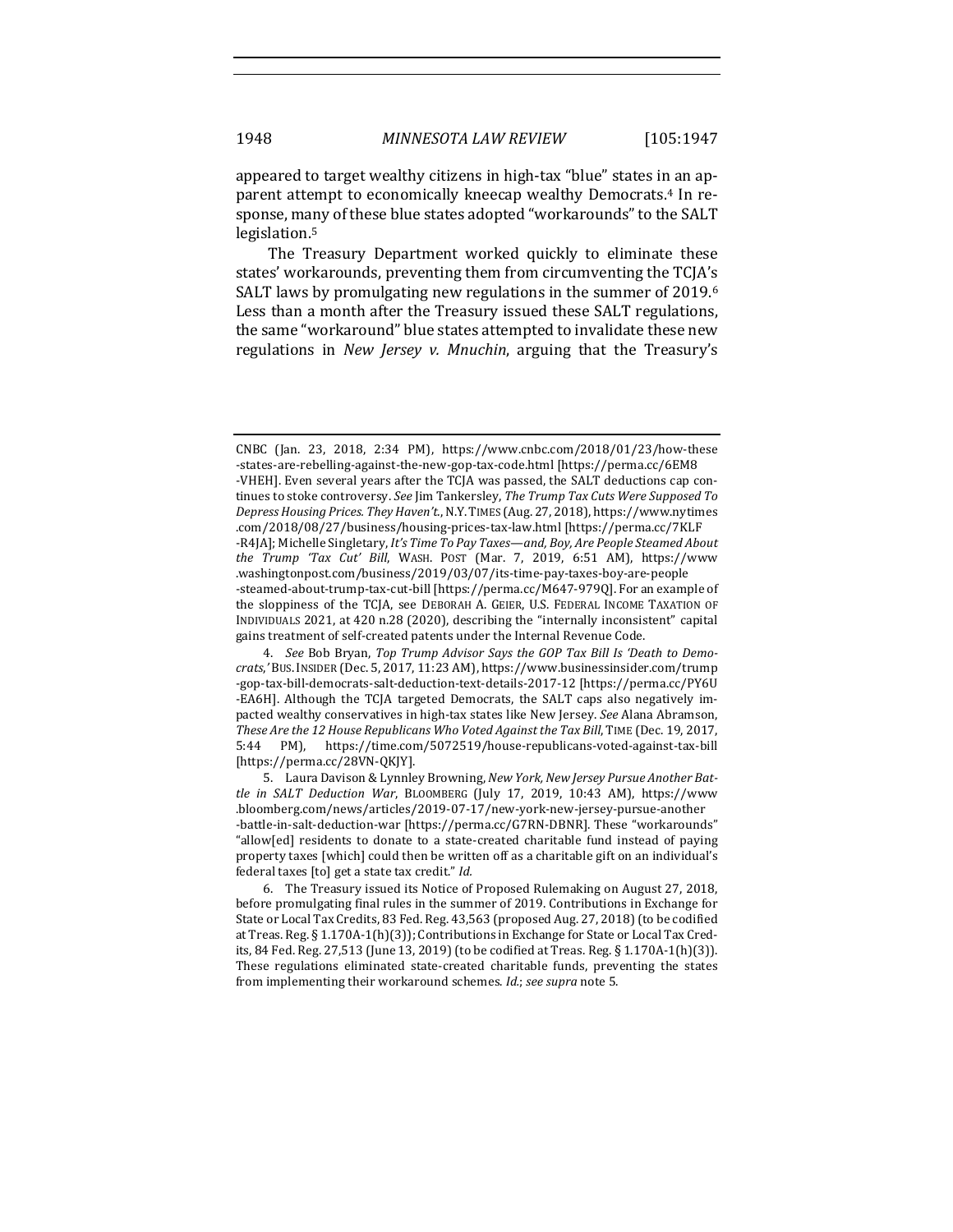promulgation was "arbitrary and capricious" in violation of the Administrative Procedure Act (APA).<sup>7</sup>

Plaintiff-states' challenge to the Treasury's SALT regulations is not only a long-shot on the merits, $8$  but it is also unclear whether the states can even command judicial review. In order for the courts to find the plaintiffs' claims justiciable, the states must survive two threshold hurdles for administrative actions against the Treasury: the Anti-Injunction Act  $(AIA)^9$  and the doctrine of standing.<sup>10</sup>

The question of whether these plaintiff-states can even command judicial review is illustrative of a commonplace problem in suing the Treasury over procedurally infirm rules and regulations. While all plaintiffs require standing to maintain their suits, courts are inconsistent in applying the standing analysis to pre-enforcement administrative claims, particularly those against the Treasury.<sup>11</sup>

Until recently it was clear that plaintiffs could not secure judicial review for administrative challenges to the Treasury prior to enforcement.<sup>12</sup> That prohibition, however, unnecessarily undermined the APA.<sup>13</sup> Courts are now granting judicial review for some pre-enforcement administrative challenges to the Treasury; however, it is unclear whether such plaintiffs have standing and even how courts should assess plaintiffs' standing.<sup>14</sup>

Although the field of administrative law generally allows plaintiffs to bring pre-enforcement APA challenges,<sup>15</sup> the Treasury has historically enjoyed a blanket exemption from such pre-enforcement

8. Davison & Browning, *supra* note 5 (quoting Duke University law professor Lawrence Zelenak).

- 9. I.R.C. § 7421.
- 10. *See infra* Part I.B.
- 11. *See infra* Part II.A.
- 12. *See infra Part II.A.1.*
- 13. *See infra Part II.A.*
- 14. *See infra* notes 132-37 and accompanying text.

<sup>7.</sup> Complaint for Declaratory & Injunctive Relief at 2-3, New Jersey v. Mnuchin,  $(S.D.N.Y.$  July 17, 2019) (No. 1:19-cv-06642), https://www.nj.gov/oag/ newsreleases19/2019-0717\_SALT-Complaint\_As-Filed.pdf [https://perma.cc/PZ4U -LWRX]; Administrative Procedure Act, 5 U.S.C.  $\S$ § 551–559, 701–706. This lawsuit constitutes these states' second attempt to overturn the new SALT law-prior to this administrative claim, the states filed a constitutional challenge to the SALT legislation itself which was denied on the merits and is currently pending appeal. See New York v. Mnuchin, 408 F. Supp. 3d 399, 402 (S.D.N.Y. 2019).

<sup>15.</sup> *See* Abbott Lab'ys v. Gardner, 387 U.S. 136, 140 (1967). This Note focuses on *pre-*enforcement APA actions—standing is a non-issue for *post*-enforcement challenges as plaintiffs almost certainly satisfy the injury-in-fact and related standing requirements. See infra notes 83-86 and accompanying text.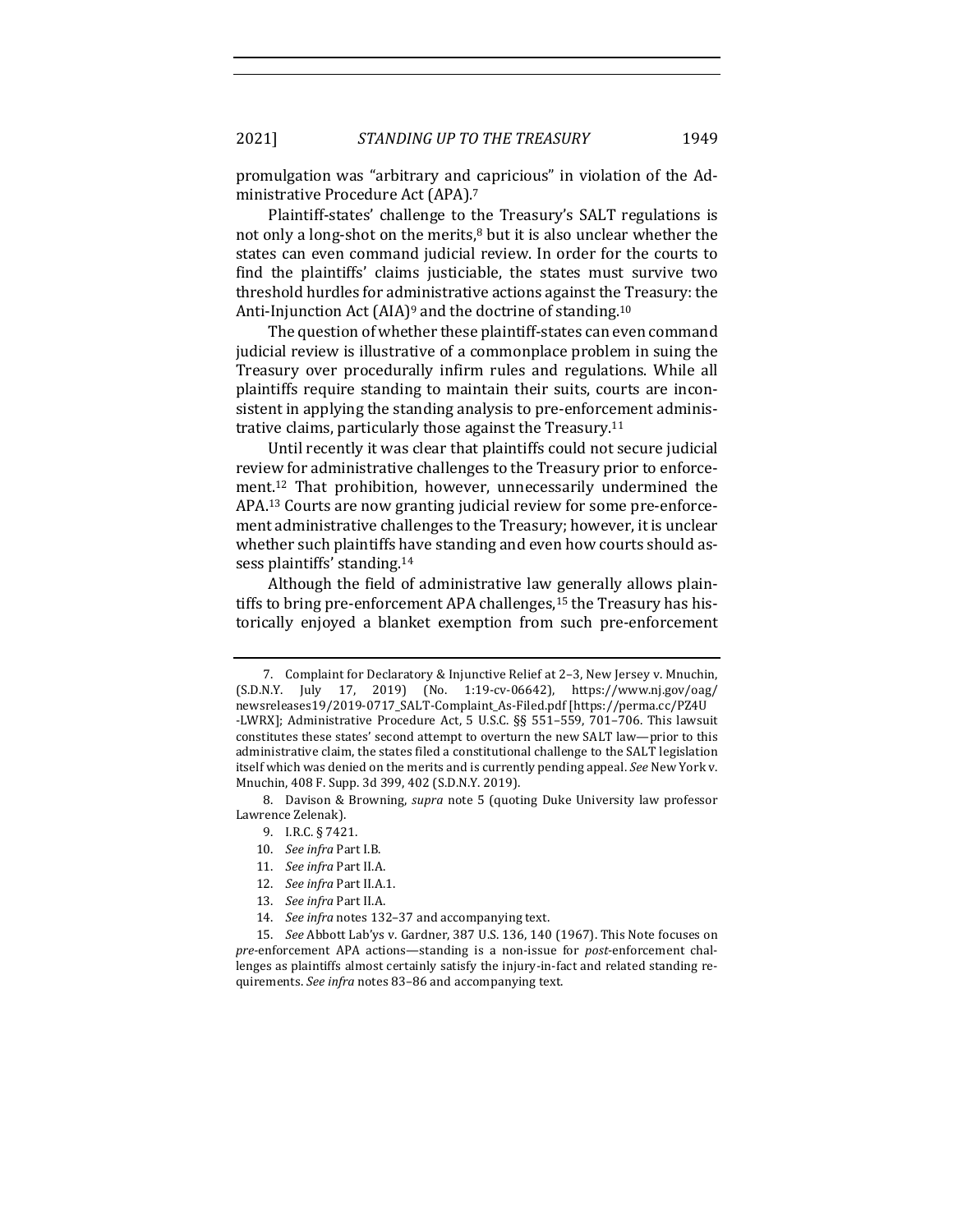actions due to the tax-specific AIA.<sup>16</sup> This statute prevents taxpayers from challenging their tax liability before the Internal Revenue Service (IRS) formally assesses the taxpayer's liability or the taxpayer pays their tax liability in full.<sup>17</sup>

The question of whether the AIA does, in fact, bar pre-enforcement APA claims has become a hot topic of late, with now-Justice Kavanaugh concluding that the AIA does preclude APA pre-enforcement claims in his 2015 D.C. Circuit *Florida Bankers* opinion<sup>18</sup> and the Sixth Circuit issuing a strongly divided denial of rehearing en banc in the 2019 *CIC Services* opinion.<sup>19</sup> The Supreme Court recently granted certiorari for *CIC* Services to resolve this question.<sup>20</sup>

Even if plaintiffs survive the AIA, they must still establish standing for their claim to be justiciable.<sup>21</sup> Because the AIA has historically served as the primary barrier to entry for taxpayer pre-enforcement challenges to the Treasury, this specific standing question has received little attention from the courts and the academy.<sup>22</sup> This silence has created a legal vacuum. While this vacuum was relatively unimportant until recently,<sup>23</sup> courts are now granting plaintiffs passage through the AIA gateway, necessitating actual analysis of whether plaintiffs have standing to sue.<sup>24</sup>

Perhaps unsurprisingly, recent district court decisions evaluating standing for pre-enforcement APA challenges to the Treasury are inconsistent in their standing analyses.<sup>25</sup> These decisions evidence the

<sup>16.</sup> I.R.C. § 7421.

<sup>17.</sup> *See infra* Part I.A. Thus, a taxpayer may challenge the Treasury/IRS once they have paid the tax that the IRS assessed against them.

<sup>18.</sup> Fla. Bankers Ass'n v. U.S. Dep't of the Treasury, 799 F.3d 1065, 1067-68 (D.C. Cir. 2015) (holding the APA pre-enforcement challenge to be non-justiciable under the AIA).

<sup>19.</sup> CIC Servs., LLC v. IRS, 925 F.3d 247, 259 (6th Cir.), *reh'g en banc denied*, 936 F.3d 501 (6th Cir. 2019), cert. granted, 140 S. Ct. 2737 (2020) (mem.).

<sup>20.</sup> *Id.* The Supreme Court held oral argument on *CIC Services* on December 1, 2020. While the Justices indicated significant skepticism of the IRS's position—and seem likely to rule in favor of CIC Services—the Court has not released its opinion at the time of this Note going to print. See Jeffery Leon & Aysha Bagchi, *SCOTUS Justices Grill IRS in Fight over Tax Reporting Rule*, BLOOMBERG TAX (Dec. 1, 2020, 12:33 PM), https://news.bloombergtax.com/daily-tax-report/supreme-court-peppers-irs-with -tough-questions-in-tax-rule-fight [https://perma.cc/67Q8-AWWP].

<sup>21.</sup> *See infra* Part I.B.2.

<sup>22.</sup> *See infra* note 70 and accompanying text.

<sup>23.</sup> See the discussion of tax exceptionalism in Part I.A.2, *infra*, which explains that standing was not a pressing issue because tax exceptionalism and the AIA fully barred all such challenges.

<sup>24.</sup> *See infra* Part II.A.2.

<sup>25.</sup> *See id.*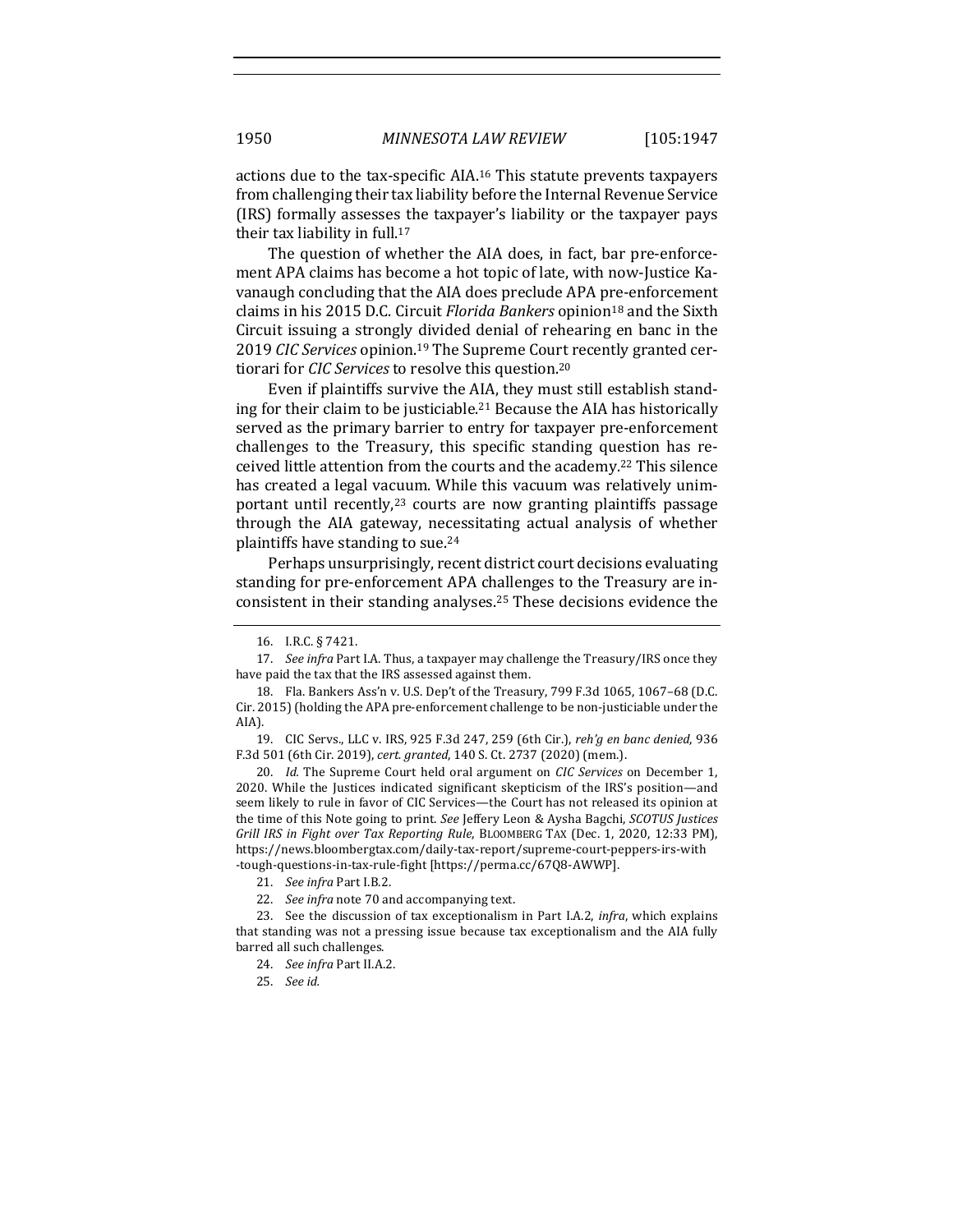beginnings of a jurisdictional split.<sup>26</sup> Should courts apply disparate standing analyses to the same pre-enforcement APA question, they will inject a significant amount of confusion into these administrative claims—confusion that will harm all parties.<sup>27</sup> Instead of courts concocting unique standing analyses, they should take a uniform and consistent approach to plaintiffs' standing inquiries.

Moreover, because pre-enforcement administrative actions necessarily occur *before* the claimant is harmed by the challenged action, these claims demand a special standing analysis with relaxed requirements.<sup>28</sup> The Supreme Court sanctioned the use of such a "procedural standing" doctrine in the seminal case of *Lujan v. Defenders of Wildlife*, where Justice Scalia noted that "procedural rights are special."<sup>29</sup>

A number of courts utilize a relaxed procedural standing inquiry for administrative claims that have yet to directly injure the plaintiff.<sup>30</sup> This analysis eases the requirements that plaintiffs demonstrate that they have been directly injured as well as that their injury is redressable by the courts.<sup>31</sup> Because of the unique nature of a procedural injury, which often has not yet injured the plaintiff but will injure them in the future, courts that invoke the ordinary standing requirements would foreclose the plaintiff's opportunity to challenge such a procedural injury.<sup>32</sup>

While some courts invoke the procedural standing doctrine in pre-enforcement APA claims, including some administrative challenges to the Treasury, many others omit any mention of the doctrine.<sup>33</sup> The judiciary's inconsistency in utilizing procedural standing creates numerous corollary problems, including undermining the core policy of stare decisis, treating like plaintiffs alike, and furthering the confusion over whether the Treasury enjoys—or should enjoy special status because of its financial importance to the government.<sup>34</sup>

This Note aims to rectify courts' pre-enforcement standing analyses in APA pre-enforcement suits against the Treasury. This Note explains the current problem of pre-enforcement APA taxpayer

<sup>26.</sup> *Id.*

<sup>27.</sup> *See infra* note 100 and accompanying text.

<sup>28.</sup> *See infra Part I.B.3.* 

<sup>29.</sup> *See Lujan v. Defs. of Wildlife,* 504 U.S. 555, 572 n.7 (1992) (internal quotation marks omitted).

<sup>30.</sup> *See infra* Part I.B.3. 

<sup>31.</sup> *See id.*

<sup>32.</sup> *See id.*

<sup>33.</sup> *See infra Part II.A.* 

<sup>34.</sup> *See infra Part II.B.*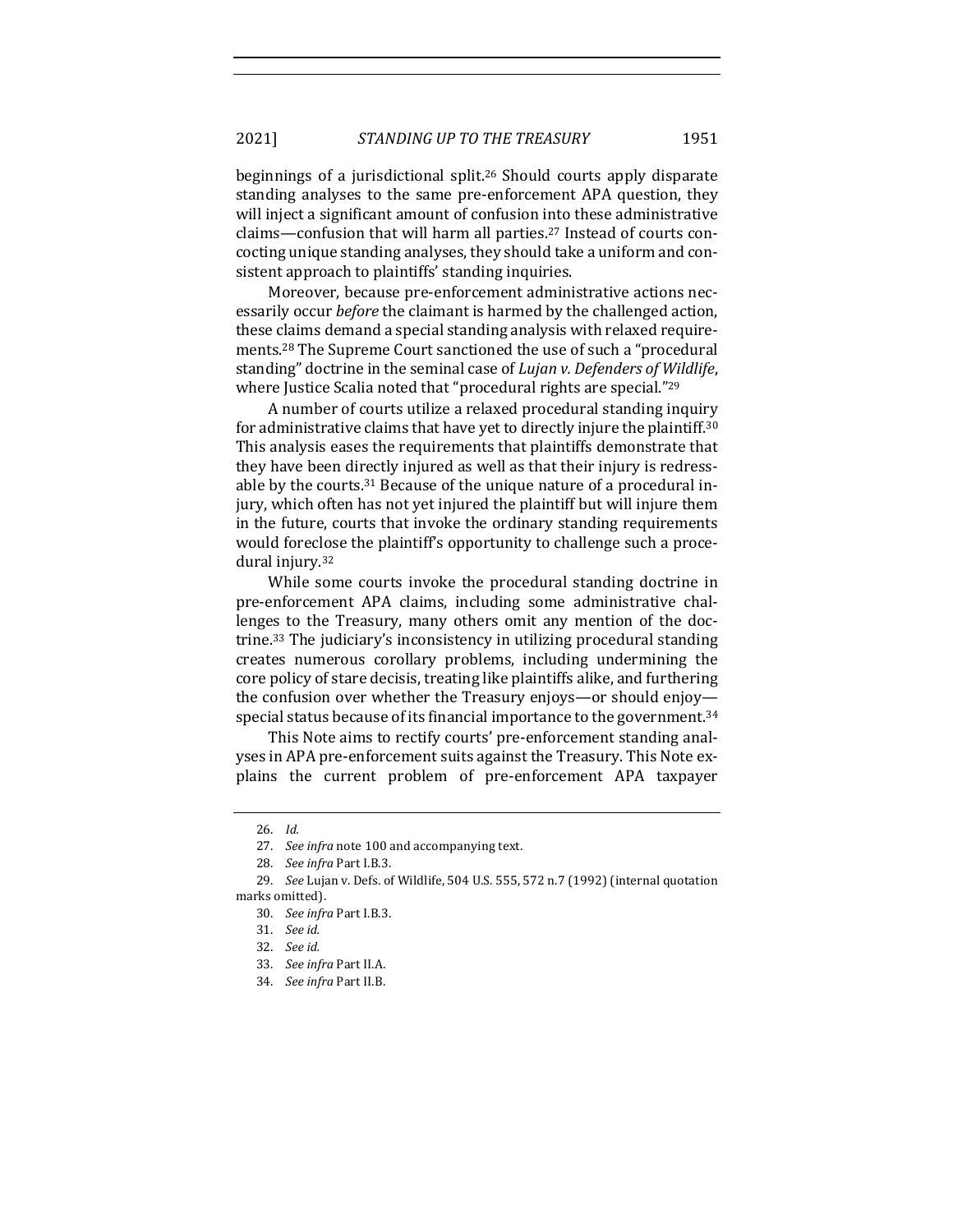standing, charts the rationale for the special procedural standing doctrine, and provides a coherent system of analysis for pre-enforcement administrative challenges to the Treasury going forward. Ultimately, this Note argues that the courts' current analytical framework for preenforcement APA standing is harmfully inconsistent. Instead, the judiciary should apply a uniform and consistent standing analysis that regularly utilizes the procedural standing doctrine. This solution will increase consistency and efficiency in the courts, provide clear expectations to both plaintiffs and agencies, and ensure that parties have remedies to harmful Treasury promulgations that violate the APA.

This Note proceeds as follows: Part I describes the evolution of tax exceptionalism—the doctrine granting the Treasury special status in the eyes of the law—the AIA, standing, and the procedural standing doctrine. Part II explores the historical difficulty in obtaining standing to challenge the Treasury in pre-enforcement APA claims, the currently developing jurisdictional split over this standing analysis, and the resulting legal tensions and problems created by the courts' inconsistencies. Part III recommends that courts employ greater use of the procedural standing doctrine to ensure fair and consistent application of the standing doctrine and explains how consistent use of the procedural standing doctrine will ameliorate current problems.

Courts should allow plaintiffs to challenge the Treasury for administratively infirm actions. Whether their claims are meritorious or not, this Note argues that plaintiffs, like the states in *New Jersey v. Mnuchin*, should have standing to sue the Treasury for pre-enforcement APA violations. Ultimately, these plaintiffs, like everyone else, should have an opportunity to be heard in court.

## I. STANDING, THE APA, AND PRE-ENFORCEMENT ADMINISTRATIVE CHALLENGES TO TREASURY REGULATIONS

While most agencies have been subject to pre-enforcement APA challenges for seventy years, the Treasury enjoyed special protections from administrative law challenges under the doctrine of "tax exceptionalism." These special protections included immunity from pre-enforcement APA suits under the threshold justiciability barrier of the Anti-Injunction Act and, by implication, standing. Recent jurisprudence seemingly eliminated tax exceptionalism—casting doubt on the Treasury's historic protection from pre-enforcement APA claims. Courts, however, are still finding their way in a post-tax exceptionalism world, including learning how to navigate the oft-confounding standing doctrine in pre-enforcement administrative cases.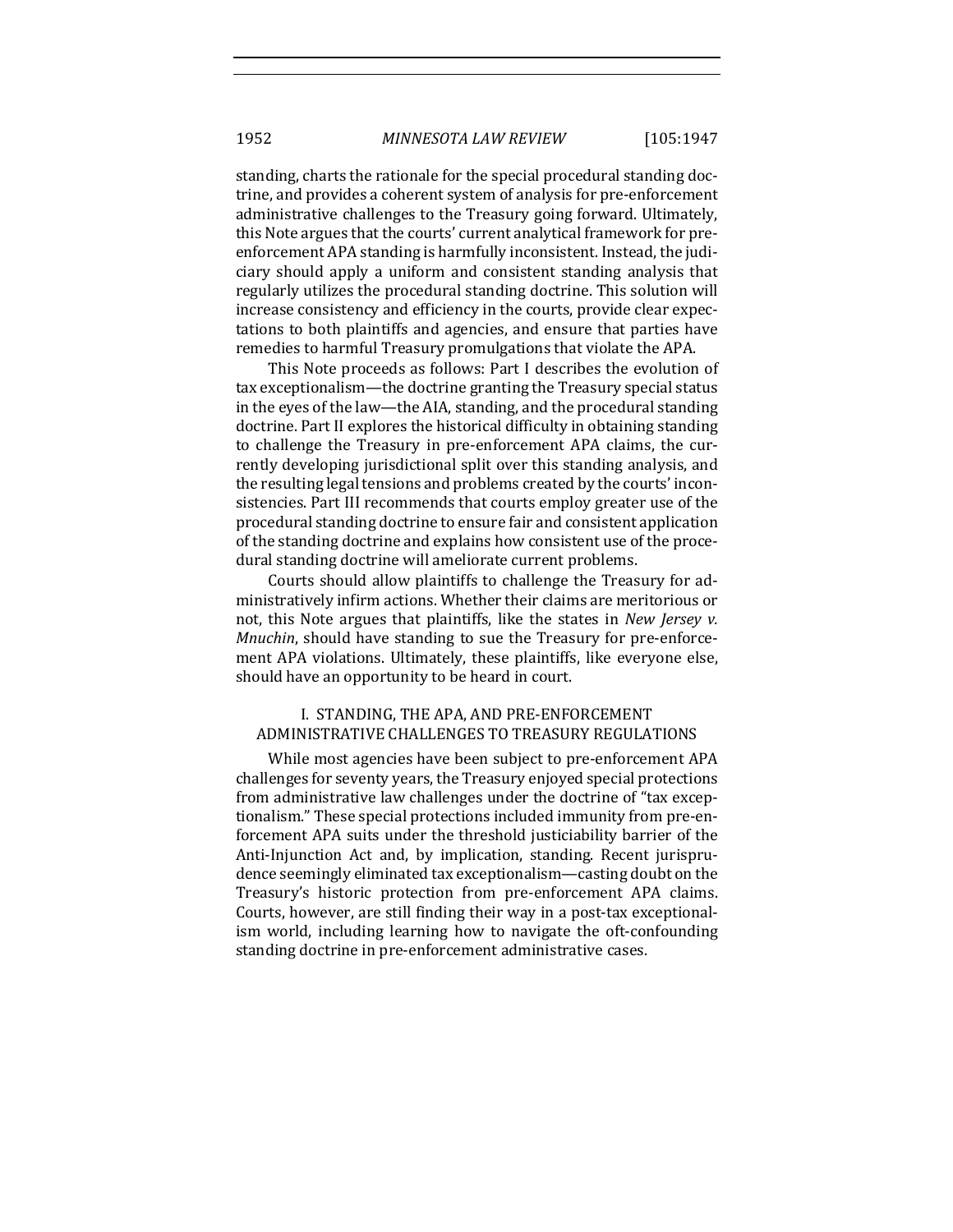This Part outlines the evolution of tax exceptionalism and the justiciability doctrines of the AIA, standing, and procedural standing doctrines. Section A describes the history of the APA and tax exceptionalism. Section B describes the threshold barriers of the AIA and standing that serve to bar plaintiffs' administrative challenges against the Treasury. Section B also outlines the relaxed procedural standing doctrine that is central to this Note's solution.

In sum, this Part highlights the currently-in-flux doctrine of standing as applied to pre-enforcement administrative challenges to the Treasury.

### A. TAX AGENCIES AND THE ADMINISTRATIVE PROCEDURE ACT

Tax exceptionalism evolved slowly over time, beginning in the 1960s with the Treasury's fairly regular compliance with the APA, to its regular non-compliance (and the corresponding judicial acceptance of its non-compliance) in the 1980s, to today's ostensible, albeit still uncertain, rejection of tax exceptionalism. This Section outlines the history of the on-again-off-again relationship between tax and administrative law. Subsection 1 summarizes administrative agency law and the history of the APA. Subsection 2 details the relationship between the Treasury and the APA, the history of tax exceptionalism, and the current debate over the Treasury's immunity from APA pre-enforcement challenges.

## 1. Administrative Agencies and the APA

Congress has long delegated its powers to executive branch agencies. Indeed, the First Congress established multiple agencies, including the Treasury, under George Washington's helm.<sup>35</sup> The judiciary has historically upheld such delegations so long as Congress provides some-really any-"intelligible principle" to guide the agency.<sup>36</sup>

<sup>35.</sup> An Act to Establish the Treasury Department, ch. 12, 1 Stat. 65 (1789); see Jerry Mashaw, *Recovering American Administrative Law: Federalist Foundations, 1787– 1801*, 115 YALE L.J. 1256, 1277 (2006).

<sup>36.</sup> J.W. Hampton, Jr., & Co. v. United States, 276 U.S. 394, 409 (1928); see Mistretta v. United States, 488 U.S. 361, 372-73 (1989) ("Accordingly, this Court has deemed it 'constitutionally sufficient if Congress clearly delineates the general policy, the public agency which is to apply it, and the boundaries of this delegated authority." (quoting Am. Power & Light Co. v. SEC, 329 U.S. 90, 105 (1946))).

Note, however, that the "intelligible principle" doctrine has faced recent criticism from multiple Supreme Court Justices. While the doctrine currently remains in force, the Court may limit or eliminate the intelligible principle theory in the future to require that Congress provide more specific delineated agency operational guidelines. See Dep't of Transp. v. Ass'n of Am. R.Rs.,  $575$  U.S. 43, 77 (2015) (Thomas, J., concurring);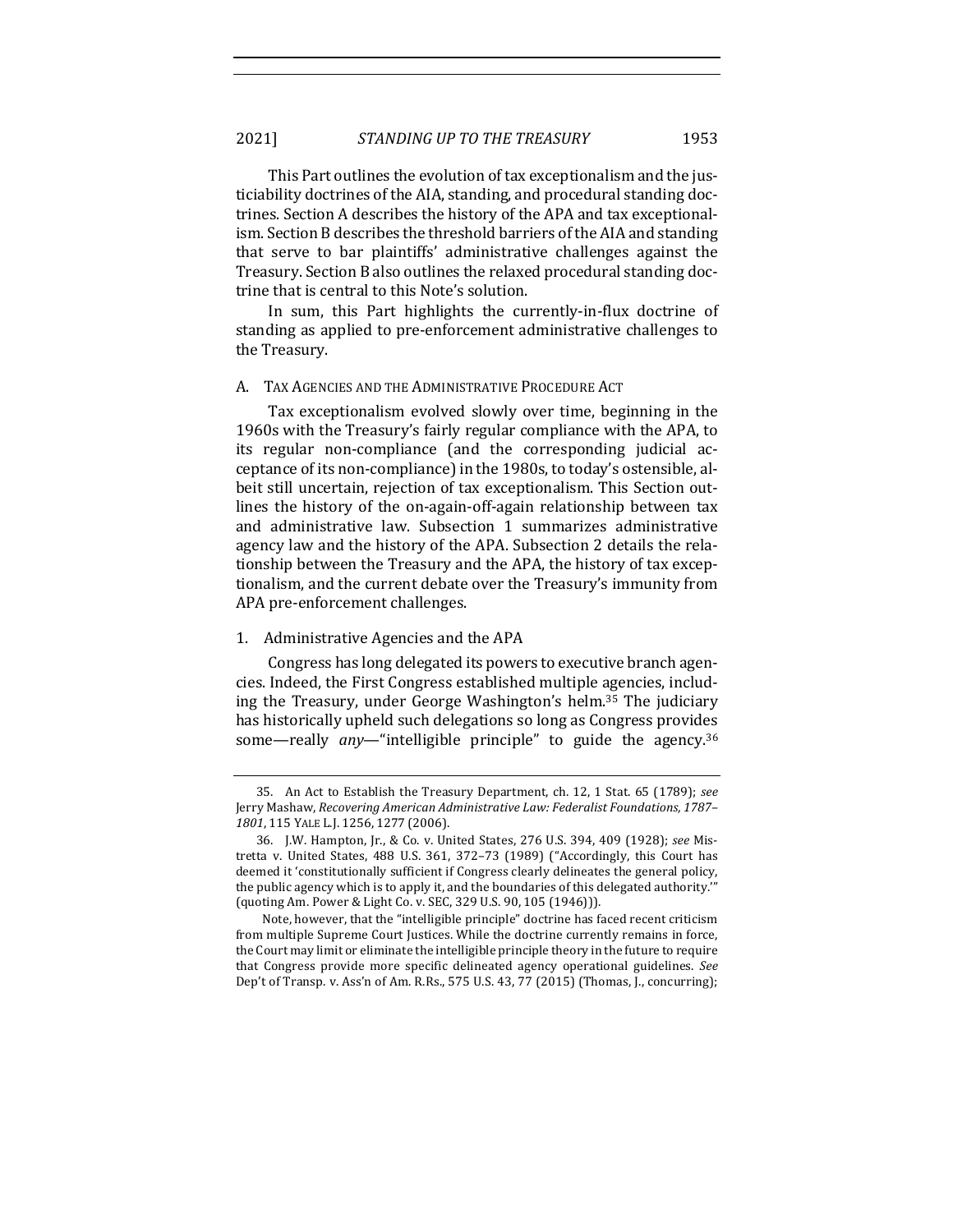Courts justify such broad delegations of powers to agencies by necessity, as Congress often lacks the subject matter expertise, time, and resources to enumerate the plethora of regulations required by a given piece of legislation.<sup>37</sup> Notably, agencies, using congressional powers under the executive branch, often simultaneously wield adjudicatory, legislative, and executive powers.<sup>38</sup> This consolidation of agency authority has led to separation of powers concerns, particularly where delegations of authority are vague or overbroad.<sup>39</sup>

Congress's enactment of the APA in 1946 codified specific procedural rules that agencies must follow in promulgating regulations with the force of law (i.e., "legislative rules").<sup>40</sup> The APA provides that, prior to finalizing legislative rules, agencies must issue a Notice of Proposed Rulemaking (NOPR) and solicit public notice-and-comment,<sup>41</sup>

38. *See, e.g.*, Peter L. Strauss, Formal and Functional Approaches to Separation of *Powers Questions: A Foolish Inconsistency*, 72 CORNELL L. REV. 488, 492–93 (1987).

39. *See Ass'n of Am. R.Rs.*, 575 U.S. at 74 (Thomas, J., concurring) ("The Framers' dedication to the separation of powers has been well-documented, if only half-heartedly honored."); *Gundy*, 139 S. Ct. at 2144 (Gorsuch, J., dissenting) ("If the separation of powers means anything, it must mean that Congress cannot give the executive branch a blank check to write a code of conduct governing private conduct for a halfmillion people."); see also THE FEDERALIST NO. 47, at 266 (James Madison) (E.H. Scott ed., 1898) ("The accumulation of all powers, Legislative, Executive, and Judiciary, in the same hands  $\dots$  may justly be pronounced the very definition of tyranny.").

40. Administrative Procedure Act, 5 U.S.C. §§ 551–559, 701–706. *See generally* Kristin E. Hickman, *Unpacking the Force of Law*, 66 VAND. L. REV. 465, 472-509 (2013).

41. 5 U.S.C. § 553(b)–(c); *see* Shell Oil Co. v. EPA, 950 F.2d 741, 747 (D.C. Cir. 1991) (invalidating agency promulgation because the final rule was not a "logical outgrowth" of the NOPR). Note that the APA provides agencies several exemptions from soliciting public comment, including for "good cause"—"when the agency for good cause finds . . . that notice and public procedure thereon are impracticable, unnecessary, or contrary to the public interest." 5 U.S.C. § 553(b)(B); see KRISTIN E. HICKMAN & RICHARD J. PIERCE, JR., FEDERAL ADMINISTRATIVE LAW 525 (2d ed. 2014) ("Substantively, APA § 553(b)(B) allows for good cause where . . . [the rule is] contrary to the public interest if 'the interest of the public would be defeated by any requirement of advance notice." (quoting U.S. DEP'T OF JUST., ATTORNEY GENERAL'S MANUAL ON THE ADMINISTRATIVE PROCEDURE ACT

Gundy v. United States, 139 S. Ct. 2116, 2144 (2019) (Gorsuch, J., dissenting); Paul v. United States, 140 S. Ct. 342, 342 (2019) (mem.) (Kavanaugh, J., statement) ("I write separately because Justice Gorsuch's scholarly analysis of the Constitution's nondelegation doctrine in his *Gundy* dissent may warrant further consideration in future cases.").

<sup>37.</sup> *See, e.g.*, Pan. Refin. Co. v. Ryan, 293 U.S. 388, 421 (1935) ("The Constitution has never been regarded as denying to the Congress the necessary resources of flexibility and practicality, which will enable it to perform its function. . . . Without capacity to give authorizations of that sort we should have the anomaly of a legislative power which ... would be but a futility."); *Mistretta*, 488 U.S. at 372 ("[O]ur jurisprudence has been driven by a practical understanding that in our increasingly complex society  $\dots$ Congress simply cannot do its job absent an ability to delegate power under broad general directives.").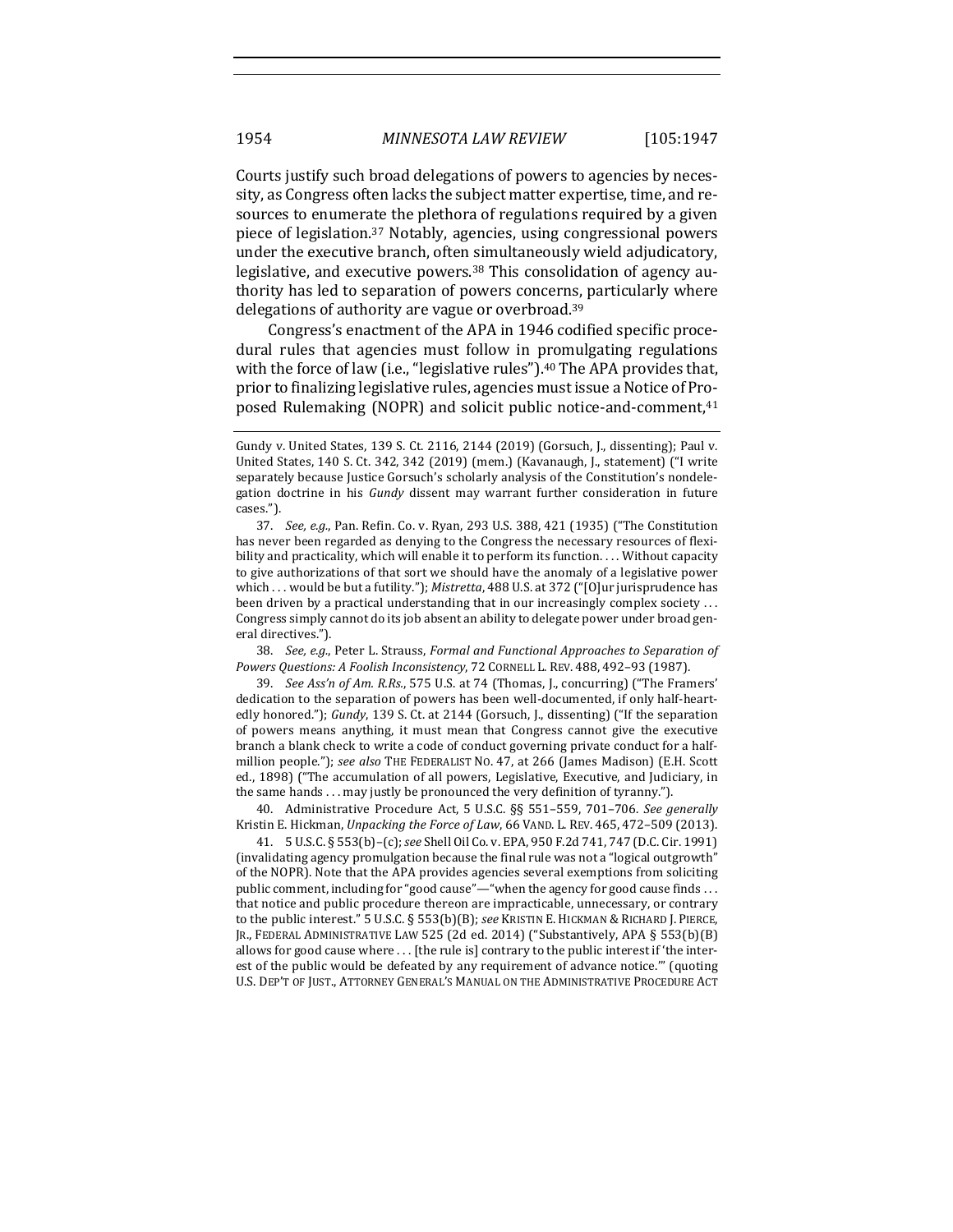disclose data relied upon in making the rule, $42$  issue a concise general statement of the basis for the rule, $43$  refrain from promulgating rules arbitrarily and capriciously, $44$  and conduct an impact study on the rule's effect on small businesses.<sup>45</sup>

Moreover, the APA provides a broad standard of judicial review for challenges to agency actions, allowing aggrieved parties to contest agency regulations that violate the APA's requirements.<sup>46</sup> In *Abbott* Laboratories, the Supreme Court expressly held that this standard of judicial review includes "pre-enforcement review"—i.e., review of agency actions that will, but have not yet, injured a party.<sup>47</sup> This review ensures that a party is not put in the catch-22 of choosing "between abandoning his rights or risking prosecution."<sup>48</sup>

The APA thus "serves as a second best proxy for the legislative process" and functions as a check on anti-democratic agency actions.<sup>49</sup> Indeed, Congress anticipated that "'public interest' litigants . . . would prod [an] agency to go further in implementing its statutory

42. *See* Portland Cement Ass'n v. Ruckelshaus, 486 F.2d 375, 393 (D.C. Cir. 1973). *But see Am. Radio Relay League, Inc. v. FCC, 524 F.3d 227, 246-47 (D.C. Cir. 2008)* (Kavanaugh, J., dissenting) (arguing no such duty exists (citing Vt. Yankee Nuclear Power Corp. v. Nat. Res. Def. Council, Inc., 435 U.S. 519, 524 (1978))).

43. 5 U.S.C. § 553(c); *see* United States v. N.S. Food Prods., 568 F.2d 240, 252–53 (2d Cir. 1977).

44. 5 U.S.C. § 706(2)(A); see Motor Vehicle Mfrs. Ass'n of the U.S., Inc. v. State Farm Mut. Auto. Ins. Co., 463 U.S. 29, 41-44 (1983); Judulang v. Holder, 565 U.S. 42, 55 (2011) ("[T]he [agency's] approach must be tied, even if loosely, to the purposes of the immigration laws or the appropriate operation of the immigration system.").

45. 5 U.S.C. § 603(a); see, e.g., Silver v. IRS, No. 19-cv-247, 2019 WL 7168625, at \*2 (D.D.C. Dec. 24, 2019).

46. 5 U.S.C. § 702 ("A person suffering legal wrong because of agency action, or adversely affected or aggrieved by agency action within the meaning of a relevant statute, is entitled to judicial review thereof."); see Abbott Lab'ys v. Gardner, 387 U.S. 136, 140 (1967) (holding that the APA "embodies [a] basic presumption of judicial review").

48. *See* MedImmune, Inc. v. Genentech, Inc., 549 U.S. 118, 129 (2007).

49. *See* Kristin E. Hickman, *A Problem of Remedy: Responding to the Treasury's (Lack of) Compliance with Administrative Procedure Act Rulemaking Requirements*, 76 GEO. WASH. L. REV. 1153, 1204 (2008).

<sup>30–31</sup> (1947))).

For examples of successful good cause exemptions from notice-and-comment period requirements, see *Haw. Helicopter Operators Ass'n v. FAA*, 51 F.3d 212, 214 (9th Cir. 1995), which allowed the quick adoption of air safety regulations after a wave of fatal air tour incidents; and *Jifry v. FAA*, 370 F.3d 1174, 1178-80 (D.C. Cir. 2004), which allowed the adoption of airline pilot certification requirements shortly after the September 11 terrorist attacks.

<sup>47.</sup> *Abbott Lab'ys*, 387 U.S. at 141.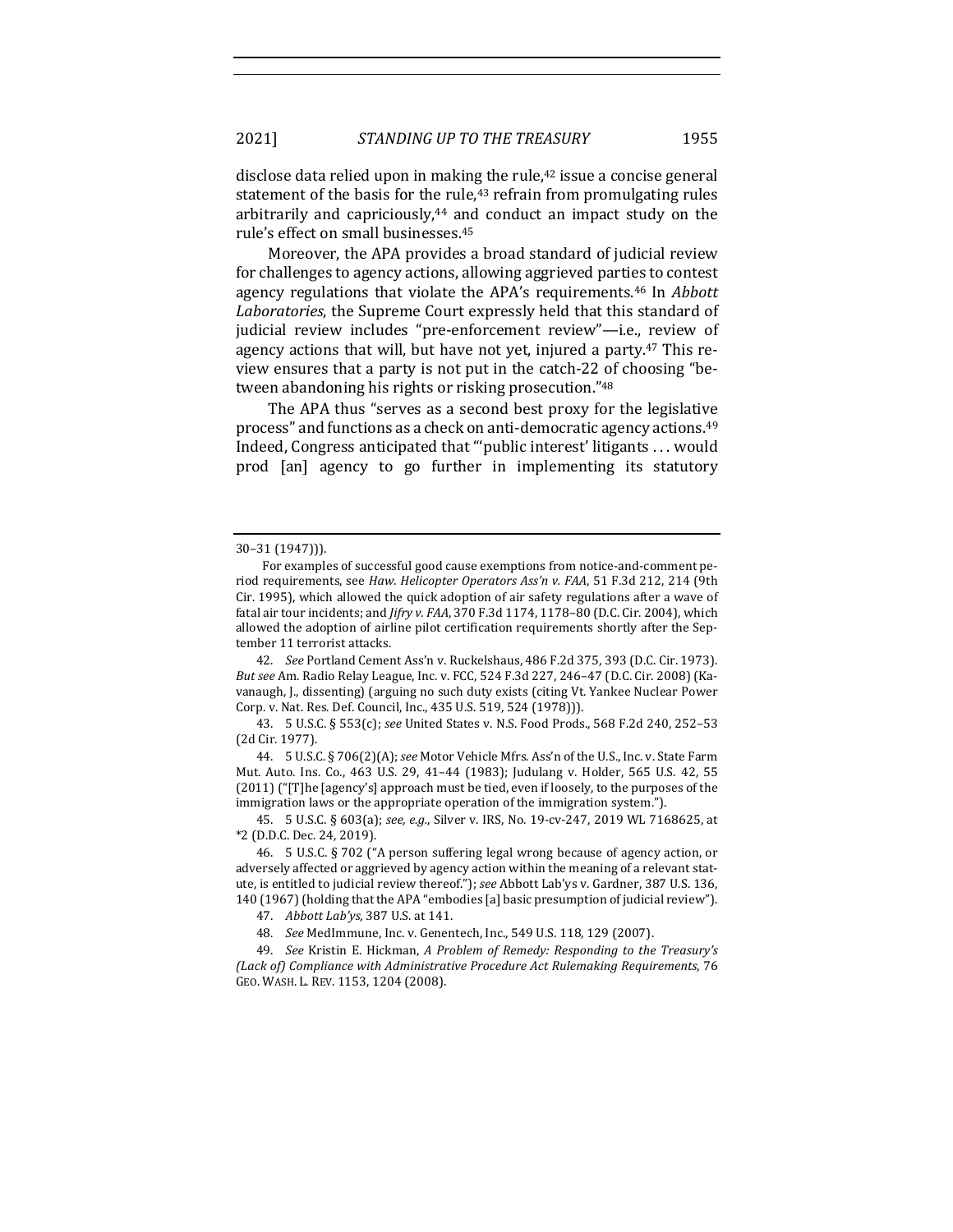mandate."<sup>50</sup> While judicial review of agency regulatory actions grants putative plaintiffs a powerful tool to ensure that agencies comply with the APA, courts are not permitted to second-guess agency decisions. Rather, the judiciary's role is to ensure agencies' baseline compliance with the APA, not to ensure that agencies make the "best" or most optimized decisions.<sup>51</sup>

#### 2. Tax Agencies and Tax Exceptionalism

As an agency, the Treasury is ostensibly subject to the APA, yet the relationship between the Treasury and the APA is contentious. When the APA was first enacted in 1946, the Treasury followed its requirements closely, conscientiously evaluating whether a given promulgation constituted a legislative, interpretative, or procedural action.<sup>52</sup> Over time, however, due to regulatory backlogs, an increase in specific congressional grants of authority, a 1980s reorganization of IRS attorneys, and an internal reduction in tax agency administrative expertise, the Treasury greatly reduced its compliance with the APA, and tax law generally diverged from the broader principles of administrative law.<sup>53</sup> Scholars dubbed the Treasury's exemption from administrative law "tax exceptionalism."

Tax exceptionalism embodies many forms of divergence between tax and administrative law. For example, virtually every administrative agency enjoys *Chevron* deference.<sup>54</sup> The Treasury, however, received a different—and unique—standard of administrative deference for almost thirty years.<sup>55</sup> Another example is the Treasury's

53. *Id.* at 1797-99; James M. Puckett, *Structural Tax Exceptionalism*, 49 GA. L. REV. 1067, 1069 (2015).

54. DANIEL T. SHEDD & TODD GARVEY, CONG. RSCH. SERV., R43203, *CHEVRON* DEFERENCE: COURT TREATMENT OF AGENCY INTERPRETATIONS OF AMBIGUOUS STATUTES 1 (2013), https://fas.org/sgp/crs/misc/R43203.pdf [https://perma.cc/M83P-GA79]. See generally Chevron U.S.A. Inc. v. Nat. Res. Def. Council, Inc., 467 U.S. 837 (1984).

55. *See* Kristin E. Hickman, *The Need for Mead: Rejecting Tax Exceptionalism in Judicial Deference*, 90 MINN. L. REV. 1537, 1542-59 (2006). It took the judiciary more

<sup>50.</sup> Elizabeth Magill, *Standing for the Public: A Lost History*, 95 VA. L. REV. 1131, 1189 (2009).

<sup>51.</sup> *See* SEC v. Chenery Corp., 318 U.S. 80, 94 (1943) ("If the [agency's] action rests upon an administrative determination—an exercise of judgment in an area which Congress has entrusted to the agency-of course it must not be set aside because the reviewing court might have made a different determination were it empowered to do so.").

<sup>52.</sup> *See* Kristin E. Hickman, *Coloring Outside the Lines: Examining Treasury's (Lack* of) Compliance with Administrative Procedure Act Rulemaking Requirements, 82 NOTRE DAME L. REV. 1727, 1796 (2007). Professor Hickman's article details one theory for Treasury's contemporary embrace of tax exceptionalism as a "status quo [that] evolved slowly." *Id.* at 1799. See generally id. at 1795-99.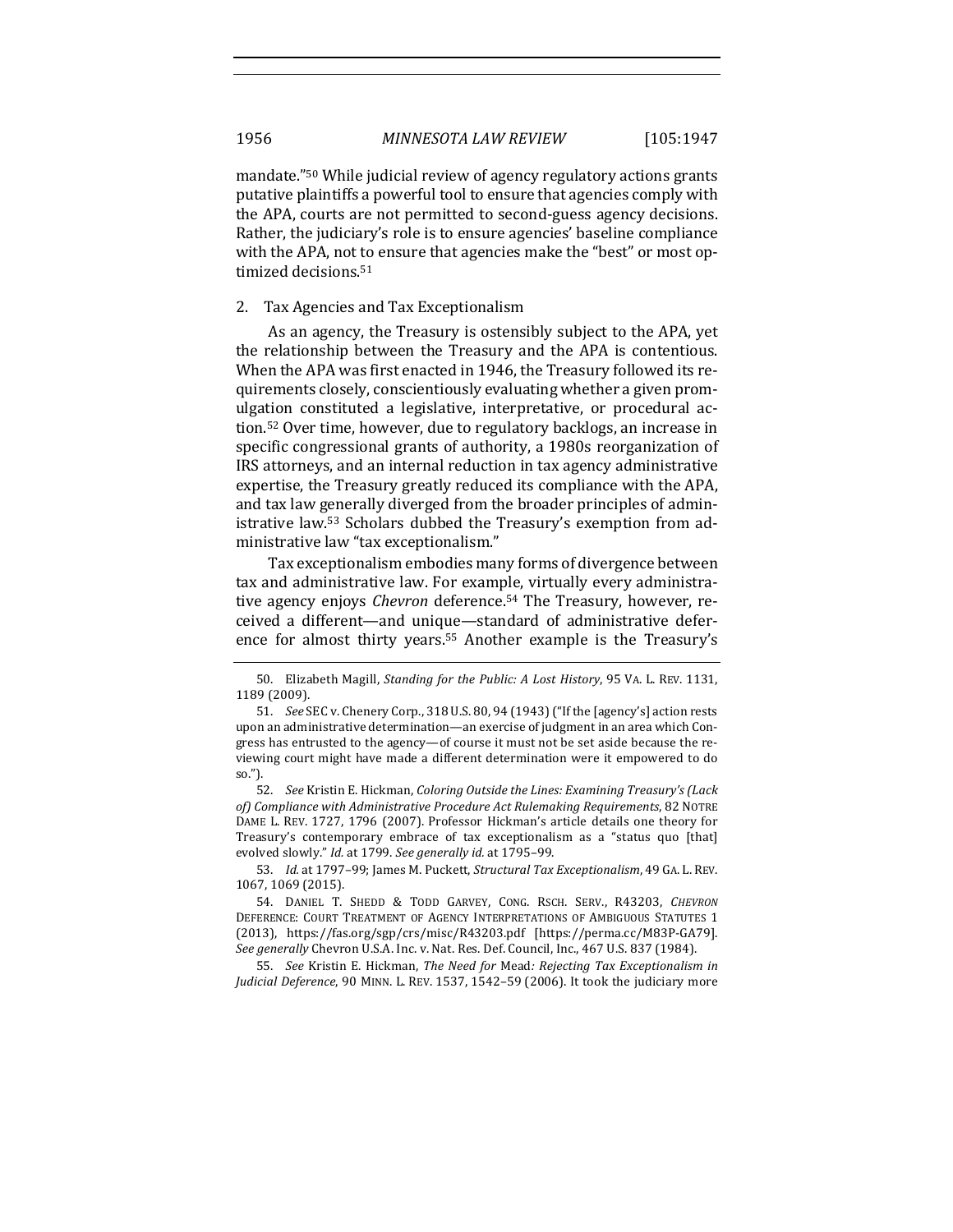frequent failure to comply with APA notice-and-comment rulemaking—a failure that the judiciary regularly condones.<sup>56</sup> A third instance of exceptionalism is the Treasury's general non-compliance with the APA's arbitrary and capricious standard as interpreted in *State Farm*, requiring agencies to provide contemporaneous, reasoned explanations for their decisions.<sup>57</sup>

than twenty-five years after the *Chevron* decision to hold that the Treasury was also subject to *Chevron* deference rather than the previous—and inconsistent—*National Muffler* deference standard. *Id.* at 1538, 1554-56; Kristin E. Hickman, *Goodbye* National Muffler! Hello Administrative Law?, TAXPROF BLOG (Jan. 11, 2011), https://taxprof .typepad.com/taxprof\_blog/2011/01/hickman-.html [https://perma.cc/C7D9

<sup>-</sup>EZAM]; see Mayo Found. for Med. Educ. & Rsch. v. United States, 562 U.S. 44, 55 (2011) (holding that *Chevron* deference applies to the Treasury); Nat'l Muffler Dealers Ass'n v. United States, 440 U.S. 472 (1979).

<sup>56.</sup> *See* Hickman, *supra* note 52, at 1731, 1748 (empirically finding that the Treasury did not perform notice-and-comment rulemaking in about forty percent of promulgations during a three-year period: "Treasury's rulemaking practices are frequently inconsistent with APA requirements, or at least skirt doctrinal lines."); *see also id.* at 1729 n.9 (noting that Treasury contends that its regulations are mere interpretations, not subject to the APA). For example, the Treasury often issues and re-issues temporary regulations as a substitute for following notice-and-comment rulemaking-a tactic that the judiciary accepted for thirty years. See Eleanor D. Wood, Note, Rejecting Tax *Exceptionalism: Bringing Temporary Treasury Regulations Back in Line with the APA*, 100 MINN. L. REV. 839, 842-43 (2016). Relatedly, the Treasury uses non-legislative subregulatory guidance to create legally binding penalties for taxpayers and tax preparers who fail to comply with certain revenue rulings and procedures. See Hickman, *supra* note 40, at 527-29.

<sup>57.</sup> *See* Motor Vehicle Mfrs. Ass'n of the U.S., Inc. v. State Farm Mut. Auto. Ins. Co., 463 U.S. 29, 42-44 (1983). Historically the Internal Revenue Manual instructed that "it [was] not necessary to justify rules that are being proposed." IRS, INTERNAL REVENUE MANUAL  $\S$  32.1.5.4.7.3(1) (2012) (emphasis added). This claim, however, is "precisely the opposite of *State Farm's* requirement." Kristin E. Hickman, *Administrative Law's Growing Influence on U.S. Tax Administration*, 3 J. TAX ADMIN. 82, 84-85 (2017); see also Altera Corp. & Subsidiaries v. Comm'r, 145 T.C. 92, 112-13 (2015), rev'd, 926 F.3d 1061 (9th Cir. 2019) (holding IRS regulations as arbitrary and capricious for lacking reasoned explanation).

Yet another example of the Treasury's tax exceptionalism from administrative law is its embrace of retrospective regulations—that is, regulations that apply to the past, without any explanation, in violation of administrative norms. See Andrew Pruitt, Judi*cial Deference to Retroactive Interpretative Treasury Regulations*, 79 GEO. WASH. L. REV. 1558, 1580-83 (2011); see also Bowen v. Georgetown Univ. Hosp., 488 U.S. 204, 213 (1988) ("Deference to what appears to be nothing more than an agency's convenient litigating position would be entirely inappropriate.").

The IRS even regularly argues for—and courts often provide, albeit inconsistently—"phantom regulations"; i.e., non-promulgated "rules" that the IRS believes are implied from Congress's delegation of authority. See Amandeep S. Grewal, Substance *over Form? Phantom Regulations and the Internal Revenue Code,* 7 HOUS. BUS. & TAX L.J. 42, 45 n.6, 46-60 (2006).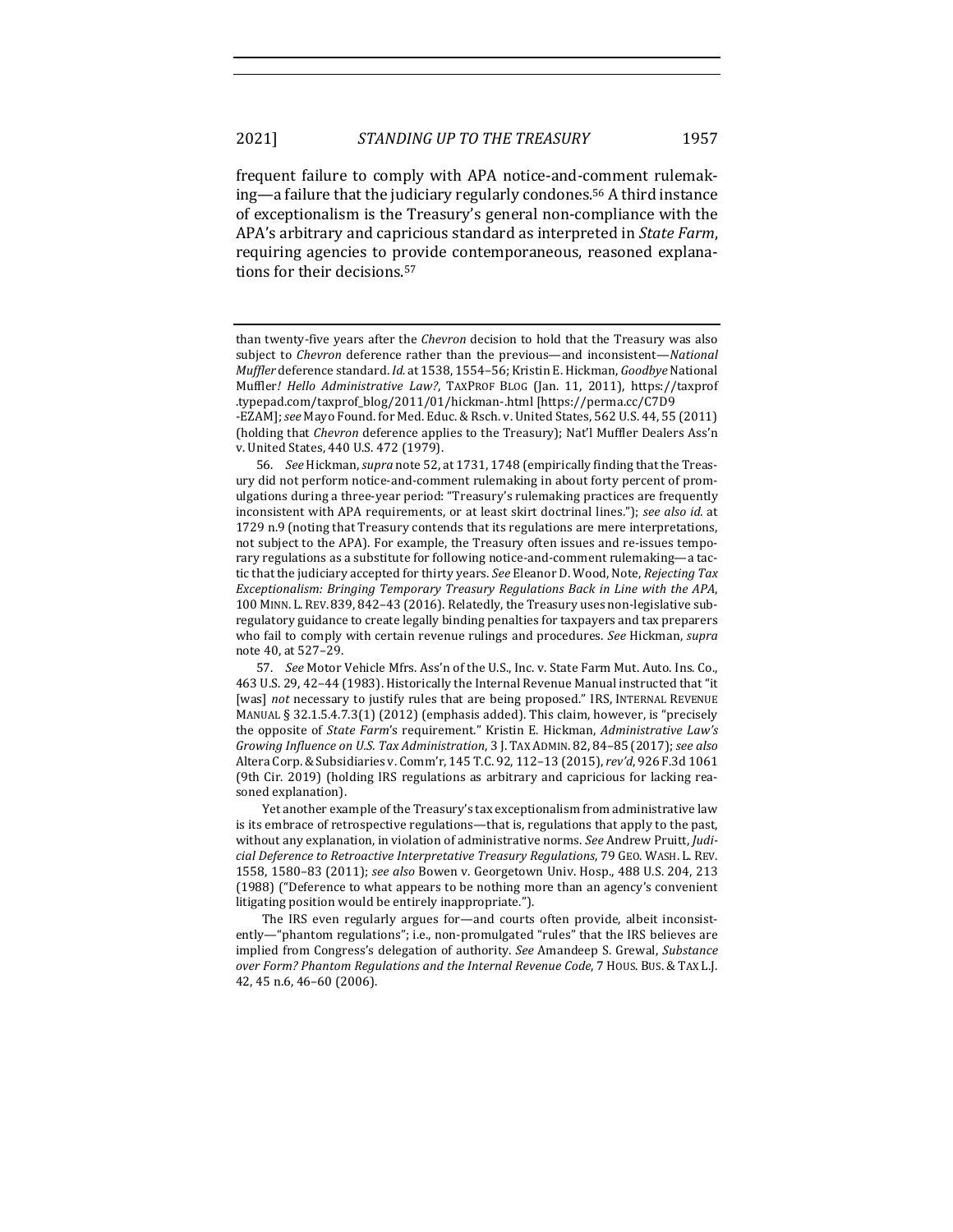While these examples generally illustrate the contours of tax exceptionalism and the Treasury's myriad deviations from administrative law, one last instance of tax exceptionalism, another deviation from the APA, is centrally relevant to this Note. Notwithstanding the general administrative law principle that parties can obtain judicial review to challenge an agency's regulation prior to said regulation being enforced against the party (pre-enforcement review),<sup>58</sup> the Treasury, under the aegis of the AIA, has historically been exempt from administrative pre-enforcement judicial review.<sup>59</sup>

This creates a dilemma for putative plaintiffs wishing to challenge Treasury regulations: either violate the law—potentially subjecting oneself to civil, or even criminal, penalties—in order to challenge the Treasury's regulations, or else comply with a law that the aggrieved party finds administratively infirm.<sup>60</sup> Until recently, the Treasury's exception from pre-enforcement review appeared ironclad; now, however, it is very much an open question whether the AIA prevents pre-enforcement review of Treasury regulations in the *administrative* context.61

The Supreme Court wrote in its 2011 *Mayo Foundation* opinion: "[W]e are not inclined to carve out an approach to administrative review good for tax law only. To the contrary, we have expressly recognized the importance of maintaining a uniform approach to judicial review of administrative action."<sup>62</sup> The Court's full-throated embrace

62. *Mayo Found.*, 562 U.S. at 55 (internal quotation marks and alterations omitted) (quoting Dickinson v. Zurko, 527 U.S. 150, 154 (1999)). The Supreme Court held

<sup>58.</sup> Abbott Lab'ys v. Gardner, 387 U.S. 136 (1967) (establishing a presumption in favor of judicial review); see also 5 U.S.C. § 702 ("A person suffering legal wrong because of agency action, or adversely affected or aggrieved by agency action within the meaning of a relevant statute, is entitled to judicial review thereof.").

<sup>59.</sup> *See* Gerald S. Kerska, *Criminal Consequences and the Anti-Injunction Act*, 104 MINN. L. REV. HEADNOTES 51, 54–55 (2020).

<sup>60.</sup> See id.; see also Kristin E. Hickman, A Slow but Steady Demise for Tax Excep*tionalism*, YOUTUBE, at 17:51–19:09 (Feb. 10, 2020), https://www.youtube.com/ watch?v=mzkgaujS1iQ.

<sup>61.</sup> *Compare* Cohen v. United States, 650 F.3d 717, 723 (D.C. Cir. 2011) (en banc) ("The IRS is not special in this regard; no exception exists shielding it  $\dots$  from suit under the APA."), and CIC Servs., LLC v. IRS, 936 F.3d 501, 505 (6th Cir.) (Thapar, J., dissenting) ("[P]eople should not have to risk prison time in order to challenge the lawfulness of government action."), *denying reh'g en banc of* 925 F.3d 247 (6th Cir. 2019), *cert. granted*, 140 S. Ct. 2737 (2020) (mem.), with Fla. Bankers Ass'n v. U.S. Dep't of the Treasury,  $799$  F.3d  $1065$ ,  $1067-68$  (D.C. Cir. 2015) (holding APA challenge to be nonjusticiable under the AIA), and CIC Servs., LLC v. IRS, 925 F.3d 247, 257 (6th Cir. 2019). *See also* Kerska, *supra* note 59, at 74 ("*CIC Services* offers the perfect opportunity to end this unjustified 'approach to administrative review good for tax law only."" (quoting Mayo Found. for Med. Educ. & Rsch. v. United States, 562 U.S. 44, 55 (2011))).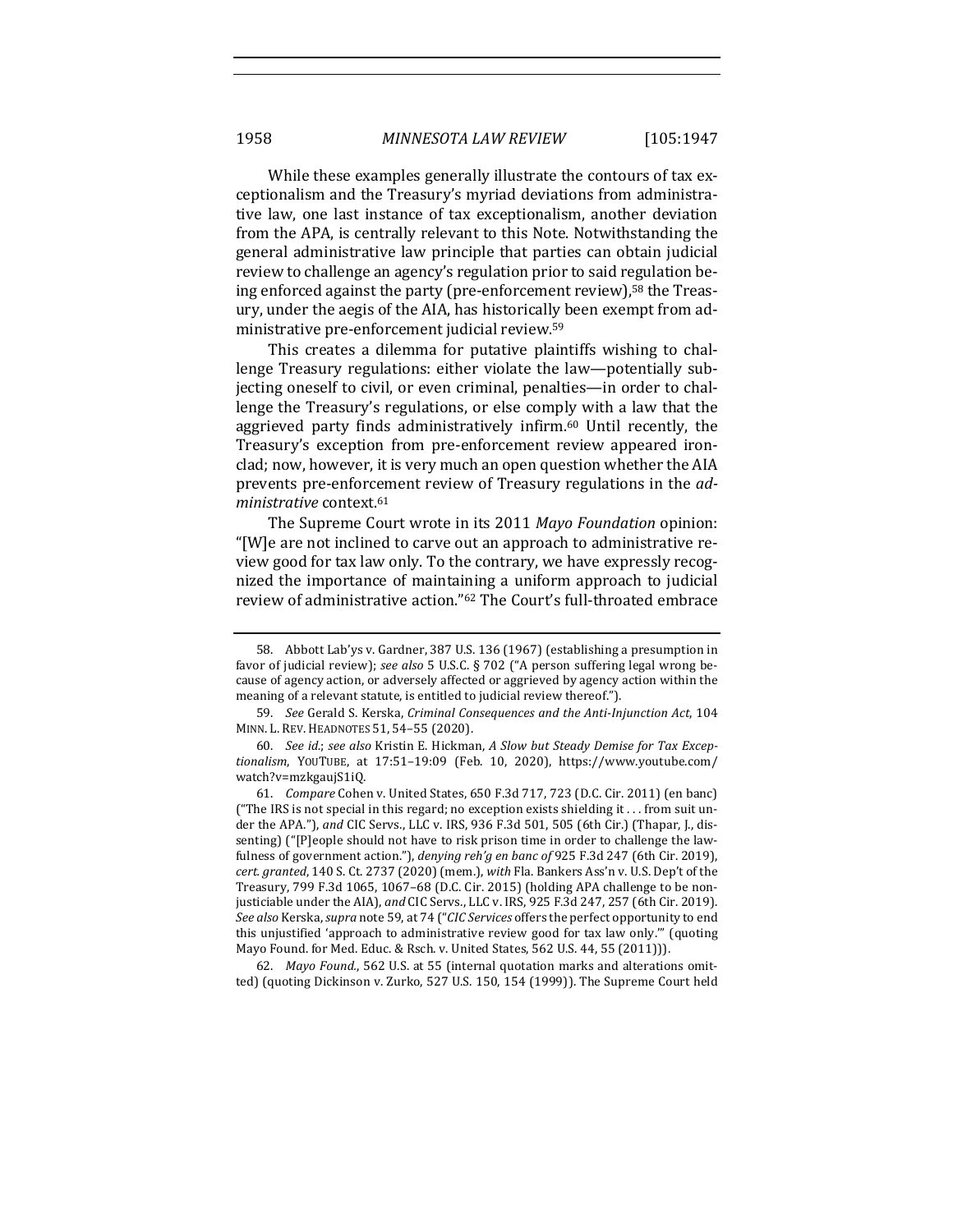of administrative-law-as-applicable-to-tax-agencies in *Mayo Foundation* has led a number of courts and scholars to declare that the era of tax exceptionalism is over.<sup>63</sup> Post-*Mayo*, a growing group of taxpayers have challenged Treasury regulations on APA grounds with varying degrees of success.<sup>64</sup> Notwithstanding the judiciary's recent rejection of tax exceptionalism, scholars continue to hotly debate the merits and survival of the tax exceptionalism doctrine.<sup>65</sup> Whether and to what degree the demise of tax exceptionalism—if it is, in fact,  $dead^{66}$ —will change the results of pre-enforcement APA litigation against tax agencies remains to be seen.

Three recent high-profile APA pre-enforcement challenges to the IRS have all resulted in taxpayer victories. See Chamber of Com., 2017 WL 4682049; Bullock v. IRS, 401 F. Supp. 3d 1144 (D. Mont. 2019); Silver v. IRS, No. 19-cv-247, 2019 WL 7168625, at \*3 (D.D.C. Dec. 24, 2019).

65. *See Fla. Bankers Ass'n*, 799 F.3d at 1067-68; *Cohen*, 650 F.3d at 723 ("The IRS is not special ...."); Marie Sapirie, *Entering the Next Frontier of Tax and Administrative* Law, 164 TAX NOTES 994 (2019), https://www.taxnotes.com/tax-notes-today-federal/ exempt-organizations/entering-next-frontier-tax-and-administrativelaw/2019/08/ 12/29tgv?; Matthew A. Melone, *Light on the Mayo: Recent Developments May Diminish the Impact of Mayo Foundation on Judicial Deference to Tax Regulations*, 13 HASTINGS Bus. L.J. 149, 150 (2017). *Compare, e.g.*, Puckett, *supra* note 53, at 1068 ("Following *Mayo*, it has come into vogue among scholars of tax law to declare the death of tax exceptionalism .... [T]hese pronouncements are exaggerations."), and Stephanie Hunter McMahon, *The Perfect Process Is the Enemy of the Good Tax: Tax's Exceptional Regulatory Process*, 35 VA. TAX REV. 553, 612 (2016) ("This is not to suggest the Treasury Department's operation of the federal income tax is perfect. Nonetheless, it does do some things right .... Most certainly these attempts should not be ignored or jettisoned in the guise of eliminating tax exceptionalism."), with Hickman, *supra* note 52, at 1731, Paul L. Caron, *Tax Myopia, or Mamas Don't Let Your Babies Grow Up To Be Tax* Lawyers, 13 VA. TAX REV. 517, 573 (1994) ("[T]he synergistic approach urged by this Article would facilitate the use of general administrative law learning to inform this tax issue."), Hoffer & Walker, *supra* note 63, and Wood, *supra* note 56.

66. *See, e.g.*, Hoffer & Walker, *supra* note 63.

in *Mayo Foundation* that *Chevron* deference does apply to tax agencies, rather than the unique National Muffler deference standard that courts had previously applied. See su*pra* note 55 and accompanying text.

<sup>63.</sup> *See, e.g.*, Stephanie Hoffer & Christopher J. Walker, The Death of Tax Exceptionalism, 99 MINN. L. REV. 221, 268-89 (2014).

<sup>64.</sup> *E.g.*, Altera Corp. & Subsidiaries v. Comm'r, 145 T.C. 91 (2015) (invalidating a Treasury regulation), rev'd, 926 F.3d 1061 (9th Cir. 2019); QinetiQ U.S. Holdings, Inc. & Subsidiaries v. Comm'r, 845 F.3d 555, 564 (4th Cir. 2017) (rejecting taxpayer's APA argument); *Fla. Bankers Ass'n*, 799 F.3d at 1067-68; Chamber of Com. v. IRS, No. 1:16-CV-944, 2017 WL 4682049, at \*8 (W.D. Tex. Sept. 29, 2017) (invalidating a Treasury regulation); *see also* Hickman, *supra* note 57, at 82.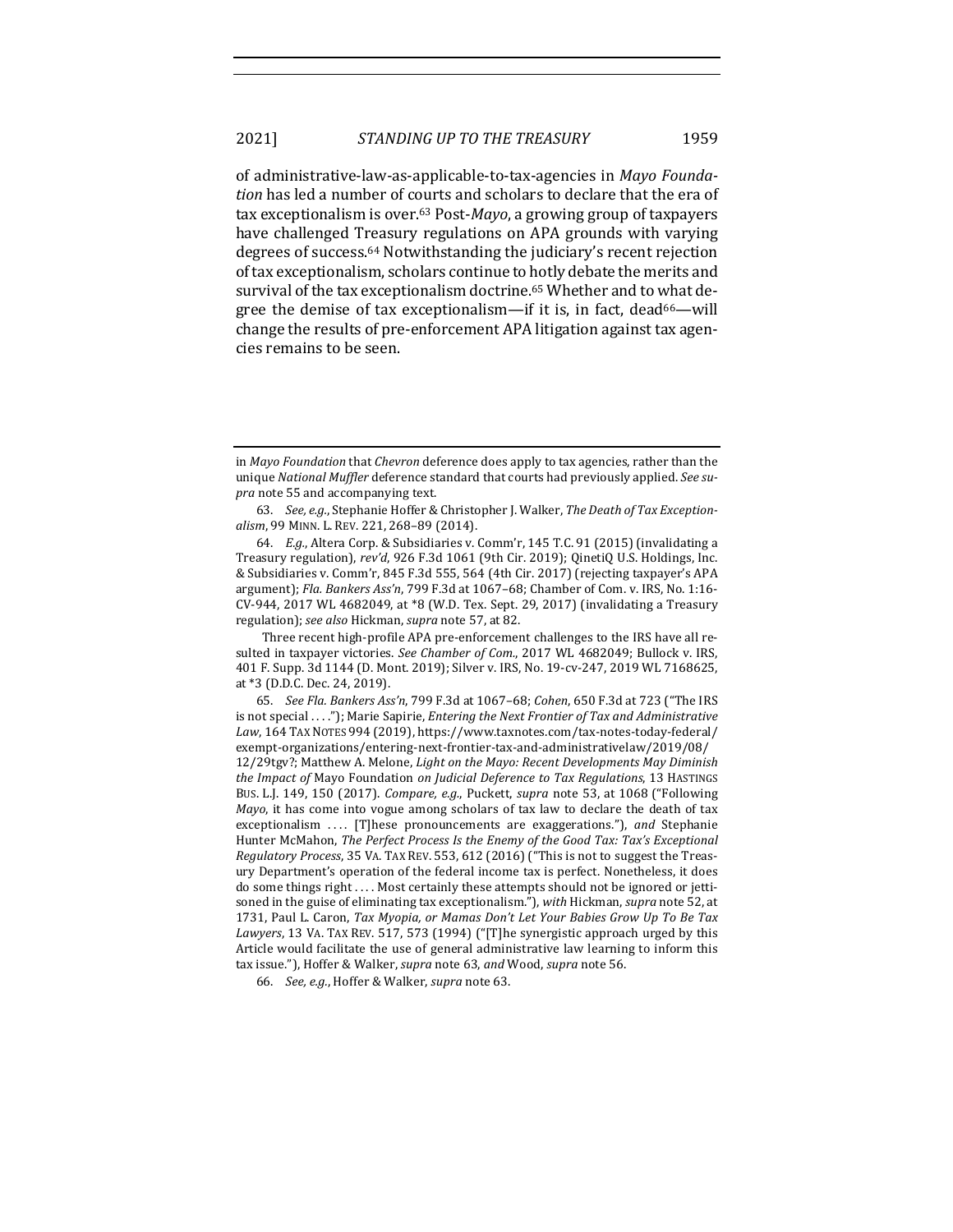#### B. THRESHOLD JUSTICIABILITY BARRIERS FOR TAXPAYER COMPLAINTS

Doctrines of justiciability act as threshold barriers to judicial review for putative plaintiffs. Two threshold barriers in particular—the AIA and the doctrine of standing-serve as especially thorny and convoluted bars to justiciability for pre-enforcement APA challenges to the Treasury. While the AIA's role in limiting these administrative challenges has received extended recent attention by courts and scholars, which will perhaps prompt the Supreme Court to resolve the issue in *CIC* Services, the role of standing and procedural standing in this context is only now beginning to be addressed.

The doctrine of standing has changed considerably over the course of the last century. The Supreme Court repeatedly tightened the standing requirements over the last thirty years, restricting plaintiffs' ability to obtain judicial review. At the same time, the Court also indicated that procedural injuries are subject to a more lenient standard. Notwithstanding the additional complications of two standing standards, procedural plaintiffs seemingly enjoy "special" status with respect to standing, allowing them to more easily establish standing than a plaintiff subject to "traditional" standing rules.

This Section charts the evolution, application, and convolutions of the standing doctrine and related justiciability barriers to review of pre-enforcement APA challenges to the Treasury. Subsection 1 provides an overview of the AIA as the initial justiciability barrier to entry for taxpayers seeking to enforce their administrative-procedural rights. Subsection 2 summarizes the rules and theory undergirding the doctrine of standing. Subsection 3 describes the "special" nature of procedural administrative claims with respect to standing.

# 1. The AIA: The Treasury's Primary Protection from Pre-Enforcement APA Claims

The AIA states that "no suit for the purpose of restraining the assessment or collection of any tax shall be maintained in any court."<sup>67</sup> The AIA serves to limit the options of taxpayers who wish to contest their tax liability to the IRS and Treasury.<sup>68</sup> Only once the taxpayer's tax is assessed can they file a petition in Tax Court prior to payment.<sup>69</sup> Alternatively, the taxpayer can pay the liability in full and then contest

<sup>67.</sup> I.R.C.  $\S$  7421(a). There are a number of statutory exceptions to the AIA, which are beyond the scope of this Note. See Kristin E. Hickman & Gerald Kerska, Restoring the Lost Anti-Injunction Act, 103 VA. L. REV. 1683, 1688-89 (2017).

<sup>68.</sup> Daniel J. Hemel, *The Living Anti-Injunction Act*, 104 VA. L. REV. ONLINE 74, 74-75 (2018).

<sup>69.</sup> *Id.*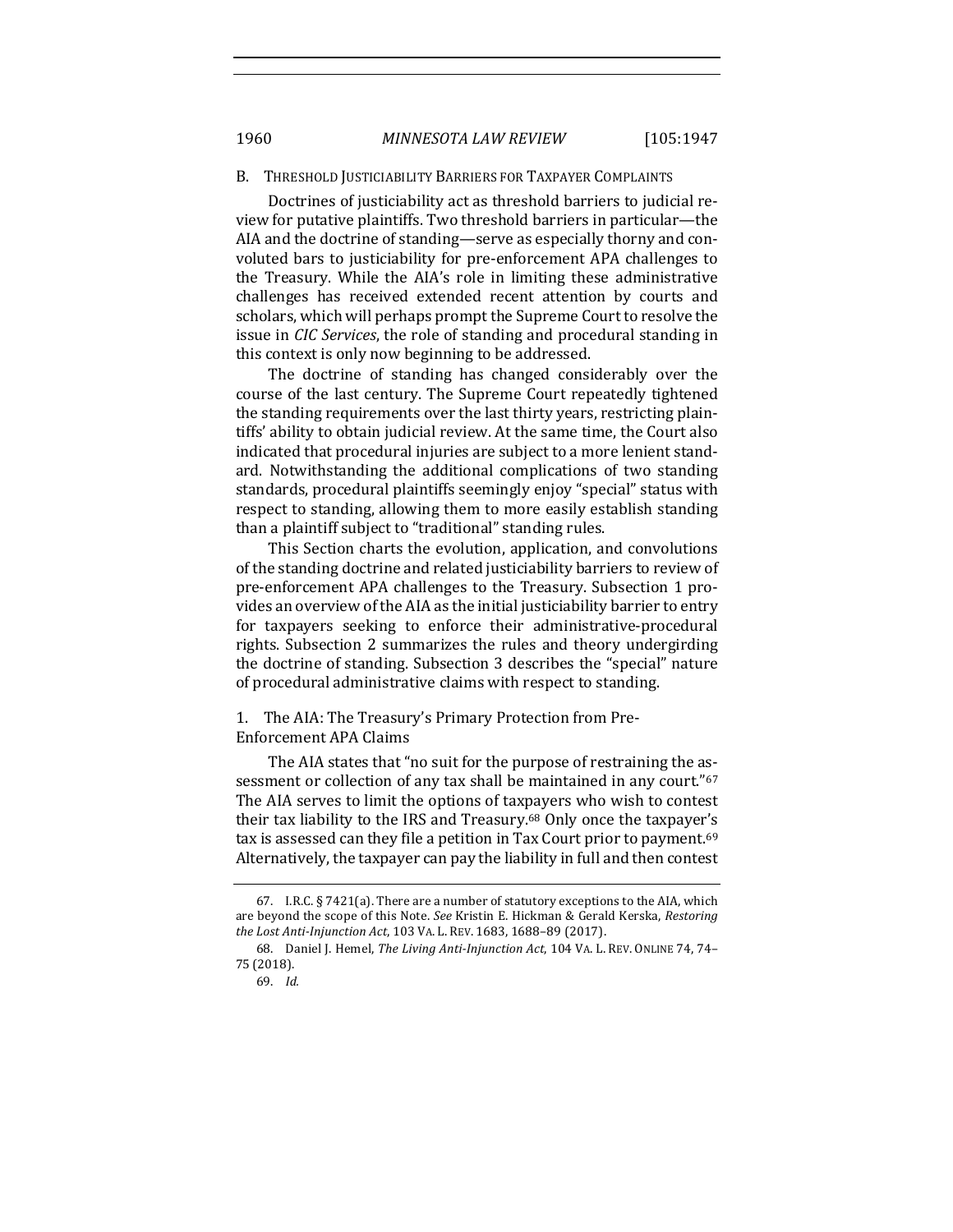the assessment in federal district or federal claims court.<sup>70</sup> What the taxpayer cannot do, however, is seek an injunction preventing the IRS from assessing or collecting a tax prior to any assessment or enforcement.<sup>71</sup> In effect, a taxpayer must wait for the IRS to affirmatively assess a liability before the taxpayer may contest the tax. Theoretically, even if the taxpayer is aware that the IRS believes they have outstanding tax liability, until the Service formally assesses the tax, the taxpayer cannot sue to challenge the IRS's assessment.<sup>72</sup>

The AIA thus has potentially serious complications for taxpayers who wish to challenge IRS regulations that the taxpayer believes violate the APA. If a court holds that an IRS rule or regulation relates to the "assessment or collection of any tax" as defined in the AIA, then the AIA would presumably bar the taxpayer from challenging the rule or regulation before that rule was "enforced" against the taxpayer.

The relevant issue then is whether the AIA bars plaintiffs from suing the Treasury for an *administrative claim* under the APA. Historically, the answer seemed obvious, as the AIA barred most pre-enforcement suits against the IRS and Treasury.<sup>73</sup> Yet, some courts have recently allowed APA challenges against the Treasury to bypass the AIA.<sup>74</sup> It is an open question whether the AIA does or does not bar APA challenges, with judges and scholars taking strong positions on both sides.<sup>75</sup> The Supreme Court may resolve this issue in *CIC Services*,

74. *See, e.g.*, Silver v. IRS, No. 19-cv-247, 2019 WL 7168625, at \*3 (D.D.C. Dec. 24, 2019). 

75. *Compare id.* ("Plaintiffs do not seek a refund or to impede revenue collection. Instead, they challenge the IRS's adopting of regulations without conducting statutorily mandated reviews  $\dots$ . The Anti-Injunction Act therefore presents no barrier to Plaintiffs' claims."), and Hickman & Kerska, *supra* note 67, at 1765 ("[T]he courts can restore the AIA to its original scope and purpose of facilitating IRS enforcement efforts while also serving the APA's intended function of checking government overreach."), with Bryan Camp, More on the Successful Challenge to the Anti-Inversion Regulations, PROCEDURALLY TAXING (Oct. 2, 2017), https://procedurallytaxing.com/more-on-the

<sup>70.</sup> *Id.*

<sup>71.</sup> *Id.* at 75.

<sup>72.</sup> Of course, if the IRS waited too long, the assessment statute expiration datethe IRS's statute of limitations for assessing a tax—would expire. I.R.C.  $\S$  6501.

<sup>73.</sup> The Supreme Court, in *Enochs v. Williams Packing & Navigation Co.*, provided a deadly two-part test allowing a taxpayer judicial review only if "under no circumstances could the government ultimately prevail" and "the taxpayer would suffer irreparable injury if collection were effected." 370 U.S. 1, 7 (1962). Professor Kristin Hickman and Gerald Kerska found only three cases that survived the Williams Packing test—and none of these opinions were issued by the Supreme Court. Hickman & Kerska, *supra* note 67, at 1693 n.43. This, of course, conflicts with the Supreme Court's precedent in *Abbott Laboratories*, recognizing a presumption in favor of judicial review for final agency actions. Abbott Lab'ys v. Gardner, 387 U.S. 136, 140 (1967).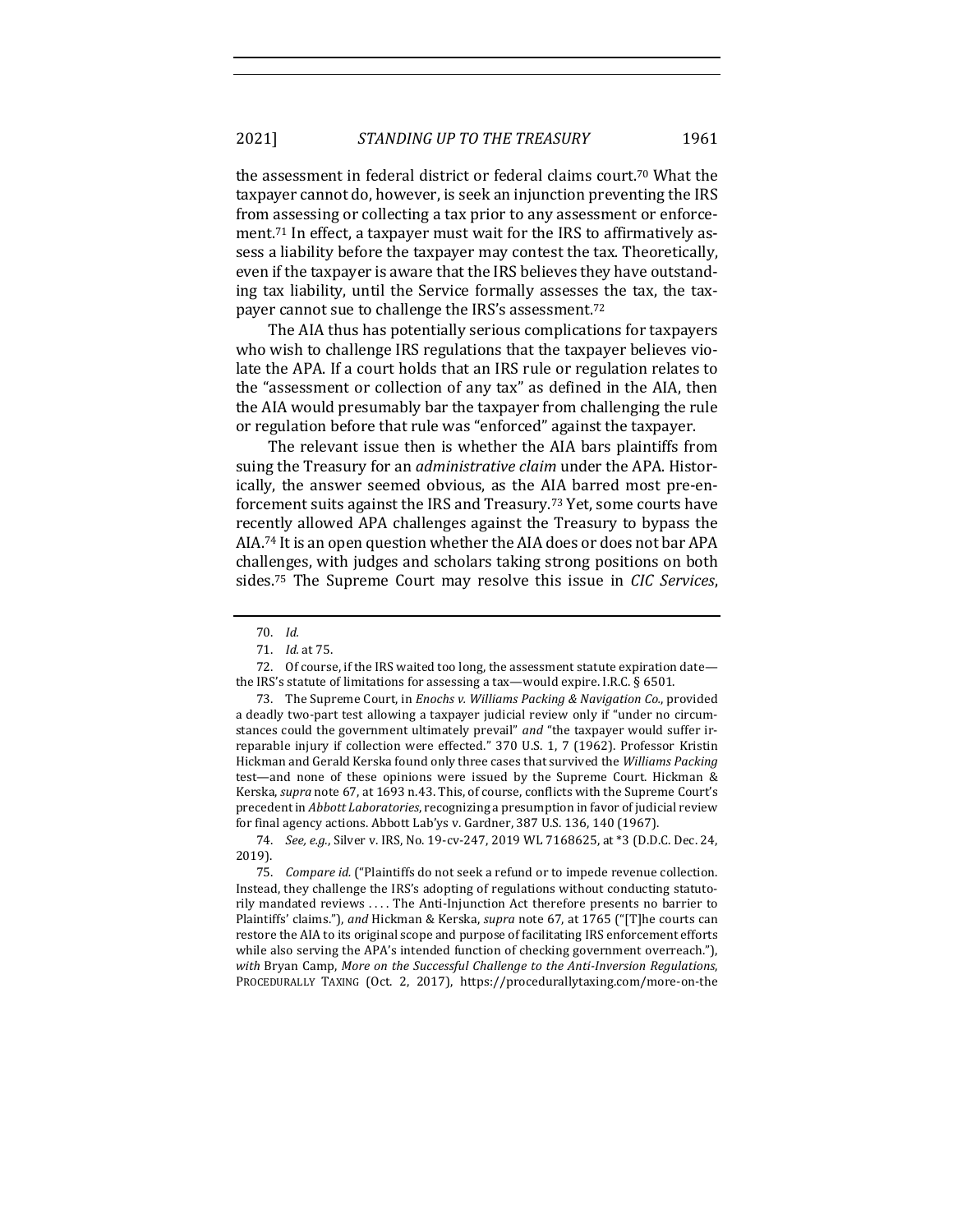determining whether or not the AIA does, in fact, bar administrative claims to the Treasury.<sup>76</sup> Even if the Supreme Court does hold that the AIA mostly or even fully bars APA pre-enforcement challenges to the Treasury, the standing question posed by this Note will still remain important.77

#### 2. The Justiciability Doctrine of Standing

The doctrine of standing has evolved considerably throughout the last century, especially over the last three decades, into a confusing set of often inconsistent standards. Standing derives from Article III of the Constitution, which vests "judicial power" in the Supreme Court and lower federal courts extending over all "cases" and "controversies."78 Although the Constitution does not define "cases" or "controversies," constitutional jurisprudence interprets these terms to "impose a constellation of constraints known collectively as doctrines of justiciability."79 These threshold requirements to judicial review

And if, on the other hand, the Supreme Court holds that the AIA does permit all or most pre-enforcement APA challenges to the Treasury, then the standing question posed by this Note will need to be urgently addressed by the courts. See Kerska, *supra* note 59, at 74 ("The Supreme Court has said that no litigant should have to choose between asserting his rights and risking prosecution. That is precisely what the AIA now requires for those who wish to challenge reporting regulations. . . . CIC Services offers the perfect opportunity to end this unjustified 'approach to administrative review good for tax law only."" (quoting Mayo Found. for Med. Educ. & Rsch. v. United States, 562 U.S. 44, 55 (2011))).

78. U.S. CONST. art. III, §§ 1-2.

79. Jonathan R. Siegel, *A Theory of Justiciability*, 86 TEX. L. REV. 73, 78 (2007) (noting that "the riddle of justiciability[] is that the constraints the Supreme Court has read into Article III ... do not serve any apparent purpose"); *see also* Lee A. Albert,

<sup>-</sup>successful-challenge-to-the-anti-inversion-regulations [https://perma.cc/DND3 -PFCW] ("This is exactly the kind of suit that the Anti-Injunction Act is supposed to stop."), and Fla. Bankers Ass'n v. U.S. Dep't of the Treasury, 799 F.3d 1065, 1067 (D.C.  $C$ ir. 2015) ("The question before us is straightforward: Is a challenge to a tax-related statutory or regulatory requirement that is enforced by a 'penalty'—as opposed to a challenge to a statute or regulation that imposes a tax—covered by the Anti-Injunction  $Act...$  ? [T]he [AIA] bars this suit as premature.").

<sup>76.</sup> *See supra* notes 19–20 and accompanying text.

<sup>77.</sup> Now that the Supreme Court has granted certiorari to *CIC Services*, it may very well answer this question. CIC Servs., LLC v. IRS, 925 F.3d 247, 259 (6th Cir. 2019), *cert.* granted, 140 S. Ct. 2737 (2020) (mem.). And even if the Supreme Court does hold that the AIA unequivocally bars APA challenges to the Treasury, the question posed by this Note will remain relevant. In the recent case of *Bullock*, for example, the Department of Justice did not raise an AIA challenge—instead arguing for dismissal on the basis of lack of standing. Bullock v. IRS, 401 F. Supp. 3d 1144, 1155-59 (D. Mont. 2019). It seems rather unlikely that the Court would pronounce such a broad ruling, considering the Court's strongly worded pro-administrative language in *Mayo Foundation*. See supra note 62 and accompanying text.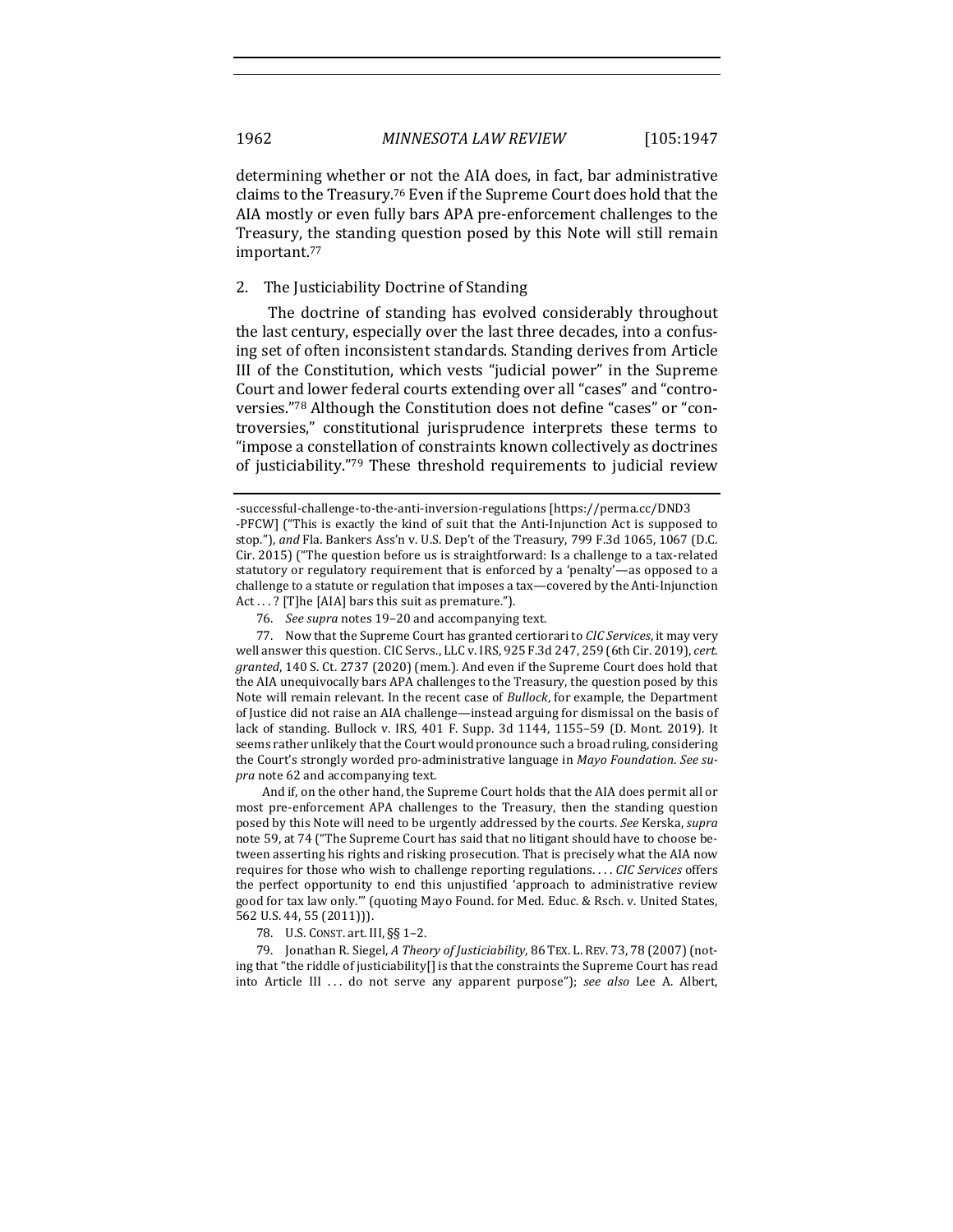include, for example, the doctrines of ripeness, mootness, political question, and standing.<sup>80</sup>

Standing doctrine in particular has received extended recent attention by the judiciary, with the Supreme Court issuing a number of landmark cases within the last three decades. The premise of standing requires a plaintiff to show that they have some actual personal stake or injury in the lawsuit.<sup>81</sup> Justice Antonin Scalia pithily described the question of standing as: "What's it to you?"82

To establish standing, a plaintiff must satisfy three requirements.<sup>83</sup> The plaintiff must demonstrate  $(1)$  that they suffered an

81. *See, e.g.*, Jonathan H. Adler, *Standing Still in the Roberts Court*, 59 CASE W. RSRV. L. REV. 1061, 1064 (2009).

82. Antonin Scalia, *The Doctrine of Standing as an Essential Element of the Separation of Powers*, 17 SUFFOLK U. L. REV. 881, 882 (1983).

Notably, the Constitution omits any mention of the word "standing"; nor does it contain any requirement that a plaintiff have some sort of "personal stake" in the litigation. Cass R. Sunstein, *What's Standing After Lujan? Of Citizen Suits, "Injuries," and* Article III, 91 MICH. L. REV. 163, 168-69 (1992). The theory of standing, then, is one of significant constitutional interpretation rather than a mandate of express constitutional text. *Id. See generally id.* at 169-97 (detailing the history and evolution of the standing doctrine).

83. This standing analysis omits discussion of the zone-of-interests component of standing. Zone-of-interests standing is statutory standing and not relevant to this Note. See Match-E-Be-Nash-She-Wish Band of Pottawatomi Indians v. Patchak, 567 U.S. 209 (2012). Zone-of-interests standing is generally not relevant to the tax context.

Additionally, this Note will not address the theory of taxpayer standing based on the person's *status as a taxpayer. See, e.g.*, John J. Egan, II, *Analyzing Taxpayer Standing* 

*Justiciability and Theories of Judicial Review: A Remote Relationship*, 50 S. CAL. L. REV. 1139, 1139 (1977) ("[Justiciability] constitute[s] a method of formulating and resolving questions of actionability or entitlement to relief."); Erwin Chemerinsky, *A Unified* Approach to Justiciability, 22 CONN. L. REV. 677, 677 (1990) ("The entire area of justiciability is a morass that confuses more than it clarifies."); Richard H. Fallon, Jr., *The Linkage Between Justiciability and Remedies—and Their Connection to Substantive Rights*, 92 VA. L. REV. 633, 636 (2006) ("According to the Remedial Influences on Justiciability Thesis [proposed by Fallon], when the Supreme Court feels apprehensions about the availability or non-availability of remedies, it sometimes responds by adjusting applicable justiciability rules . . . .").

<sup>80.</sup> *E.g.*, Abbott Lab'ys v. Gardner, 387 U.S. 136, 148 (1967) (ripeness) ("[The] basic rationale is to prevent the courts ... from entangling themselves in abstract disagreements over administrative policies ...."); DeFunis v. Odegaard, 416 U.S. 312, 316  $(1974)$  (mootness) ("[F]ederal courts are without power to decide questions that cannot affect the rights of litigants in the case before them." (quoting North Carolina v. Rice, 404 U.S. 244, 246 (1971))); Baker v. Carr, 369 U.S. 186, 209-33 (1962) (political question) (finding voting apportionment cases justiciable notwithstanding the political question doctrine); Frothingham v. Mellon, 262 U.S. 447, 488 (1923) (standing)  $"$ That question may be considered only when the justification for some direct injury suffered or threatened, presenting a justiciable issue, is made to rest upon such an act.").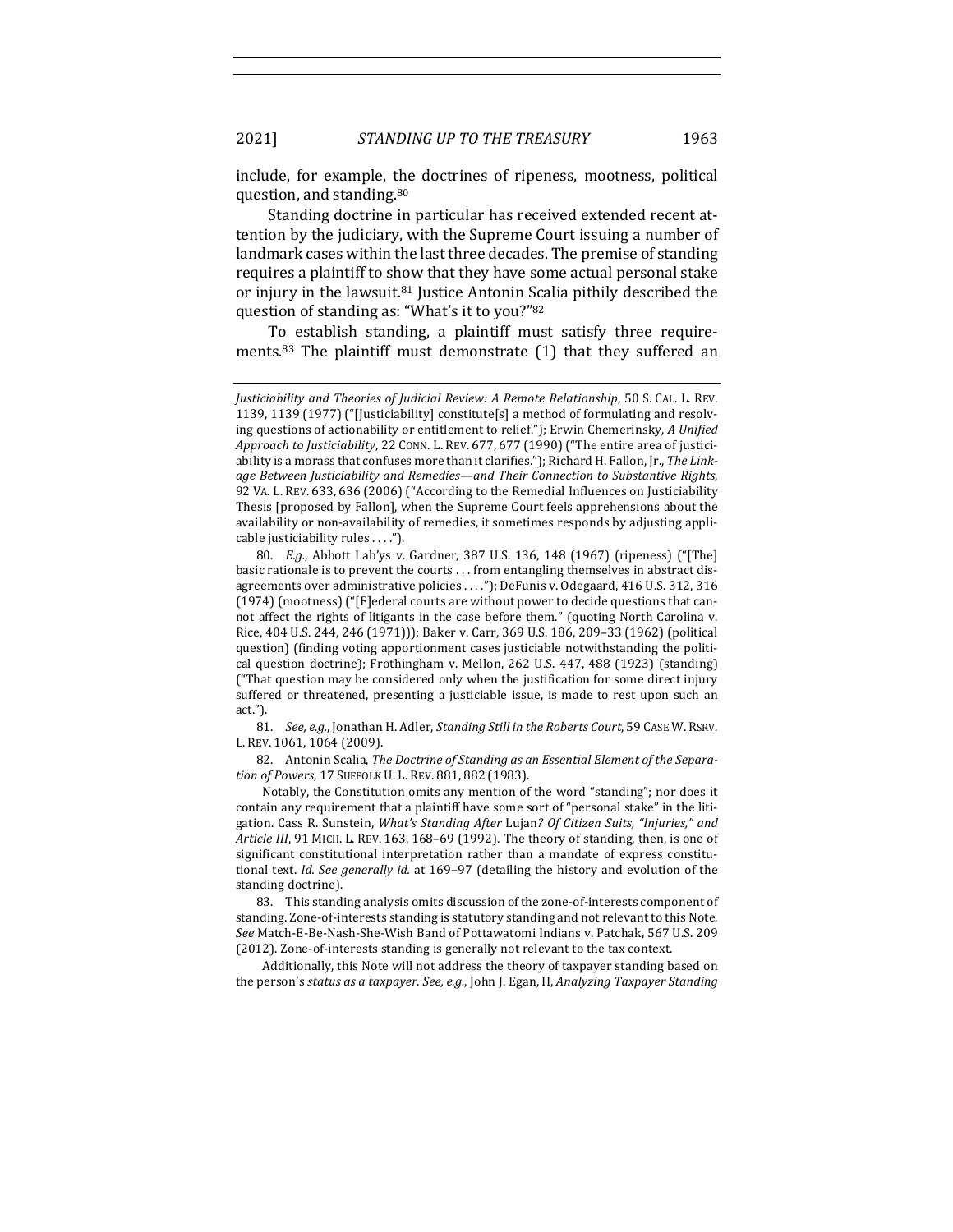injury-in-fact;  $(2)$  a causal connection between the injury and the complaint; and  $(3)$  that their grievance is redressable by the courts.<sup>84</sup> The injury-in-fact requirement—a tricky element for pre-enforcement administrative claims<sup>85</sup>—must be both "concrete and particularized" and "actual or imminent," as opposed to merely "conjectural or hypothetical."86

The Supreme Court has repeatedly emphasized iterations of this same injury-in-fact test, requiring that a plaintiff demonstrate a "personal stake" in the controversy that compels a "real need to exercise the power of judicial review in order to protect  $\dots$  the complaining party."87 The Supreme Court has also articulated that a vague, abstracted future injury is insufficient to establish the "imminence" of an injury-in-fact, requiring instead that such a future injury be "certainly impending."<sup>88</sup> The other elements of standing require the plaintiff to show a causal connection that must be "fairly traceable to the

Note also that prudential standing comes into play in these generalized grievances. See Kristin E. Hickman, *How Did We Get Here Anyway?: Considering the Standing* Question in DaimlerChrysler v. Cuno, 4 GEO. J.L. & PUB. POL'Y 47, 48 (2006) [hereinafter Hickman, *How Did We Get Here*]. Prudential standing acts as an additional limit on plaintiffs' ability to establish justiciability; prudential standing relates to "judicially self-imposed limits on the exercise of federal jurisdiction." Allen v. Wright, 468 U.S. 737, 751 (1984). It is thus irrelevant to the pre-enforcement standing inquiry central to this Note.

84. Lujan v. Defs. of Wildlife, 504 U.S. 555, 560-61 (1992).

85. *See* Christopher T. Burt, Comment, *Procedural Injury Standing After Lujan v.* Defenders of Wildlife, 62 U. CHI. L. REV. 275, 283-84 (1995) ("Unless a plaintiff can identify a concrete harm, establishing that he 'himself [has] suffered an injury,' the plaintiff has not proven injury in fact, and must instead work through the political process if he is to vindicate this interest." (quoting *Lujan*, 504 U.S. at 578)).

86. Lujan, 504 U.S. at 560 (internal quotation marks omitted).

87. Summers v. Earth Island Inst., 555 U.S. 488, 493 (2009) (quoting Warth v. Seldin, 422 U.S. 490, 498-99 (1975); and then quoting Schlesinger v. Reservists Comm. to Stop the War, 418 U.S. 208, 221 (1974)).

88. Clapper v. Amnesty Int'l USA, 568 U.S. 398, 401 (2013) (citing Whitmore v. Arkansas, 495 U.S. 149, 158 (1990)).

*in Terms of General Standing Principles: The Road Not Taken, 63 B.U. L. REV. 717, 729–* 30 (1983). While it might be easy to confuse the doctrine of taxpayer standing with pre-enforcement APA standing against tax agencies, they are wholly unrelated doctrines. These taxpayer standing claims usually revolve around taxpayers challenging government policies that a given taxpayer dislikes and are virtually always nonjusticiable. See, e.g., Hickman, *supra* note 49, at 1175 n.104 (citing Hein v. Freedom from Religion Found., Inc.,  $127$  S. Ct. 2553, 2559, 2563 (2006); and then citing Valley Forge Christian Coll. v. Ams. United for Separation of Church & State, Inc., 454 U.S. 464, 482-83 (1982), among others). While a taxpayer-standing claim will occasionally target an IRS action, taxpayer standing cases are unrelated to tax law and the APA. See id.; see also, e.g., Bartley v. United States, 123 F.3d 466, 469 (7th Cir. 1997) (denying standing to taxpayer who argued general IRS overcollection and misuse of taxes).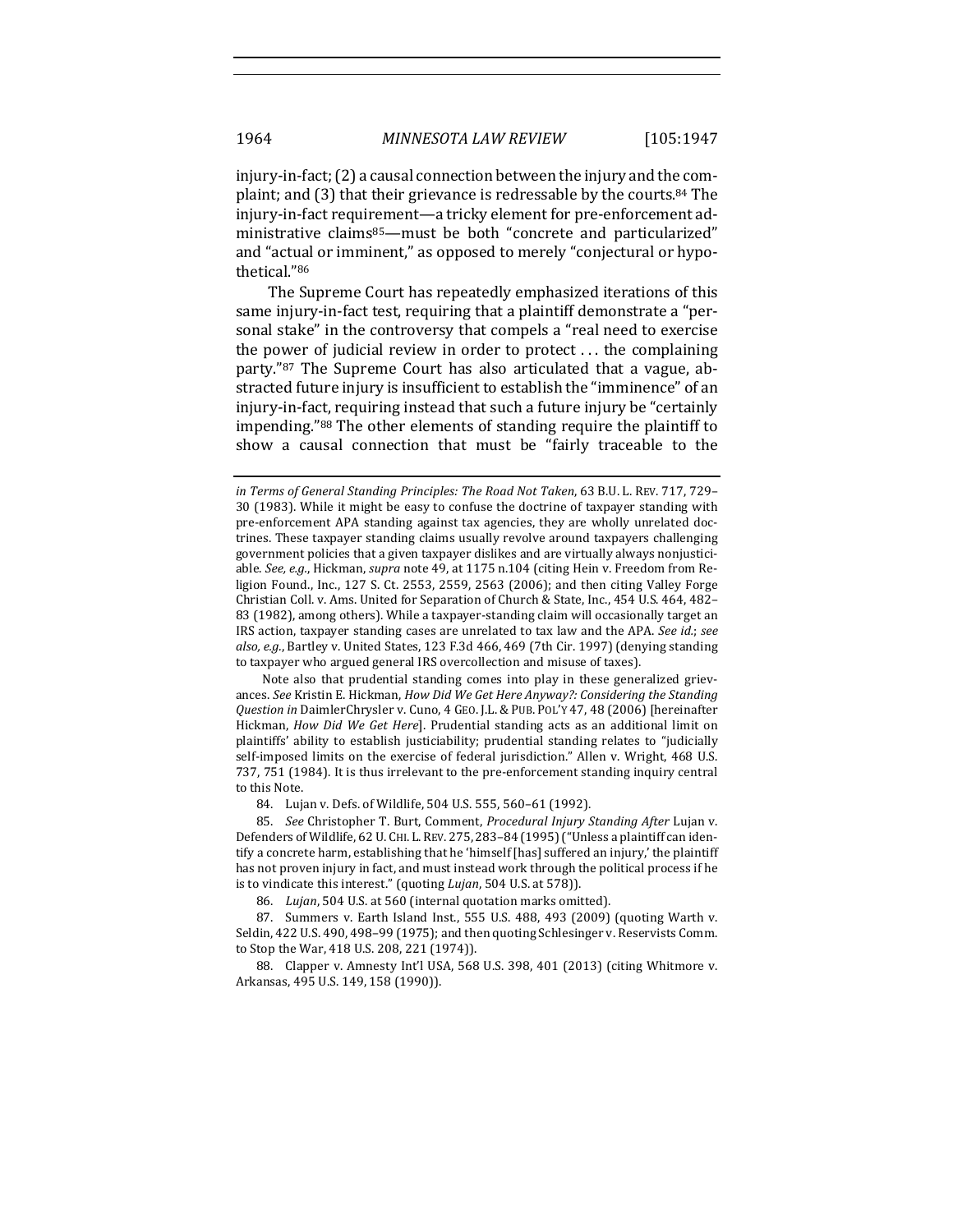2021] *STANDING UP TO THE TREASURY* 1965

challenged action of the defendant<sup>"89</sup> and that the court must be able to provide redress that is "likely, as opposed to merely speculative."<sup>90</sup>

Two elements of the standing requirements are particularly problematic for plaintiffs challenging procedurally deficient pre-enforcement administrative actions. First, depending on how the judiciary interprets the injury-in-fact requirement, plaintiffs can struggle to show that they have actually suffered an injury-in-fact. By definition, pre-enforcement administrative actions do not presently injure or affect a party but rather institute a rule or regulation that will impact a party down the line. If a court interprets the injury-in-fact requirement to mean that a plaintiff has "actually" been injured, then plaintiffs will struggle to show that such administrative actions with future impacts constitute present injuries-in-fact.

Second, and relatedly, plaintiffs challenging pre-enforcement administrative actions can fail to satisfy the redressability requirement of standing. A court could determine that addressing the agency's action would, in fact, be purely speculative, rather than likely, for redressability purposes.<sup>91</sup> Because no harmful action has yet been taken, there is nothing for a court to redress. Nor is there any certainty that any such redress would actually remedy the injury because the agency could simply renew its rule or regulation under proper procedures. While such a renewal would potentially fail during notice-and-comment proceedings, failure or other redress would not be guaranteed.

The Supreme Court emphasizes that standing is not a mere "pleading requirement<sup>[]</sup> but rather an indispensable part of plaintiff's case."<sup>92</sup> Thus, all plaintiffs must establish standing in order to bring their suit in court. If a plaintiff lacks standing, his or her suit will be dismissed, even if a court finds that the plaintiff lacks standing well into litigation.<sup>93</sup>

Judges and scholars cite to a variety of theories to justify the standing doctrine. These justifications include the theory that standing ensures that the courts evaluate concrete lawsuits rooted in "an

<sup>89.</sup> Friends of the Earth, Inc. v. Laidlaw Env't Servs. (TOC), Inc., 528 U.S. 167, 180 (2000).

<sup>90.</sup> *Id.* at 181.

<sup>91.</sup> *See, e.g.*, Simon v. E. Ky. Welfare Rts. Org., 426 U.S. 26 (1976).

<sup>92.</sup> Lujan v. Defs. of Wildlife, 504 U.S. 555, 561 (1992); see also Spokeo, Inc. v. Robins, 136 S. Ct. 1540, 1547–48 (2016) (holding that even when Congress elevates a given harm, it cannot erase the personal injury standing requirement).

<sup>93.</sup> *See, e.g.*, DaimlerChrysler Corp. v. Cuno, 547 U.S. 332 (2006) (dismissing plaintiff's lawsuit for lack of standing after being adjudicated on the merits by both the district and appeals courts); *see also* Hickman, *How Did We Get Here*, *supra* note 83.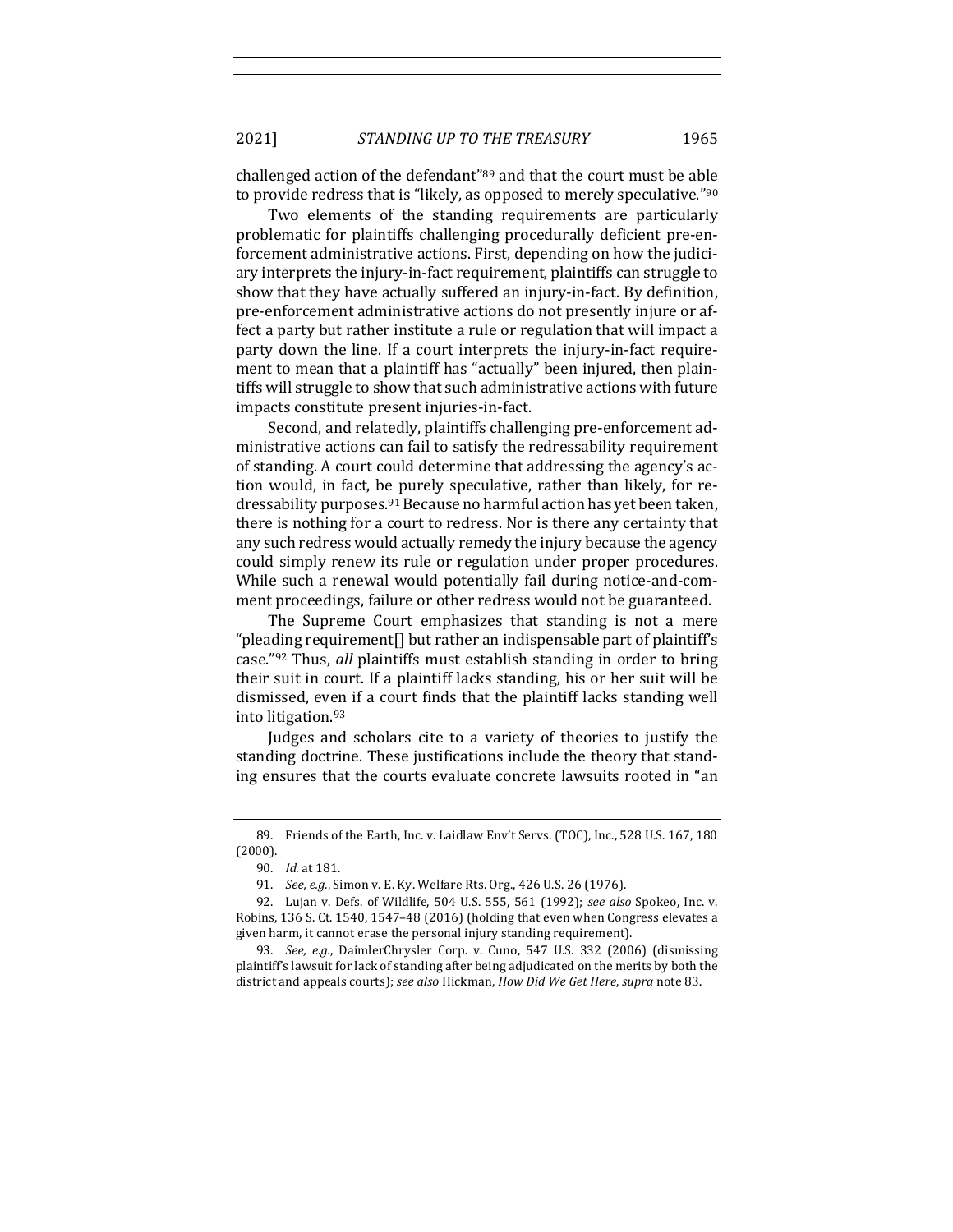actual factual setting" as opposed to hypothetical or remote claims.<sup>94</sup> Relatedly, some argue that standing guarantees that parties are sufficiently adverse and ensures the possibility of judicial resolution and remedy.<sup>95</sup> Another especially prevalent explanation—one extolled by the late Justice Scalia—argues that standing promotes the separation of powers principle among the three branches of government.<sup>96</sup>

Some scholars have challenged that Article III of the Constitution mandates any standing requirement at all, positing that standing is nothing more than "a judicial construct, pure and simple."<sup>97</sup> Others fear that utilizing the cryptic and archaic concept of standing as a harsh gatekeeper to the courts undermines fairness, justice, and an opportunity to be heard.<sup>98</sup> Even amongst judges and Justices who do endorse the constitutionally mandated nature of standing, their standing analyses can and do vary widely.<sup>99</sup> This disparate conception of

97. Raoul Berger, *Standing To Sue in Public Actions: Is It a Constitutional Requirement?*, 78 YALE L.J. 816, 818 (1969).

99. *See* Summers v. Earth Island Inst., 555 U.S. 488, 508 (2009) (Breyer, J., dissenting) ("The law of standing does not require the latter kind of specificity. How could

<sup>94.</sup> Valley Forge Christian Coll. v. Ams. United for Separation of Church & State, Inc., 454 U.S. 464, 472 (1982).

<sup>95.</sup> Flast v. Cohen, 392 U.S. 83, 101 (1968) ("[T]he question of standing is related only to whether the dispute sought to be adjudicated will be presented in an adversary context and in a form historically viewed as capable of judicial resolution."). *Contra* Scalia, *supra* note 82, at 892 ("Nor is it true, as *Flast* suggests, that the doctrine of standing cannot possibly have any bearing upon the allocation of power among the branches . . . .").

<sup>96.</sup> Raines v. Byrd, 521 U.S. 811, 820 (1997) ("[T]he law of Art. III standing is built on a single basic idea—the idea of separation of powers." (quoting *Allen*, 468 U.S. at 752 (1984))); *see* Scalia, *supra* note 82, at 894 ("There is, I think, a functional relationship [between standing and separation of powers], which can best be described by saying that the law of standing roughly restricts courts to their traditional undemocratic role of protecting individuals and minorities against impositions of the majority, and excludes them from the even more undemocratic role of prescribing how the other two branches should function in order to serve the interest *of the majority itself.*"). For an extended analysis of Justice Scalia's conception of separation of powers and standing, see Sunstein, *supra* note 82, at 215-20. But cf. F. Andrew Hessick, The Separation*of-Powers Theory of Standing*, 95 N.C. L. REV. 673 (2017) (arguing that some cases should be exempted from the standing requirement because they fail to implicate separation of powers concerns).

<sup>98.</sup> *See, e.g.*, Sierra Club v. Morton, 405 U.S. 727, 755-56 (1972) (Blackmun, J., dissenting) ("Must our law be so rigid and our procedural concepts so inflexible that we render ourselves helpless when the existing methods and the traditional concepts do not quite fit and do not prove to be entirely adequate for new issues?"); *Flast*, 392 U.S. at 129 (Harlan, J., dissenting) ("To describe those rights and interests as personal, and to intimate that they are in some unspecified fashion to be differentiated from those of the general public, reduces constitutional standing to *a word game played by secret* rules." (emphasis added)).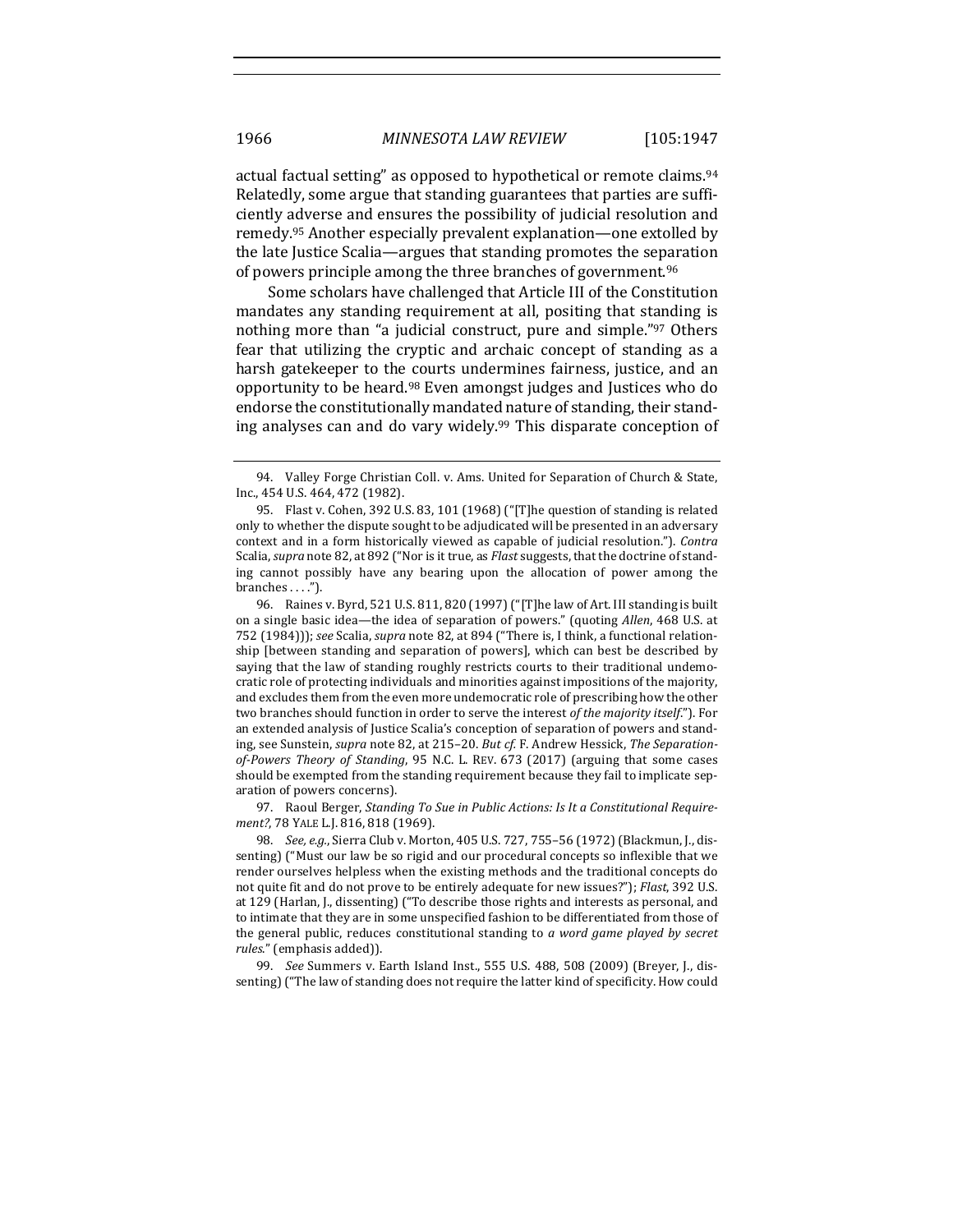standing has led administrative scholars to declare that standing jurisprudence is a "maze of often inconsistent statements."<sup>100</sup>

This is especially true for pre-enforcement administrative litigation, where courts apply wildly inconsistent standing analyses, sometimes applying ordinary standing analysis and other times applying the relaxed procedural standing analysis.<sup>101</sup>

## 3. Procedural Standing

While the APA expressly provides judicial review to plaintiffs challenging administratively violative agency actions,<sup>102</sup> there is often a question of whether and when an administrative procedural injury is sufficient to constitute an injury-in-fact as required by the standing doctrine.103

The standing elements of imminence and redressability are theoretically much more challenging for plaintiffs in procedural actions. Can a plaintiff really prove that his purported injury would be fully *redressed* by forcing agencies to re-do their regulating process?<sup>104</sup> Can a plaintiff really demonstrate that a mere failure to follow proper

100. HICKMAN & PIERCE, *supra* note 41, at 919. These inconsistencies in standing jurisprudence often derive from conflicting political ideologies amongst the Justicesfor much of the last three decades the Supreme Court split 4-4 over standing issues with Chief Justice Roberts acting as the deciding vote.

Scholars contend, for example, in the case of *Massachusetts v. EPA*, 549 U.S. 497, 518 (2007), that Chief Justice Roberts compelled the majority to accept his language granting states superior standing claims. See HICKMAN & PIERCE, *supra* note 41, at 966. The question, then, is how much of contemporary standing jurisprudence starts and stops exclusively with the swing vote of Chief Justice Roberts. See id.

101. See infra Part II.A.

102. 5 U.S.C. § 702 ("A person suffering legal wrong because of agency action . . . is entitled to judicial review thereof.").

103. *See, e.g., supra Part I.B.2.* 

104. *See* Burt, *supra* note 85, at 275-76 ("[S]ince the agency might have reached the same result even if it had followed the correct procedure.... procedural plaintiffs are never able to show that adherence to procedure will definitely avert subsequent harm, [thus] they are always unable to meet the redressability requirement of standing.").

it?"); Am. Bottom Conservancy v. U.S. Army Corps of Eng'rs, 650 F.3d 652, 655-56 (7th Cir. 2011); Bradford C. Mank, *Judge Posner's Practical Theory of Standing: Closer to Justice Breyer's Approach to Standing than Justice Scalia's*, 50 HOUS. L. REV. 71, 89-103, 115-20 (2012) (noting that both Justice Breyer and Judge Posner have more "pragmatic" (although not identical) approaches to standing); *see also* Clifford M. Gerber, Note, *Standing To Challenge Internal Revenue Service Decisionmaking: The Need for a Better Rationale*, 6 HOFSTRA L. REV. 1041, 1050 n.61 (1978) ("[T]he court in *SCRAP* accepted the smallest degree of injury as sufficient to support a claim of standing." (citing United States v. Students Challenging Regul. Agency Procs., 412 U.S. 669, 689 n.14 (1973))).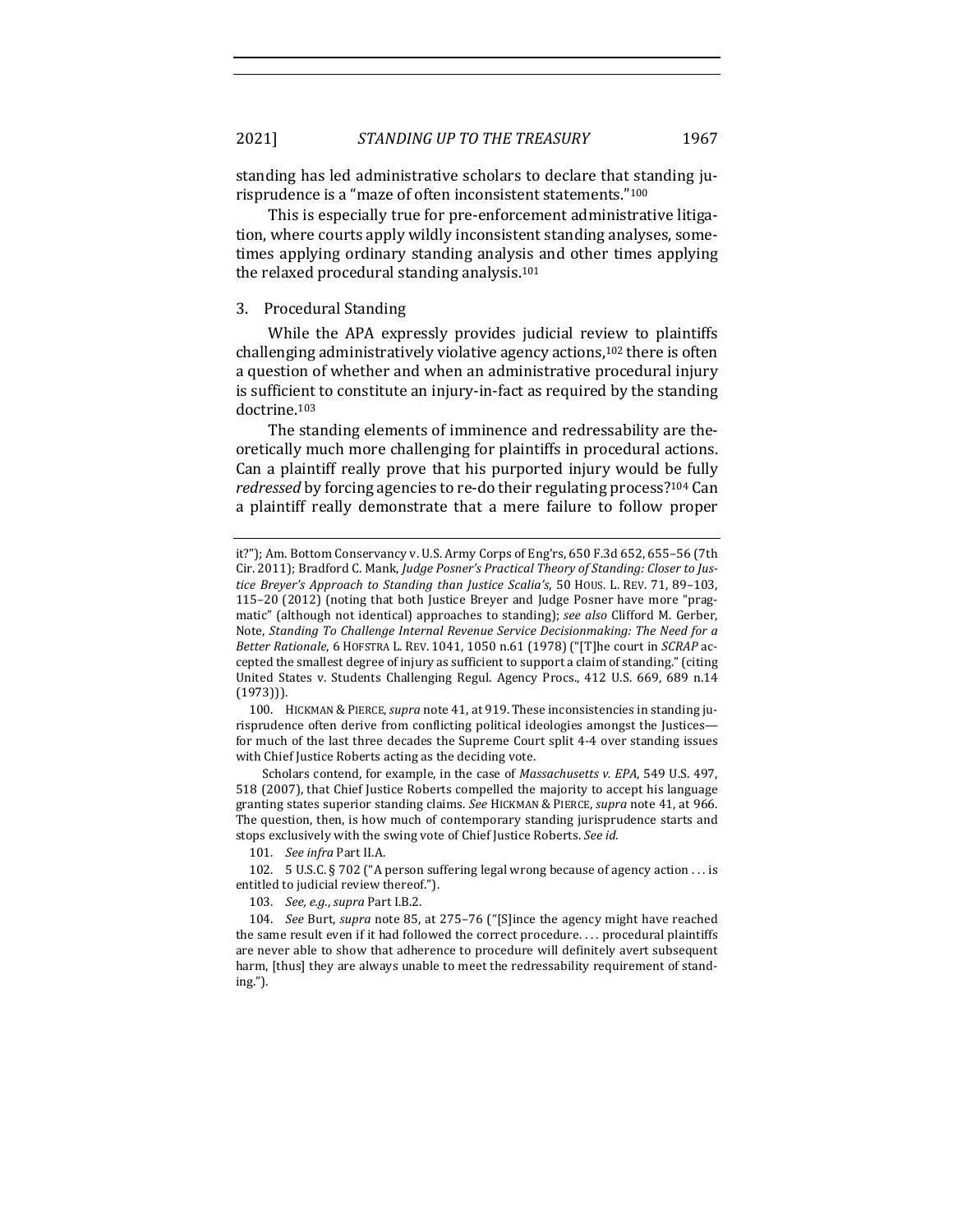procedure causes him *imminent* harm?<sup>105</sup> Under standing jurisprudence, however, procedural injuries are "special."<sup>106</sup> Courts have long assessed procedural claims based on whether the agency's actions could plausibly cause the plaintiff future harm.<sup>107</sup> The Supreme "Court's acknowledgment that procedural injuries are 'special' for standing purposes was no more than belated recognition of a reality that should have been obvious to any student of administrative law."108

"A procedural injury occurs when an agency fails to follow a legally required procedure," such as the APA, "and this failure increases the risk of future harm to some party." $109$  The principle behind this procedural theory of standing is that litigants who are procedurally impaired are "special" in the sense that ignoring their procedural rights could lead to injury, even though they have not yet been injured.<sup>110</sup> Indeed, Justice Scalia, a prominent promoter of the importance of standing,<sup>111</sup> explicitly noted this procedural exception to traditional standing rules in the seminal case of *Lujan v. Defenders of Wildlife*, stating that ""procedural rights' are special: The person who has been accorded a procedural right to protect his concrete interests can assert that right without meeting all the normal standards for redressability and immediacy."112

Justice Scalia provided an illustration of such a procedurally special injury. Imagining a hypothetical "construction of a federally licensed dam" where the adjacent neighbor challenges the dam because of "the licensing agency's failure to prepare an environmental impact statement,"<sup>113</sup> Justice Scalia expressly found that "even though the dam will not be completed for many years"—and thus the plaintiff could not meet the traditional standing requirements of imminence

- 109. Burt, *supra* note 85, at 276.
- 110. *Lujan*, 504 U.S. at 572 n.7.
- 111. *See, e.g., supra* note 96 and accompanying text.
- 112. *Lujan*, 504 U.S. at 572 n.7.
- 113. *Id.*

<sup>105.</sup> *See id.* at 281 ("Procedural plaintiffs will necessarily have difficulty showing imminence because the ultimate substantive harm they seek to prevent will occur, if at all, at some time in the future.").

<sup>106.</sup> *See Lujan v. Defs. of Wildlife,* 504 U.S. 555, 572 n.7 (1992) ("There is this much truth to the assertion that 'procedural rights' are special ....").

<sup>107.</sup> *See* Richard J. Pierce, Jr., *Making Sense of Procedural Injury*, 62 ADMIN. L. REV. 1, 2 (2010) ("In thousands of cases, courts have routinely decided whether an agency erred by refusing to grant ... required procedure, e.g., a hearing without requiring the petitioner to demonstrate that the agency certainly, or even probably, would have reached a different result if it had granted the [procedure].").

<sup>108.</sup> *Id.*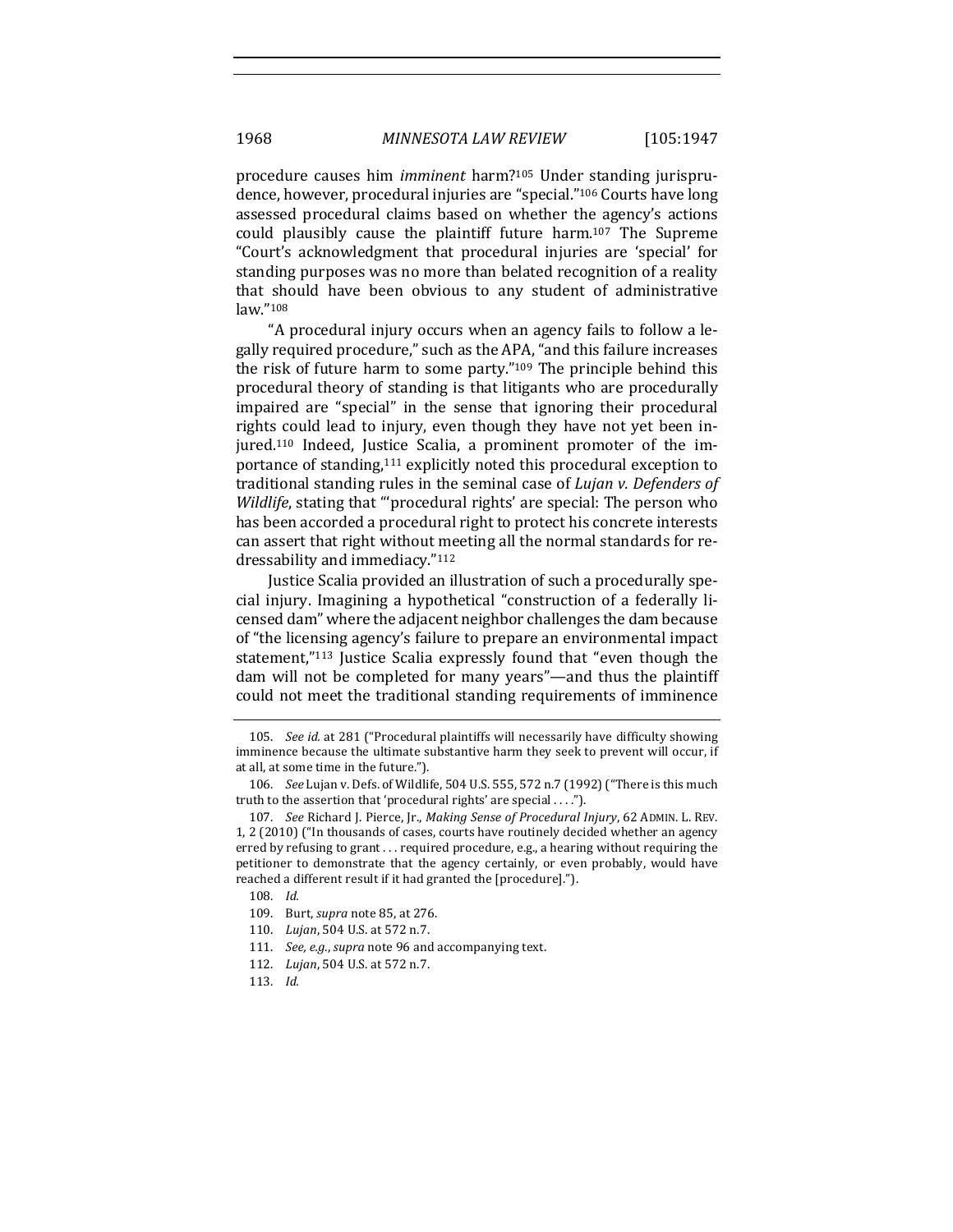and redressability—the neighbor-plaintiff would have standing because of the special relaxed standing rules for procedural injuries.<sup>114</sup>

Courts regularly, but not always, analyze procedural claims under these relaxed standards. For example, many courts apply an "easyto-meet plausibility test in determining whether an alleged deprivation of a procedural right qualifies as a procedural injury sufficient to support a grant of standing." $115$  This test relates to redressability, simply asking whether the agency's faulty process plausibly, rather than definitely, harmed the plaintiff.<sup>116</sup> Alternatively, a minority of courts apply a probability test, where a plaintiff must demonstrate that he or she was *probably* injured by the agency's faulty process.<sup>117</sup> Scholars have noted the flaws inherent in a more stringent probability test which, like the application of traditional standing doctrine to procedural injuries, virtually guarantees that petitioner will fail to establish standing.<sup>118</sup>

Notwithstanding Justice Scalia's directive in *Lujan*, courts are far from unanimous in applying special procedural standing analysis.<sup>119</sup> Some courts have flatly disagreed with the *Lujan* proposition that procedural plaintiffs are special with respect to the standing inquiry.<sup>120</sup> Environmental plaintiffs asserting procedural lawsuits have fared

117. *See, e.g.*, Ctr. for L. & Educ. v. Dep't of Educ., 396 F.3d 1152, 1159 (D.C. Cir. 2005) ("[A] procedural-rights plaintiff must demonstrate standing by 'show[ing]  $\dots$ that it is substantially probable that the procedural breach will cause the essential injury to the plaintiff's own interest."" (second alteration in original) (quoting Fla. Audubon Soc'y v. Bentsen, 94 F.3d 658, 664-65 (D.C. Cir. 1996))).

118. *See Pierce, supra* note 107, at 12 ("Because the probability test will almost always yield a holding that a petitioner lacks standing, [that] method of applying the procedural injury test has the potential to eliminate de facto the procedural standing  $d$ octrine  $\dots$ .").

119. *See, e.g.*, Burt, *supra* note 85, at 277 & n.7 (discussing the "different methods [used] to assess standing in procedural injury cases").

120. *See, e.g.*, Coastal Habitat All. v. Patterson, 601 F. Supp. 2d 868, 880 n.15 (W.D. Tex. 2008) ("Lujan's footnote seven cites no cases .... The Alliance asks *Lujan's* footnote seven to carry more weight here than is warranted ...."); Nulankeyutmonen Nkihtaqmikon v. Impson, 462 F. Supp. 2d 86, 99 (D. Me. 2006) (discussing *Lujan* and finding that the Court "specifically rejected" the proposition "that 'the Government's violation of a certain (undescribed) class of procedural duty satisfies the concrete-injury requirement by itself" (quoting Lujan v. Defs. of Wildlife, 504 U.S. 555, 573 n.8 (1992))); see also Burt, supra note 85, at 285 (arguing that special rights for procedural injuries undercuts *Lujan's* main holding—"eviscerat[ing] the standing requirements of the Constitution").

<sup>114.</sup> *Id.*

<sup>115.</sup> Pierce, *supra* note 107, at 8.

<sup>116.</sup> *See id.* at 2-3 ("[A] petitioner prevails by alleging only unlawful deprivation of a procedural right that might plausibly have changed the outcome of a substantive dispute.").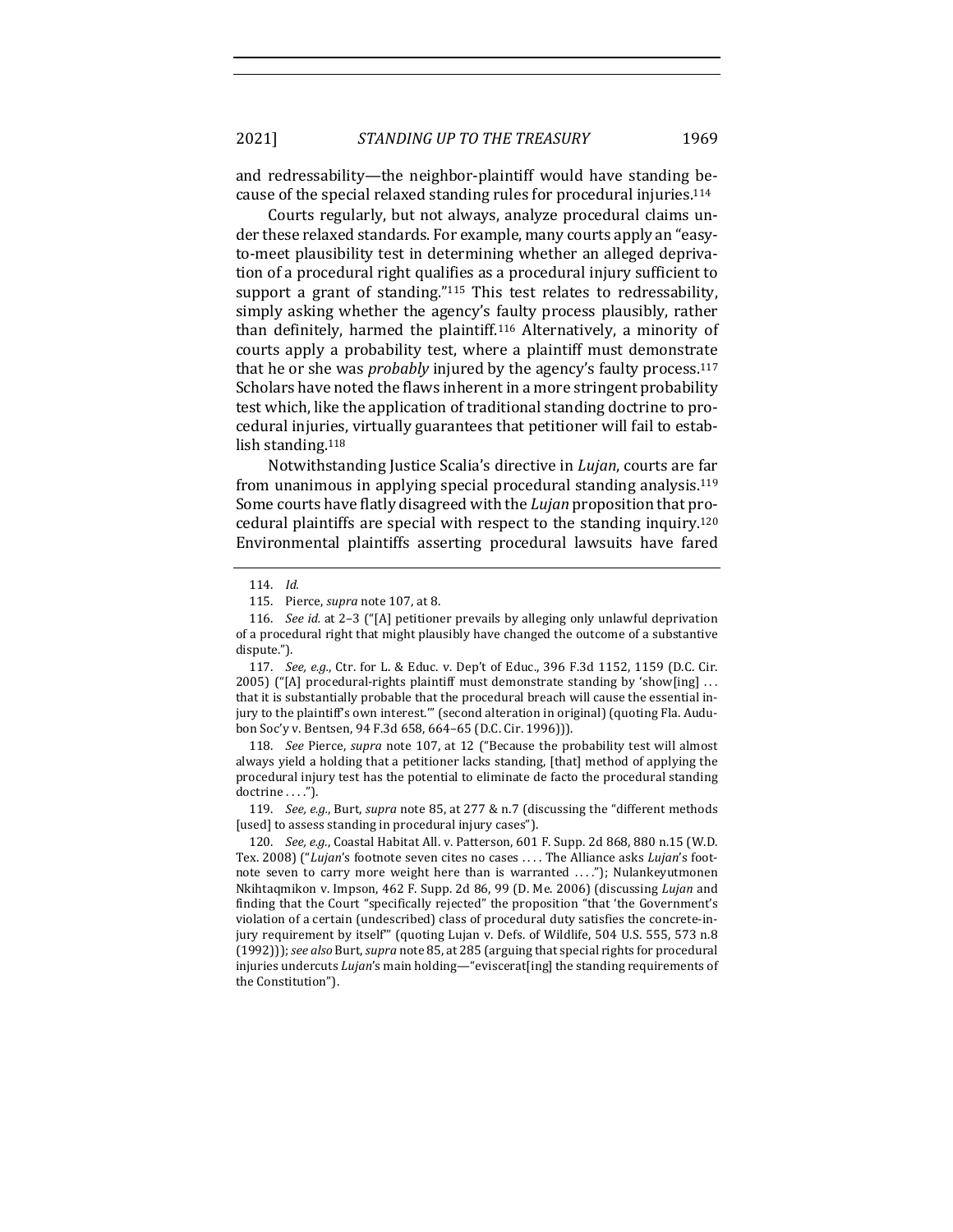somewhat better in receiving the relaxed procedural standing doctrine.<sup>121</sup> While pre-enforcement APA challenges against the Treasury have not historically enjoyed special procedural standing rights,<sup>122</sup> recent pre-enforcement tax-administrative cases have begun analyzing plaintiffs' standing with the lenient procedural standing rights theory.<sup>123</sup> With extremely limited precedent, it remains to be seen whether other courts embrace or reject the special standing status of procedurally injured plaintiffs in the pre-enforcement tax-administrative context.

In sum, the Treasury has historically been immune from ordinary pre-enforcement administrative law challenges under the AIA, but that immunity appears to be changing. Courts are now inconsistently providing plaintiffs a pathway to litigate pre-enforcement administrative procedural claims against the Treasury, but these plaintiffs must still establish standing. Whether plaintiffs have standing to sue in these pre-enforcement administrative claims often turns on whether the court analyzes plaintiffs' claims under ordinary or procedural standing analyses. While Justice Scalia indicated in *Lujan* that plaintiffs' standing should be assessed under procedural standing analysis, few courts employ the procedural standing inquiry.

## II. EMERGING JURISDICTIONAL SPLIT ON PRE-ENFORCEMENT APA STANDING SUITS AGAINST THE TREASURY

Historically, under tax exceptionalism, plaintiffs struggled to secure standing, with a small but growing set of jurisdictions weighing in on pre-enforcement APA claims against the Treasury. These courts' decisions are inconsistent with one another and reflect an emerging and problematic jurisdictional split. This split, if it continues

<sup>121.</sup> *Compare* Wash. Env't Council v. Bellon, 741 F.3d 1075, 1077 (9th Cir. 2014) (denying rehearing en banc and rejecting arguments that Massachusetts v. EPA grants non-state entities relaxed standing for procedural injuries), with *id.* at 1080 (Gould, J., dissenting) (arguing that "*Massachusetts v. EPA* also confers standing upon individuals seeking to induce state action to protect the environment"), WildEarth Guardians v. Jewell, 738 F.3d 298, 305 (D.C. Cir. 2013) (granting relaxed standing requirements for procedural injuries), and Ctr. for Biological Diversity v. EPA, 861 F.3d 174, 182 (D.C. Cir. 2017) ("In a case alleging a procedural injury, we 'relax the redressability and imminence requirements' of standing." (quoting *WildEarth*, 738 F.3d at 305)).

<sup>122.</sup> Again, from a very limited sample size. *See supra* note 73 and accompanying text.

<sup>123.</sup> *See, e.g.*, Silver v. IRS, No. 19-CV-247, 2019 WL 7168625, at \*1 (D.D.C. Dec. 24, 2019) ("In [procedural injury] cases, the redressability and imminence requirements of standing are relaxed." (citing WildEarth, 738 F.3d at 305)). But cf. Bullock v. IRS, 401 F. Supp. 3d 1144, 1155–59 (D. Mont. 2019) (omitting mention of the procedural standing doctrine in a discussion of failure to observe APA-mandated procedure).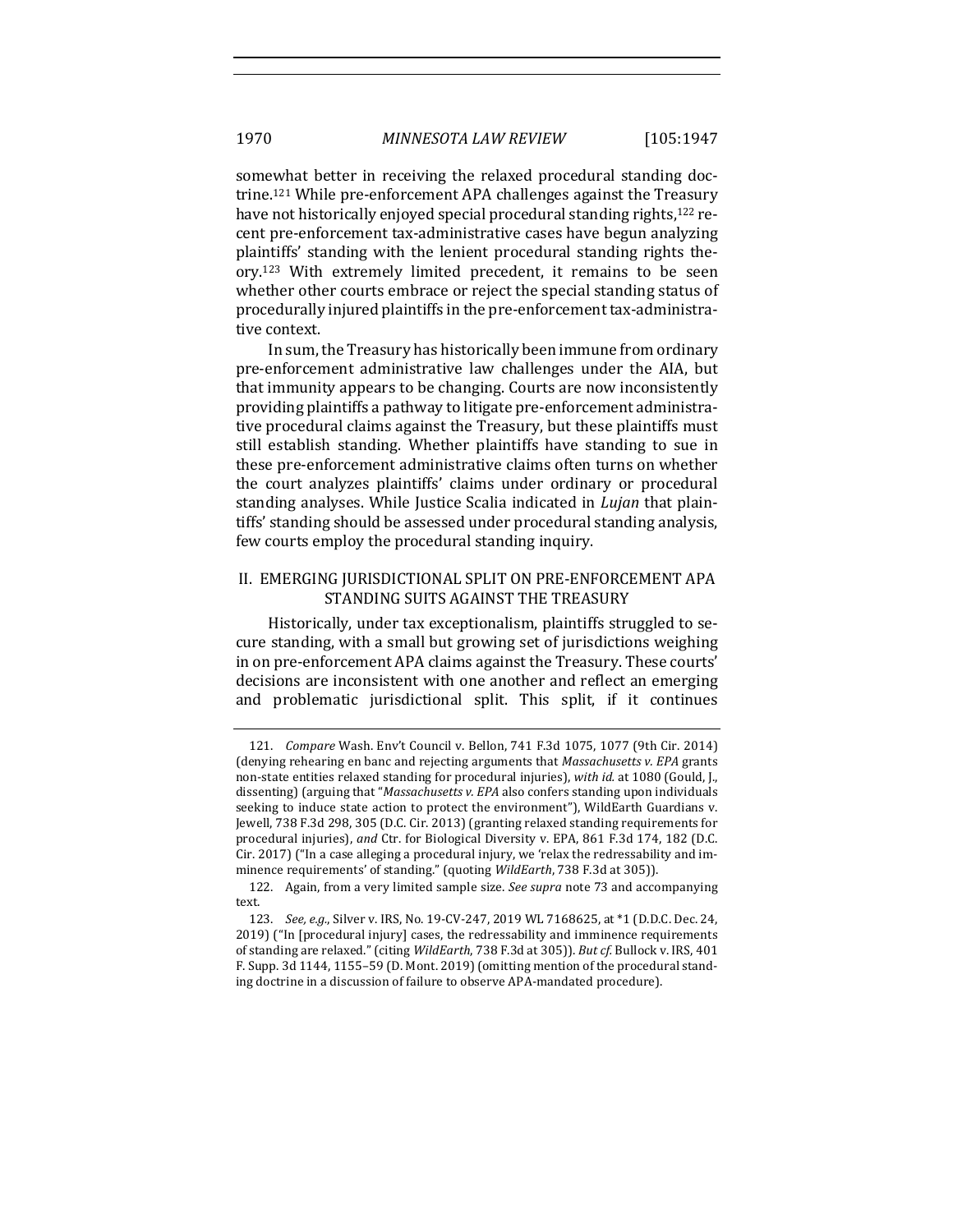unabated, undermines core judicial values, including the principles that every right has a remedy, that "global" doctrines are treated uniformly, $124$  that persons can challenge their liability stemming from agency decisions without being forced to break the law or incurring civil or criminal liability, and that like persons be treated alike. This emerging jurisdictional split over whether plaintiffs have standing to challenge pre-enforcement APA violations against the Treasury creates a number of serious problems that must be promptly addressed.

This Part documents examples of inconsistent judicial application of standing in the pre-enforcement APA tax agency context as well as policy tensions between the doctrines of traditional standing, procedural standing, and tax exceptionalism. Section A analyzes two recent cases—*Bullock* and *Silver*—that evince the emergence of a jurisdictional split over standing in pre-enforcement APA suits against the Treasury. Section B charts the numerous policy problems inherent in the courts' current use (or lack thereof) of the procedural standing doctrine. 

#### A. EMERGING JURISDICTIONAL SPLIT

Recent cases analyzing standing evince an emerging jurisdictional split in pre-enforcement APA suits against the Treasury. While courts are increasingly granting plaintiffs standing to initiate such administrative suits against the Treasury, the courts' analyses are highly inconsistent. These courts analyze the standing inquiry disparately, differing on whether to apply the ordinary standing doctrine or the procedural standing doctrine.

This Section explores this emerging jurisdictional split over preenforcement APA standing in tax cases. Subsection 1 explores courts' historically restrictive standing analyses for tax cases. Subsection 2 documents the recent *Bullock v. IRS* and *Silver v. IRS* decisions. In both cases the court granted plaintiffs standing. However, in finding that plaintiffs had standing, the two courts engaged in divergent standing analyses. Subsection 3 contextualizes these cases and explains how they demonstrate an emerging jurisdictional split.

<sup>124.</sup> E.g., that a doctrine, especially a constitutionally derived doctrine such as standing, should be applied consistently across jurisdictions.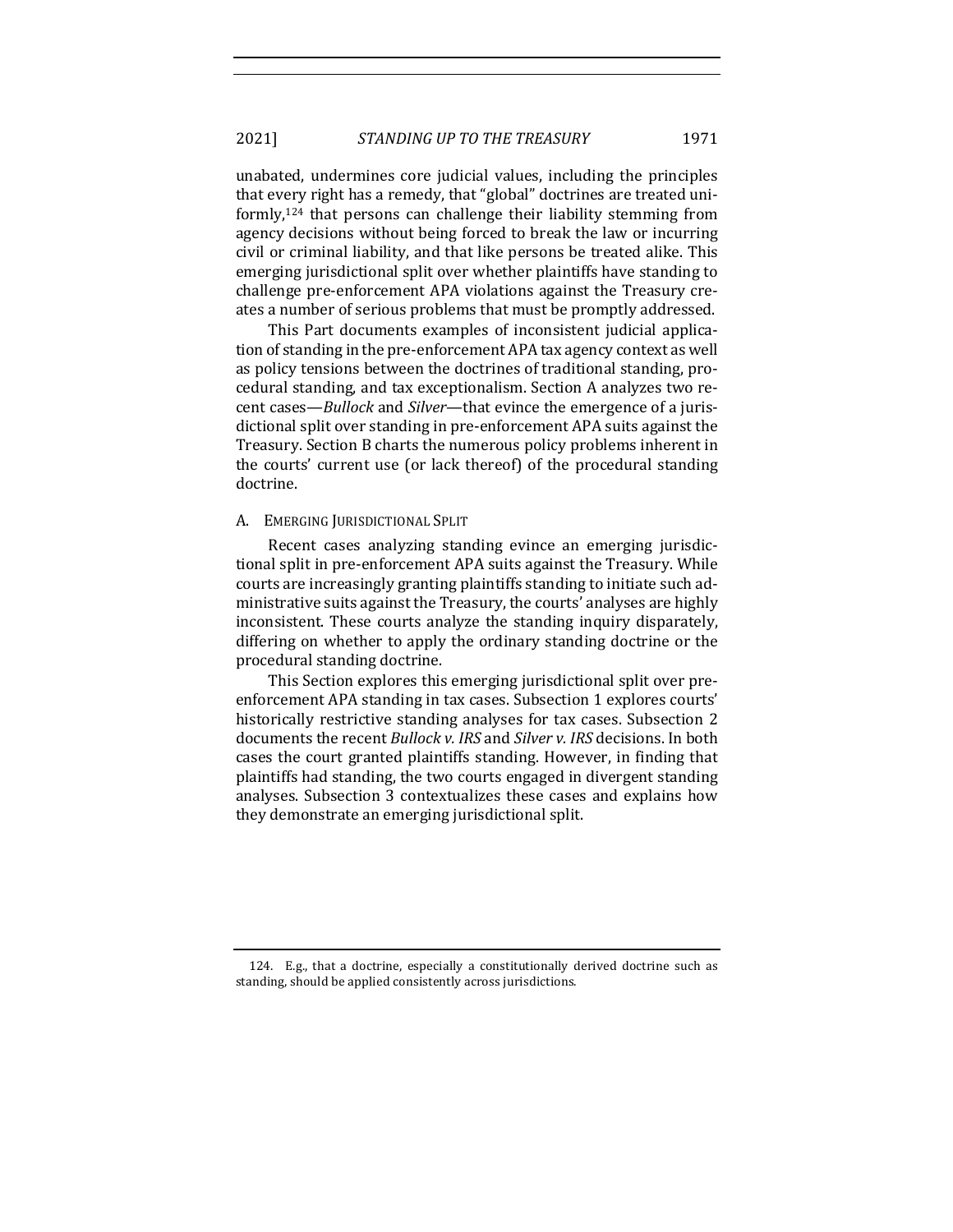1. Historical Denial of APA Standing to Pre-Enforcement Tax APA Challenges

Historically, the AIA effectively barred APA pre-enforcement challenges to the Treasury;<sup>125</sup> few courts (and few scholars) have addressed justiciability challenges, like standing, to such administrative claims.<sup>126</sup> However, several courts did analyze pre-enforcement APA challengers' claims of standing in actions against the Treasury. Of the few early decisions to analyze such claimants' standing, courts' analyses were strict and summarily denied plaintiffs' standing.<sup>127</sup>

In Simon v. Eastern Kentucky Welfare Rights Organization, for example, indigent rights organizations attempted to invalidate an IRS revenue ruling that reduced the requirement for tax-exempt hospitals to offer emergency care to those unable to pay for violating noticeand-comment rulemaking procedures under the APA.<sup>128</sup> Instead of relying on the AIA, the *Eastern Kentucky* court held that plaintiffs lacked standing, primarily due to the court's inability to redress plaintiffs' alleged harms.<sup>129</sup>

Justice Stewart concurred in *Eastern Kentucky*, writing: "I cannot now imagine a case . . . where a person whose own tax liability was not affected *ever* could have standing to litigate the federal tax liability of someone else."<sup>130</sup> This combination of resistance to standing and the

<sup>125.</sup> See supra note 73 and accompanying text.

<sup>126.</sup> *E.g.*, Stephanie H. McMahon, *Pre-Enforcement Litigation Needed for Taxing* Procedures, 92 WASH. L. REV. 1317, 1353 (2017) ("[F]ew studies focus on justiciability and taxation because of the limited number of tax standing cases."). For a list of scholars analyzing standing vis-à-vis tax APA challenges, see Jasper L. Cummings, Jr., *Standing To Sue About Taxes*, TAX NOTES FED., July 1, 2019, at 45, 46 n.5, which collects articles. Note that only some of these articles deal with standing specifically in relation to APA tax applications. For a short list of cases hitting the "sweet spot" where plaintiffs avoided the AIA and were found to have standing, see Jasper L. Cummings, Jr., *Standing To Sue About Taxes, Part 2*, TAX NOTES FED., July 15, 2019, at 323, 327–30 [hereinafter Cummings, *Standing To Sue, Part 2*] (attempting "to cite all of the relatively few court decisions" meeting those criteria).

<sup>127.</sup> *See* Tax Analysts & Advocs. v. Blumenthal, 566 F.2d 130, 134 (D.C. Cir. 1977)  $("Appellants ... seek[] a declaratory judgment that certain published and private rule"$ ings of the [IRS] ... are contrary to the [I.R.C.] and therefore unlawful. ... We ... conclude that both appellants lack standing as federal taxpayers . . . ."); Simon v. E. Ky. Welfare Rts. Org., 426 U.S. 26, 28 (1976) ("[Plaintiffs] asserted that the [IRS] violated the Internal Revenue Code . . . and the [APA] by issuing a Revenue Ruling . . . . We conclude that these plaintiffs lack standing to bring this suit.").

<sup>128.</sup> *E. Ky. Welfare*, 426 U.S. at 32-34.

<sup>129.</sup> *Id.* at 42-43, 42 n.23.

<sup>130.</sup> *Id.* at 46 (Stewart, J., concurring) (emphasis added). The D.C. Circuit similarly noted the difficulty of establishing standing, stating that "[i]t is well-recognized that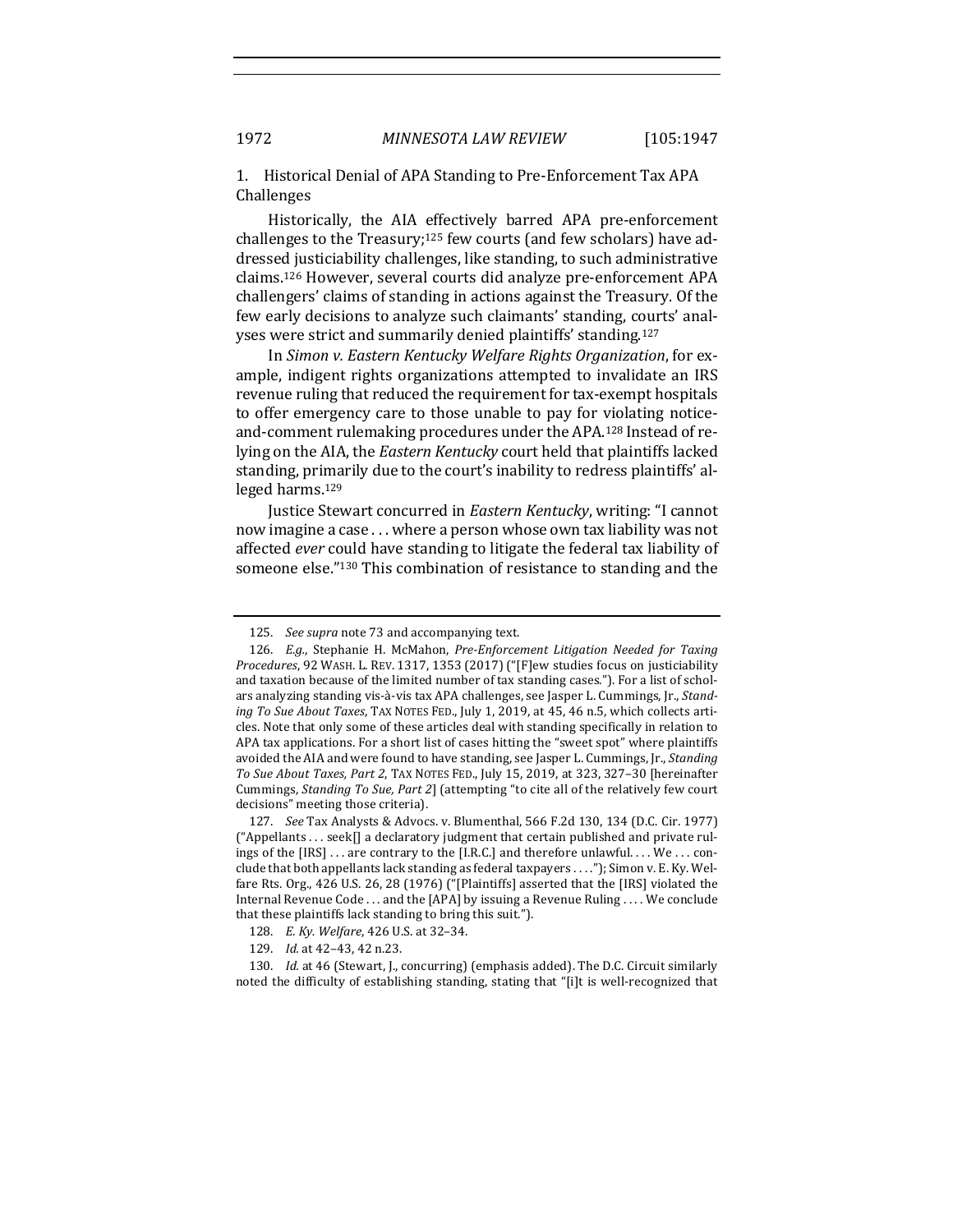AIA historically "reduce[d] judicial review through a two-step sieve. If litigation is not stopped by one, it is stopped by the other." $131$ 

The bulk of these cases denying standing for pre-enforcement APA challenges to the Treasury, however, occurred before *Lujan*, which concluded that plaintiffs who suffered procedural injuries should enjoy a relaxed standing analysis.<sup>132</sup> Moreover, the judiciary's approach to pre-enforcement administrative justiciability matters has fluctuated since the Supreme Court's 2011 Mayo decision.<sup>133</sup> Post-*Mayo*, plaintiffs have increasingly challenged and prevailed against the Treasury in pre-enforcement APA actions, including establishing standing.134

Notwithstanding the courts' newfound willingness to apply administrative law to the Treasury, pre-enforcement APA tax justiciability jurisprudence is littered with inconsistencies.<sup>135</sup> The standing doctrine, in particular, has been sparsely and inconsistently analyzed by the courts in this context, $136$  with the doctrine of procedural standing receiving even more inconsistent and sporadic attention.<sup>137</sup>

Some scholars argue that the judiciary's prior zealous and strict standing jurisprudence for pre-enforcement tax APA challenges stems from tax exceptionalism.<sup>138</sup> "[T]he Court's tax-exceptionalist focus on

131. McMahon, *supra* note 126, at 1358.

134. Indeed, since *Mayo* no court has found any Treasury regulation to be interpretative rather than substantive. See Sapirie, supra note 65, at 995 (citing Professor Kristin E. Hickman).

135. As noted in Part I.B.1, courts and scholars are currently focused on examining the extent of the AIA with respect to APA pre-enforcement challenges. See supra Part I.B.1. While a Supreme Court ruling that the AIA fully bars pre-enforcement APA challenges—an unlikely result—would obviate this standing inquiry, the two analyses are wholly separate. See supra note 77 and accompanying text.

136. *See, e.g.*, Cummings, *Standing To Sue, Part 2*, *supra* note 126, at 327-28 (noting the "relatively few court decisions  $\dots$  finding that plaintiffs were in the sweet spot of avoiding the AIA and having standing" as well as cases where standing was "so obvious" that the court did not even analyze standing).

137. See supra notes 119-23 and accompanying text.

138. See Lynn D. Lu, Standing in the Shadow of Tax Exceptionalism: Expanding Ac*cess to Judicial Review of Federal Agency Rules*, 66 ADMIN. L. REV. 73, 128 (2014) (arguing that tax exceptionalism implicitly drove the *Eastern Kentucky* and *Wright* Courts to

the standing inquiry in tax cases is more restrictive than in other cases." Nat'l Taxpayers Union, Inc. v. United States, 68 F.3d 1428, 1434 (D.C. Cir. 1995).

<sup>132.</sup> *See supra Part I.B.3.* 

<sup>133.</sup> Mayo Found. for Med. Educ. & Rsch. v. United States, 562 U.S. 44, 55 (2011) ("Mayo has not advanced any justification for applying a less deferential standard of review to Treasury Department regulations .... [W]e are not inclined to carve out an approach to administrative review good for tax law only.").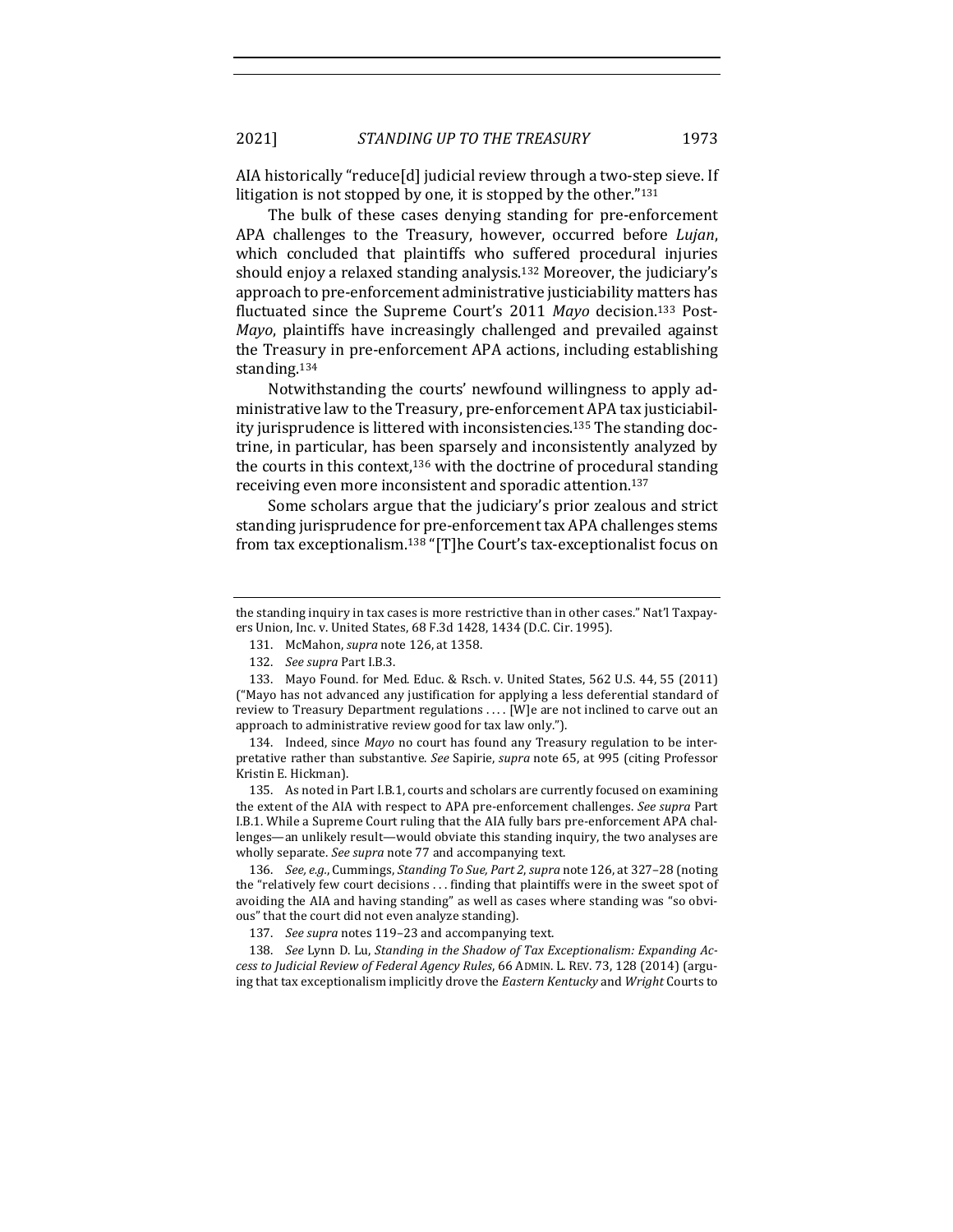revenue collection and, relatedly, on individual agency actions to enforce taxpayer compliance, effectively insulated the agency from general administrative law principles supporting judicial review."139

The courts' historical harsh standing analysis and myriad inconsistencies in standing analysis for pre-enforcement APA challenges to the Treasury leave plaintiffs, the Treasury, and taxpayers seeking certainty over their taxes left in the lurch. Current jurisprudence is unclear whether and when plaintiffs will meet the justiciability thresholds to successfully make pre-enforcement APA challenges against the Treasury. All parties stand to suffer from this uncertainty.

#### 2. Post-*Mayo* Standing Jurisprudence

Recently, courts have continued their apparent rejection of taxexceptionalism by granting plaintiffs suing the Treasury standing to launch pre-enforcement APA actions. Two cases highlight courts' recent deviation from their historically harsh standing analyses. Yet these cases also demonstrate that these courts' approaches to standing are far from uniform. Subsection a explores the recent *Bullock v. IRS* ruling, with its emphasis on states' special standing rights via *Mas*sachusetts v. EPA. Subsection b assesses the recent case of *Silver v. IRS*, which utilizes the procedural standing doctrine to grant the plaintiff standing to challenge the Treasury's administrative actions.

## a. Bullock v. IRS

In *Bullock v. IRS*, Montana and New Jersey challenged the IRS's decision to rescind a regulation that required  $503(c)(4)$  "social welfare organizations" to report charitable contributions, $140$  allowing "dark money" to flow unreported to these nonprofits.<sup>141</sup> The District of Montana nullified the IRS's new revenue procedure, holding that

deny taxpayers' standing); see also *id.* at 112 ("[I]t is far from clear why the IRC, in particular, should be interpreted to foreclose such standing.").

<sup>139.</sup> *Id.* at 128.

<sup>140.</sup> Rev. Proc. 2018-38 (eliminating the charitable reporting requirement found in Treas. Reg. § 1.6033-2).

<sup>141.</sup> Complaint at 8-9, Bullock v. IRS, 401 F. Supp. 3d 1144 (D. Mont. 2019) (No. 18-CV-00103) ("The names and addresses of significant contributors  $\dots$  play a significant role in ferreting out other nefarious activity .... [C]ampaign spending by 'dark money' groups—primarily, organizations that are tax-exempt . . . increased more than fifty-fold between 2004 and 2016.").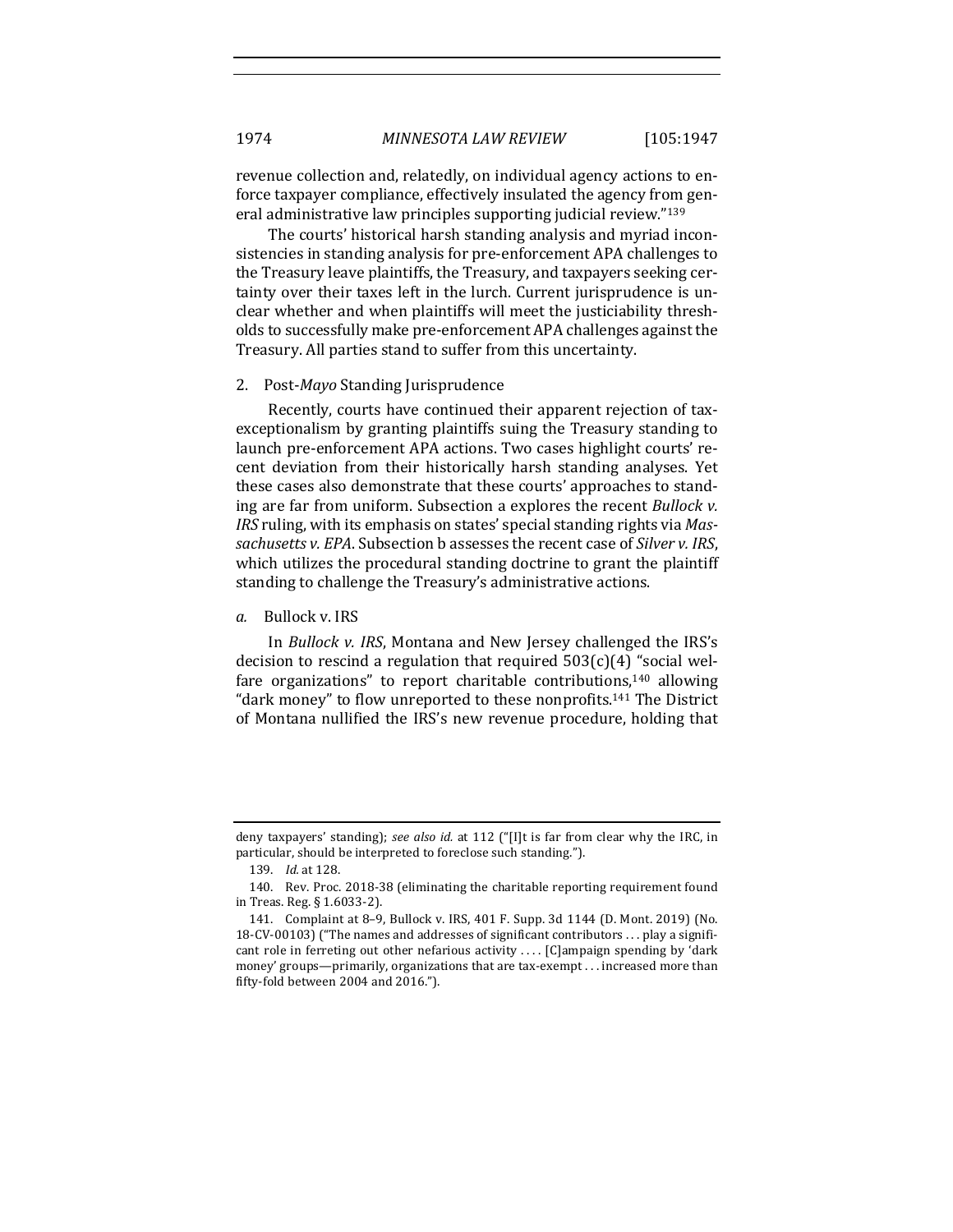the promulgation was an invalid attempt to "evade the time-consuming procedures of the APA."142

Under Code section  $6033(a)(1)$ , nonprofits<sup>143</sup> must file a Form 990 tax return stating "information for the purpose of carrying out the internal revenue laws as the  $\ldots$  regulations prescribe."<sup>144</sup> In 1969, Congress additionally codified that, for  $501(c)(3)$  charitable nonprofits, their 990s must include "the names and addresses of all substantial contributors."<sup>145</sup> The following year, the Treasury issued regulations extending the substantial contributor filing requirement to other noncharitable tax exempt entities (beyond just  $501(c)(3)$  organizations).<sup>146</sup> Thus, under the Treasury's regulations,  $501(c)(4)$  "social welfare" organizations, which include "politically active groups like the Koch brothers-backed Americans for Prosperity," must report all substantial contributors on their Form 990.<sup>147</sup>

In 2018, the IRS issued Revenue Procedure 2018-38, reversing this regulation by instructing that "tax-exempt organizations required to file the Form  $990...$  other than those described in  $501(c)(3)$ , will no longer be required to provide names and addresses of contributors."<sup>148</sup> The IRS stated that it "does not need personally identifiable information of donors  $\dots$  to carry out its responsibilities." $^{149}$ 

Critics, however, decried this new rule as enabling "dark money groups to hide the identities of donors from state regulators and the

146. Treas. Reg. §  $1.6033-2(a)(2)(ii)(f)$  (2020) ("The information generally required to be furnished by an organization exempt under section  $501(a)$  is ... the names and addresses of all persons who contributed, bequeathed, or devised \$5,000 or more (in money or other property) during the taxable year."); *see also* Rev. Proc. 2018-38 § 2, 2018-31 I.R.B. 280 (summarizing pre-2018 I.R.C. § 6033(a) reporting requirements).

<sup>142.</sup> *Bullock*, 401 F. Supp. 3d at 1159 (quoting Hemp Indus. Ass'n v. DEA, 333 F.3d 1082, 1091 (9th Cir. 2003)); see also Sapirie, supra note 65, at 994 (summarizing *Bullock*). 

<sup>143.</sup> Or "every organization exempt from taxation under section  $501(a)$ ." I.R.C. § 6033(a)(1).

<sup>144.</sup> *Id.*

<sup>145.</sup> *Id.* § 6033(b)(5). "Substantial contributor" is defined as a donor who gave more than \$5,000 to the organization in a tax year. *Id.* § 507(d)(2)(A).

<sup>147.</sup> Daniel Hemel, Bullock v. IRS and the Future of Tax Administrative Law (Part I), TAXPROF BLOG (Aug. 20, 2019), https://taxprof.typepad.com/taxprof\_blog/2019/08/ hemel-bullock-v-irs-and-the-future-of-tax-administrative-law-part-i.html [https:// perma.cc/WYE8-YCYC].

<sup>148.</sup> Rev. Proc. 2018-38 § 3, 2018-31 I.R.B. 280.

<sup>149.</sup> *Id.* The new policy continued, stating that "[t]he requirement to report such information increases compliance costs for some private parties, consumes IRS resources in connection with the redaction of such information, and poses a risk of inadvertent disclosure of information that is not open to public inspection." *Id.*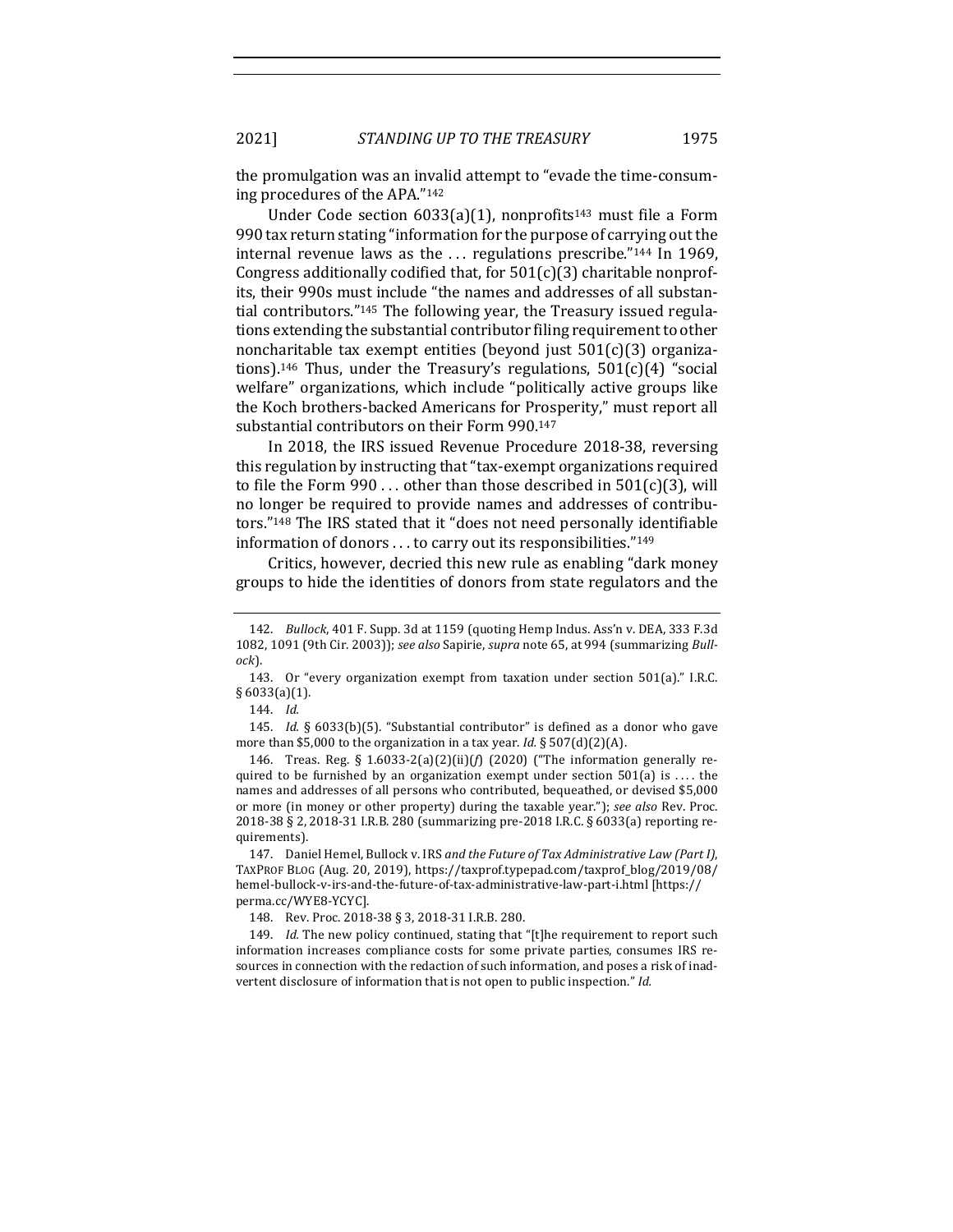public."<sup>150</sup> Some commentators vocalized specific concerns that the Trump administration initiated this new policy in response to heavy lobbying from the Koch brothers.<sup>151</sup> Notwithstanding the effect of this regulation-reversal, critics argued that the new revenue procedure was invalid for violating the APA. Specifically, the states of Montana and New Jersey sued the Treasury, alleging that the tax agency wrongly circumvented notice-and-comment procedures on what constituted a legislative, rather than procedural, rule.<sup>152</sup>

In response to the plaintiff-states' complaint, the IRS moved to dismiss under Rule  $12(b)(6)$  while the plaintiffs simultaneously moved for summary judgment.<sup>153</sup> The IRS's primary argument for dismissing Montana's and New Jersey's suits was that they lacked standing.<sup>154</sup> Specifically, the IRS argued that "Plaintiffs possess[ed] no legally protected interest in receiving donor information from the IRS and thus ... suffered no actual harm caused by Revenue Procedure

151. *See* Daniel Hemel, *Montana Vs. the Koch Brothers*, SLATE (July 24, 2018, 5:51 PM), https://slate.com/news-and-politics/2018/07/montana-is-taking-on-the -trump-administration-and-the-koch-brothers-in-a-new-lawsuit.html [https://perma .cc/N9QZ-H92C] ("[W]hy did the IRS act so hastily to eviscerate a rule that had applied . . . for nearly a half-century? For one thing, it faced heavy pressure from . . . [t]he Koch brothers' Americans for Prosperity group ...."); Cohen et al., *supra* note 150 ("Transparency is meant for the government, not for private individuals,' said Philip Ellender, the head lobbyist for Koch Industries  $\dots$  [which] began lobbying the White House on the issue after President Trump's election, according to lobbying filings.").

152. Complaint, *supra* note 141, at 19-21 ("Before a substantive rule like Revenue Procedure 2018-38 may take effect, the APA requires the agency to issue a notice of proposed rulemaking .... Defendants did not comply with this notice-and-comment requirement . . . ."). The complaint additionally argued that Rev. Proc. 2018-38 violated the APA's arbitrary and capricious requirement. *Id.* at 22-24 ("To comply with the APA, an agency must supply a 'reasoned analysis' of its decision to amend a legislative rule.... In promulgating Revenue Procedure 2018-38, Defendants did not supply a reasoned analysis ...." (citing Motor Vehicle Mfrs. Ass'n of the U.S., Inc. v. State Farm Mut. Auto. Ins. Co., 463 U.S. 29, 57 (1983))).

154. *Id.* at 1150 ("Defendants argue that Plaintiffs lack Article III standing.").

<sup>150.</sup> Eric Dietrich, *Bullock Notches a Win Against IRS in Dark Money Lawsuit*, MONT. FREE PRESS (Aug. 1, 2019), https://montanafreepress.org/2019/08/01/bullock -notches-a-win-against-irs-in-dark-money-lawsuit [https://perma.cc/98S9-32U5]; *see also* Patricia Cohen, Kenneth P. Vogel & Jim Tankersley, *I.R.S. Will No Longer Force*  Kochs and Other Groups to Disclose Donors, N.Y. TIMES (July 17, 2018), https://www .nytimes.com/2018/07/17/us/politics/irs-will-no-longer-force-kochs-and-other -groups-to-disclose-donors.html [https://perma.cc/3Z7H-K5UM] ("The change, which has long been sought by conservatives and Republicans in Congress, will affect . . . groups as varied as arms of the AARP, the United States Chamber of Commerce, the National Rifle Association and Americans for Prosperity . . . .").

<sup>153.</sup> Bullock v. IRS, 401 F. Supp. 3d 1144, 1147-48 (D. Mont. 2019).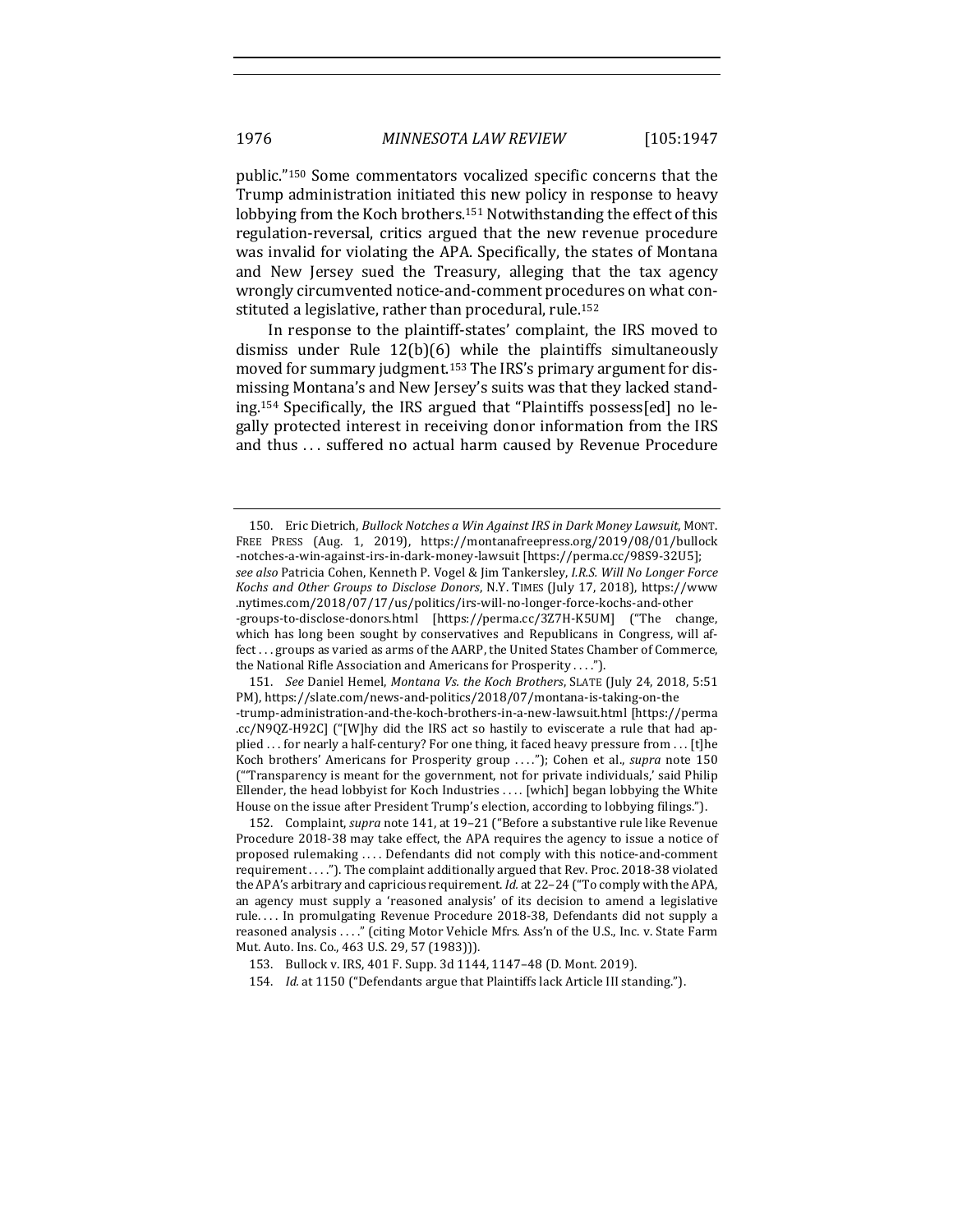2021] *STANDING UP TO THE TREASURY* 1977

2018-38" and therefore lacked standing to challenge the revenue procedure.155

The states countered that, while ordinary citizens are not entitled to see a nonprofit's substantial contributor list, state officials can view these lists for the purposes of administering the state's tax laws.<sup>156</sup> Thus, the states argued that the IRS's policy reversal injured them by obviating their ability to review substantial contributor information for their own state tax purposes, thereby conferring them standing.<sup>157</sup>

The District of Montana held that "[t]he deprivation of information can rise to a level sufficient to establish an Article III injury for the purposes of standing."<sup>158</sup> In order for information deprivation to confer standing, a plaintiff must pass a two-part test: First, the plaintiff must demonstrate that "the agency's action or omission to act injured the organization's interest," and second, that "the organization expended resources to counteract that harm."<sup>159</sup>

The *Bullock* court found that both New Jersey and Montana had standing to challenge the IRS, but for different reasons. The court determined that New Jersey easily passed the two-part test and established standing to sue the IRS. The court held that, given New Jersey's allegation "that it had relied on [substantial-contributor information] information to 'protect the public from fraud, deceit, and misrepresentation by charitable organizations operating in or raising money in the State,"" "Revenue Procedure 2018-38 effectively ... deprived New

<sup>155.</sup> *Id.*

<sup>156.</sup> Complaint, *supra* note 141, at 7 ("The disclosures . . . remain confidential from the public, but are available  $\dots$  to state tax authorities including Montana, pursuant to [I.R.C.] §  $6103(d)$ ."); I.R.C. §  $6103(d)(1)$  ("Returns and return information ... shall be open to inspection by, or disclosure to, any State agency, body  $\dots$  charged under the laws of such State with responsibility for the administration of State tax laws ...."). Note that § 6103 is the same tax code section that "gives . . . the Ways and Means chairman, the right to request individual tax returns." Aysha Bagchi, *Here's What You Should Know as Trump Tax Return Battles Brew*, BLOOMBERG TAX (Sept. 27, 2019, 3:46 AM), https://news.bloombergtax.com/daily-tax-report/heres-what-you-should-know-as -trump-tax-return-battles-brew [https://perma.cc/Z6TV-KZH6].

<sup>157.</sup> Complaint, *supra* note 141, at 12-14 (arguing that the inability to request contributor information from the IRS "frustrates the efficient administration of Montana's tax laws" and "shoulder[s it] with additional financial and administrative burdens" as a result of the resources required to devise and enforce new state tax procedures); see *also* Hemel, *supra* note 151 ("According to the complaint, the state's tax agency relies on information collected by the IRS when making its own tax-exemption determina $tions \ldots$ ").

<sup>158.</sup> *Bullock*, 401 F. Supp. 3d at 1150-51 (citing Pub. Citizen v. Carlin, 2 F. Supp. 2d 1, 9 (D.D.C. 1997), rev'd on other grounds, 184 F.3d 900 (D.C. Cir. 1999)).

<sup>159.</sup> *Id.* at 1151 (quoting People for the Ethical Treatment of Animals v. U.S. Dep't of Agric., 797 F.3d 1087, 1093-94 (D.C. Cir. 2015)).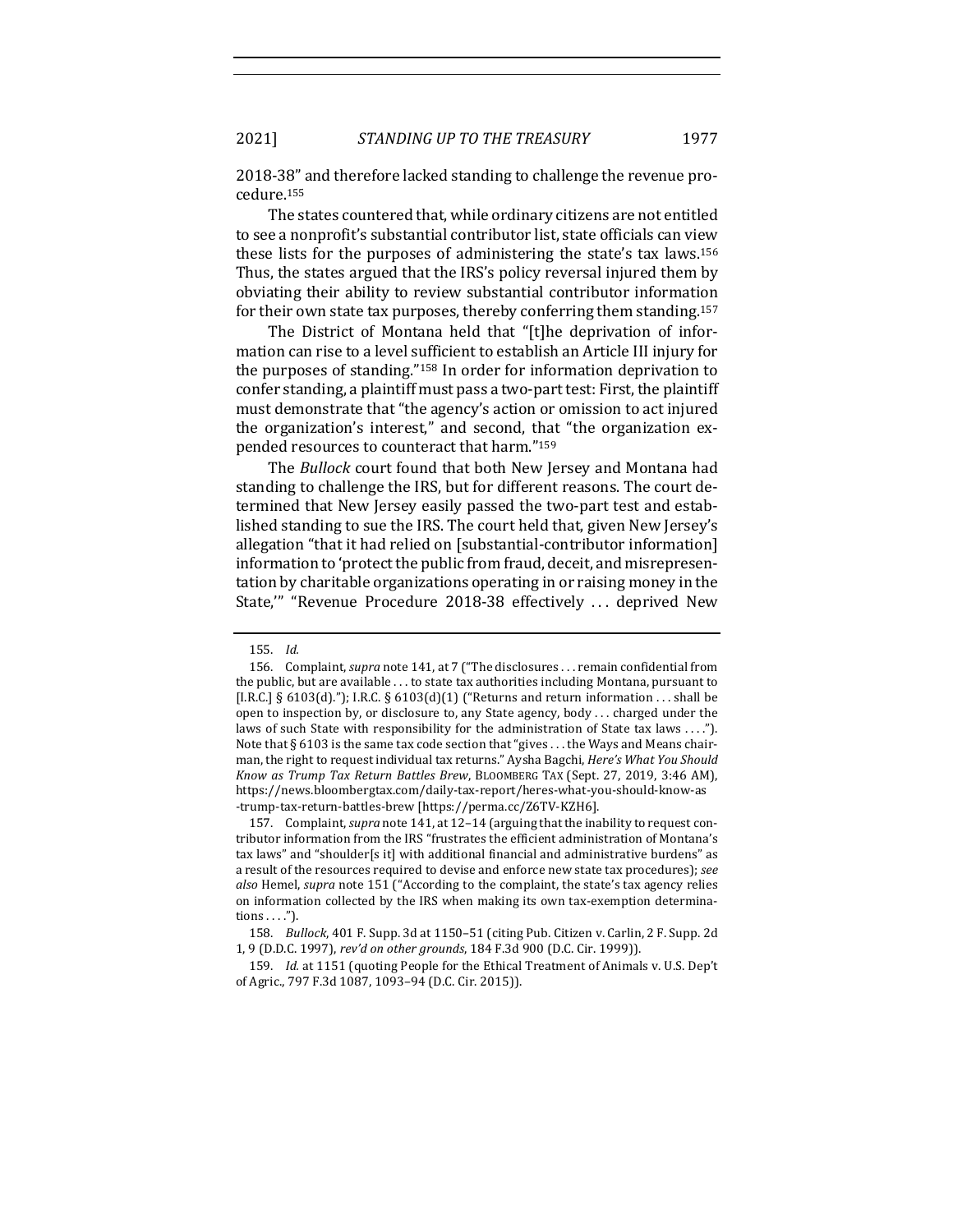Jersey of previously available information."<sup>160</sup> The court also found that New Jersey "diverted state resources to create new regulatory processes to obtain the previously available information collected by the IRS."<sup>161</sup> Thus, the court concluded that New Jersey's injury—stemming from Revenue Procedure 2018-38-was sufficient to establish standing.162

The court acknowledged, however, that "Montana present[ed] a closer case" than New Jersey because Montana did not allege that it had incurred actual costs to counteract the harm from Revenue Procedure 2018-38.<sup>163</sup> Instead Montana only alleged that "it will incur ... future economic impacts as a consequence."<sup>164</sup> The court sidestepped this concern, citing *Massachusetts v. EPA* for the proposition that "states do not come before the courts as 'normal litigants'.... [but as] *quasi*-sovereign" entities.<sup>165</sup> Thus, the court concluded that Revenue Procedure 2018-38 injured Montana and that Montana's special status as a state was sufficient to overcome its failure to expend resources to counteract the revenue procedure.<sup>166</sup>

After establishing that both New Jersey and Montana enjoyed standing to challenge the IRS, the court held Revenue Procedure 2018-38 "a legislative rule, [that] requires the IRS to follow the notice-andcomment procedures pursuant to the APA."<sup>167</sup> Because the IRS failed to follow the APA's procedures, the court granted summary judgment to the plaintiffs, voiding Revenue Procedure 2018-38 entirely and restoring the earlier donor disclosure regulations.<sup>168</sup>

166. *Bullock*, 401 F. Supp. 3d at 1152 ("Montana alleges a sufficient basis for standing in the form of having to incur future expenses under these circumstances  $\dots$ .").

As a coda to this saga, the IRS reissued the same policy in Revenue Procedure 2018-38 as a regulation in the Federal Register under proper notice-and-comment

<sup>160.</sup> *Id.*

<sup>161.</sup> *Id.*

<sup>162.</sup> *Id.* at 1152 ("New Jersey's alleged efforts . . . rise to the level of an injury sufficient to meet the standard set by *PETA* for an informational injury.").

<sup>163.</sup> *Id.* 

<sup>164.</sup> *Id.*

<sup>165.</sup> *Id.* (quoting Massachusetts v. EPA, 549 U.S. 497, 518 (2007)). "The fact that Montana relies substantially on the IRS's own assessment of tax-exempt organizations 'only reinforces the conclusion that its stake in the outcome of this case is sufficiently concrete to warrant the exercise of federal judicial power."" Id. (quoting Massachusetts *v.* EPA, 549 U.S. at 520). For a discussion of *Massachusetts v. EPA*, see *supra* note 100.

<sup>167.</sup> *Id.* at 1158 (citing Hemp Indus. Ass'n v. DEA, 333 F.3d 1082, 1091 (9th Cir. 2003)).

<sup>168.</sup> *Id.* at 1159 ("IT IS ORDERED that Plaintiffs' Motion for Summary Judgment ... is GRANTED. This Court holds unlawful and will set aside Revenue Procedure 2018-38 as adopted by the IRS.").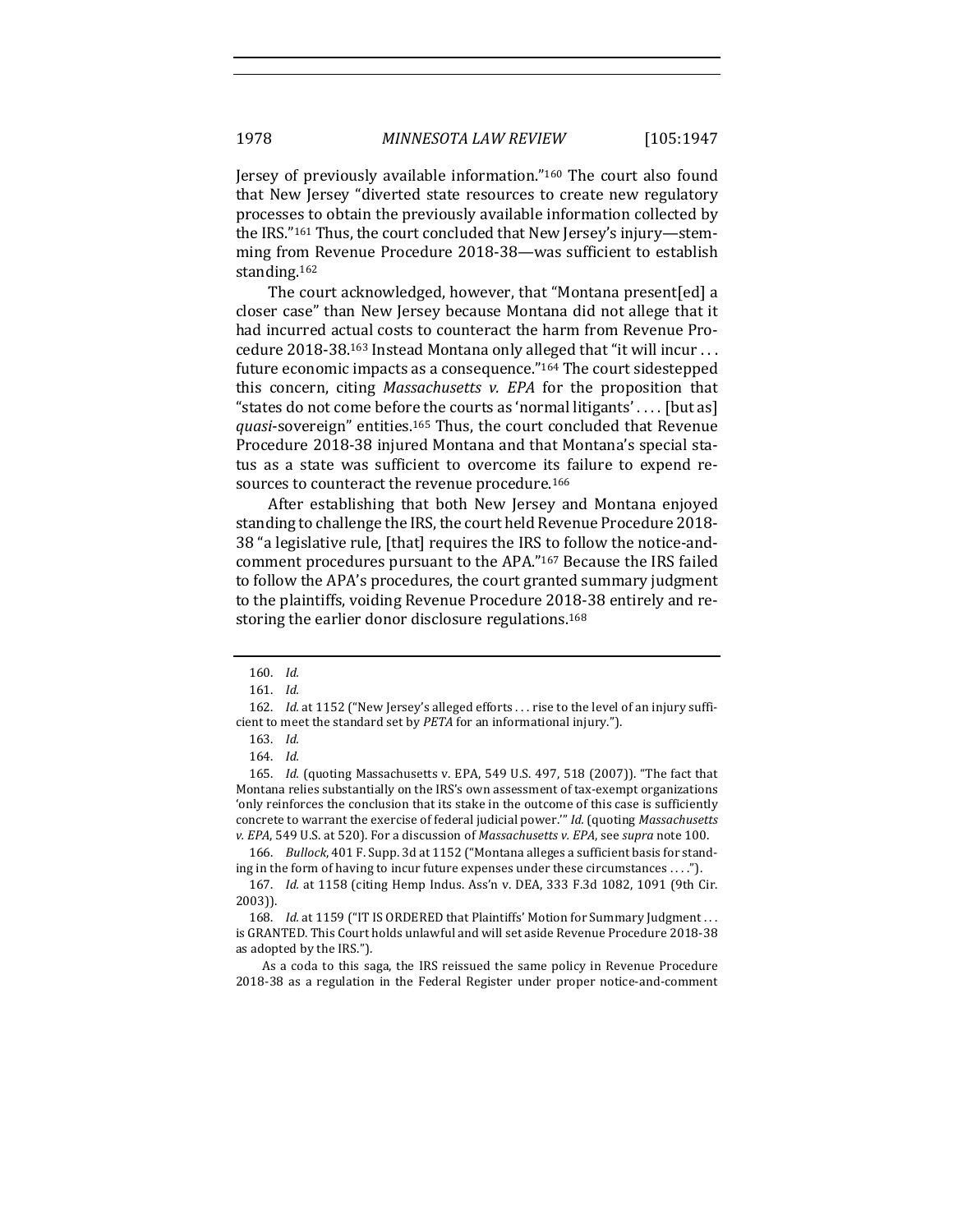The *Bullock* court thus chose to employ an ordinary standing analysis to the plaintiff-states.<sup>169</sup> After finding that New Jersey established ordinary standing, the Court struggled to determine whether Montana should also have standing to sue the Treasury.<sup>170</sup> Seeming to find that Montana lacked an injury-in-fact, the Court turned to the precarious *Massachusetts* standing doctrine to grant Montana standing anyway.<sup>171</sup> Had the *Bullock* court simply utilized the procedural standing doctrine, it seems likely that it could have found Montana to have had standing without Massachusetts v. EPA.<sup>172</sup>

#### *b.* Silver v. IRS

More recently, in *Silver v. IRS*, the District Court for the District of Columbia allowed a plaintiff to challenge the regulations regarding the transition tax that the IRS issued in response to the TCJA.<sup>173</sup> The court found that the plaintiff had standing to proceed over the justiciability challenges of the IRS via the procedural standing doctrine.<sup>174</sup>

170. *See id.* at 1152 ("New Jersey's alleged efforts ... rise to the level of an injury sufficient to meet the standard set by *PETA* .... Montana presents a closer case.... [H]owever, [it] acts on behalf of its citizens.").

171. *Compare id.* ("Montana has alleged 'an injury to it in its capacity of quasi-sovereign'... [It] alleges a sufficient basis for standing in the form of having to incur future expenses under these circumstances ...." (quoting Massachusetts v. EPA, 549 U.S. 497, 518 (2007))), with supra note 100 (discussing the precarity of the Massachusetts v. EPA theory of standing).

172. See infra Part III.B.1.

174. *Silver*, 2019 WL 7168625, at \*3.

procedures. See Guidance Under Section 6033 Regarding the Reporting Requirements of Exempt Organizations, 84 Fed. Reg. 47,447 (proposed Sept. 10, 2019) (to be codified at Treas. Reg. § 1.6033-2); Guidance Under Section 6033 Regarding the Reporting Requirements of Exempt Organizations, 85 Fed. Reg. 31,959 (May 28, 2020) (to be codified at Treas. Reg.  $\S$  1.6033-2). Thus, once again "social welfare organizations" including Americans for Prosperity will be able to avoid disclosing receipt of donor contributions. As of March 2021, it is unclear whether another state or entity will challenge the IRS's ability to promulgate such a rule.

<sup>169.</sup> *See Bullock*, 401 F. Supp. 3d at 1150 (invoking Article III standing rules from *Clapper* and *Lujan*). Although this analysis also had to assess whether Plaintiffs were injured via information deprivation. See id. at 1150-51 (discussing *Public Citizen's* deprivation injury standard).

<sup>173.</sup> The Treasury regulations provide details for the TCJA's alterations to international tax collection—specifically I.R.C. § 965. The transition tax is a one-time  $15.5\%$ tax on U.S. shareholders of "controlled foreign corporations." *See* 84 Fed. Reg. 1838 (Feb. 5, 2019) (codified at Treas. Reg. § 1.965-1 to -4); Ryan Finley, *Suit Challenging Transition Tax Regs Can Proceed to Merits*, 166 TAX NOTES FED. 155, 155 (Jan. 6, 2020), https://www.taxnotes.com/tax-notes-federal/tax-cuts-and-jobs-act/suit-challenging -transition-tax-regs-can-proceed-merits/2020/01/06/2bqqp; Silver v. IRS, No. 19-cv-247, 2019 WL 7168625 (D.D.C. Dec. 24, 2019).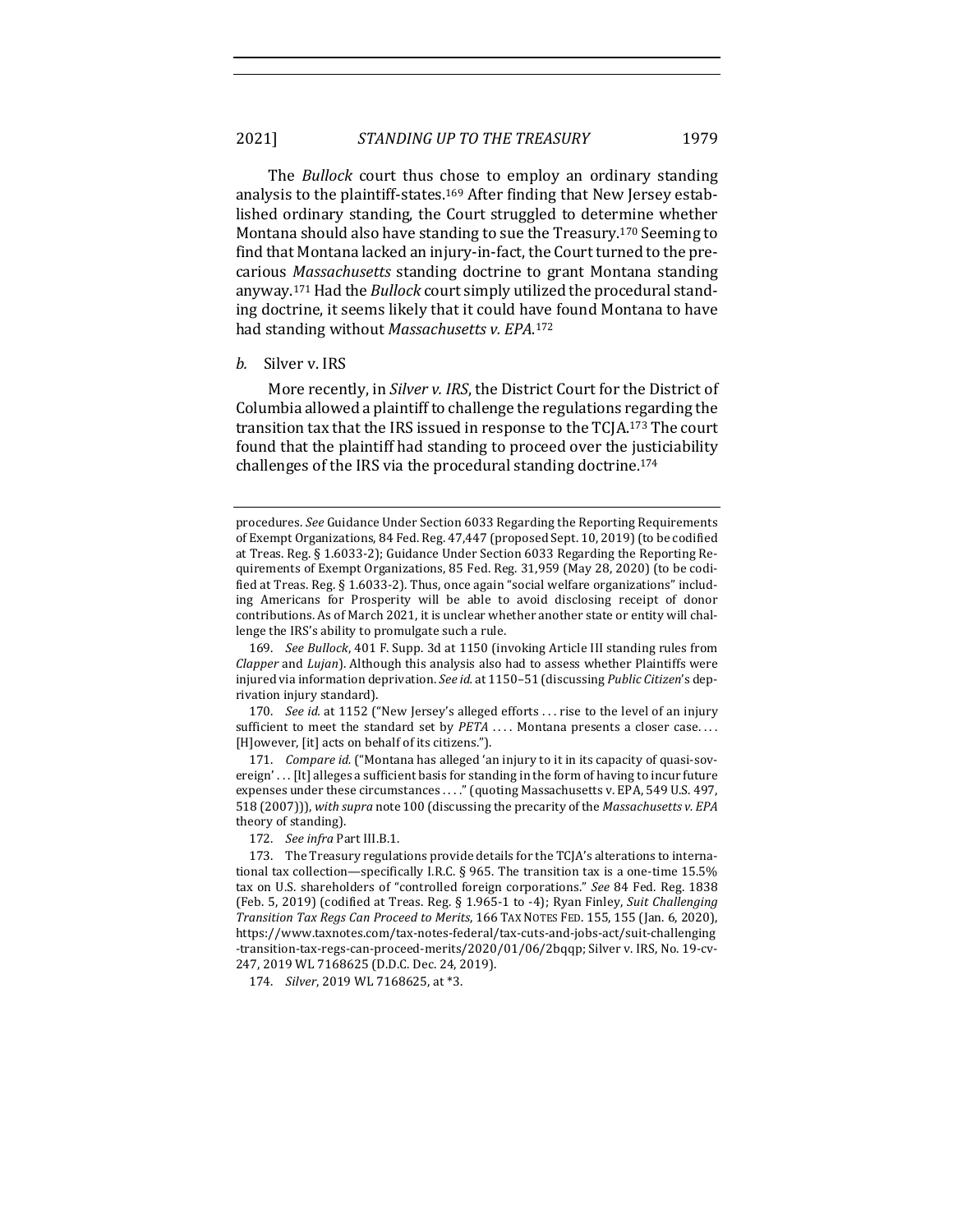Domestic corporations are taxed on their world-wide income.<sup>175</sup> However, prior to the TCJA, income that corporations earned indirectly from their foreign corporate subsidiaries was not taxed until that income was distributed or "repatriated" to its domestic parent corporation.<sup>176</sup> This led to domestic corporations stockpiling cash overseas, refusing to repatriate their foreign income in order to avoid (or at least defer) U.S. taxation,  $177$  of more than \$2.6 trillion in untaxed, offshore profits as of 2016.<sup>178</sup>

In response, the GOP's TCJA attempted to force domestic corporations to repatriate their foreign income in exchange for a special tax rate of 15.5% via a one time "transition tax."<sup>179</sup> The IRS enumerated on various aspects of the  $TC[A]$ 's transition tax<sup>180</sup> in regulations issued on February 5, 2019.<sup>181</sup>

The plaintiff in *Silver*—an American citizen with an Israeli legal practice that would be subject to the transition tax—challenged the regulations, arguing that the IRS failed to perform the small-business impact evaluations required by the APA, including the Regulatory Flexibility Act (RFA) and the Paperwork Reduction Act (PRA)

177. *See* J. Clifton Fleming Jr., Robert J. Peroni & Stephen E. Shay, *Getting from Here* to There: The Transition Tax Issue, 154 TAX NOTES 69, 72-74 (2017).

178. Press Release, GOP House Ways & Means Comm., Brady, Neal Highlight Another Reason for Pro-Growth Tax Reform (Sept. 29, 2016), https://gop -waysandmeans.house.gov/brady-neal-highlight-another-reason-pro-growth-tax -reform [https://perma.cc/PK6C-U6CR] (quoting Letter from Thomas A. Barthold, Chief of Staff, Joint Comm. on Tax'n, to the Hon. Kevin Brady & Hon. Richard Neal (Aug. 31, 2016)). Silicon Valley tech companies were particularly guilty of refusing to repatriate their offshore profits. See Tatyana Shumsky, Tax Overhaul Could End Record *Pileup of Offshore Cash,* WALL ST. J. (Nov. 20, 2017), https://www.wsj.com/articles/tax -overhaul-could-end-record-pileup-of-offshore-cash-1511203340 [https://perma.cc/ GDW2-CFQR]. 

179. Tax Cuts and Jobs Act, H.R. 1, 115th Cong. § 14103(a) (2017) (amending I.R.C. § 965 to include the "transition tax"). Apple, for example, did agree to repatriate \$252 billion in response to the transition tax. See Daisuke Wakabayashi & Brian X. Chen, Apple, Capitalizing on New Tax Law, Plans To Bring Billions in Cash Back to the U.S., N.Y. TIMES (Jan. 17, 2018), https://www.nytimes.com/2018/01/17/technology/apple-tax -bill-repatriate-cash.html [https://perma.cc/33AN-48M9].

180. *See, e.g., Final Transition Tax Regulations Provide Certainty for Taxpayers,* GRANT THORNTON (Jan. 18, 2019), https://www.grantthornton.com/library/alerts/ tax/2019/Flash/final-transition-tax-regulations-provide-certainty-for-taxpayers .aspx.

181. 84 Fed. Reg. 1838 (Feb. 5, 2019) (codified at Treas. Reg. § 1.965).

<sup>175.</sup> *See* Sean P. McElroy, *The Mandatory Repatriation Tax Is Unconstitutional*, YALE J. ON REGUL. BULL. (Nov. 8, 2019), https://www.yalejreg.com/bulletin/the-mandatory -repatriation-tax-is-unconstitutional-2 [https://perma.cc/BAN5-AR9G].

<sup>176.</sup> Id.; Henry Ordower, *Abandoning Realization and the Transition Tax: Toward a Comprehensive Tax Base*, 67 BUFF. L. REV. 1371, 1376 (2019).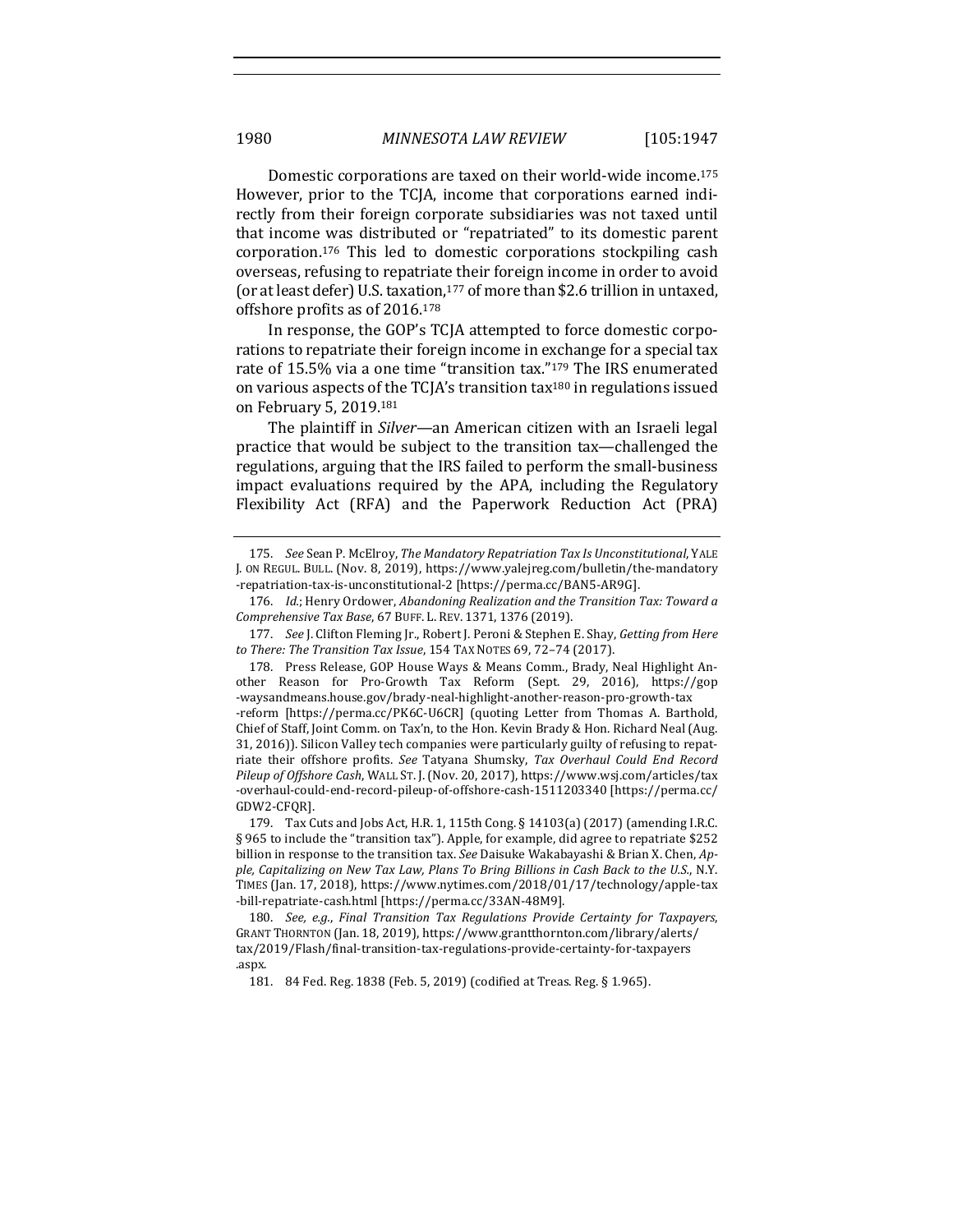requirements.<sup>182</sup> The IRS moved to dismiss, arguing both that the plaintiff lacked standing to sue and that his claim was barred by the AIA.<sup>183</sup> In an "unexpected" opinion,<sup>184</sup> Judge Mehta of the D.C. District Court found that the plaintiff had standing because he had suffered a "straightforward injury" in the form of "recordkeeping obligations" and compliance costs.<sup>185</sup> Importantly, Judge Mehta held that, in the case of procedural injuries, elements of the standing inquiry are "relaxed."186

While experts note that this holding "is not going out on a limb," other recent courts that have held in favor of plaintiffs through a similar standing inquiry vis-à-vis pre-enforcement APA challenges to tax agencies did not rely on the special procedural standing inquiry.<sup>187</sup>

<sup>182.</sup> See Andrew Velarde, Silver *Strikes Gold for Taxpayer Administrative Law Challenges*, 97 TAX NOTES INT'L 146, 146 (2020); 5 U.S.C. §§ 601, 603(a); 44 U.S.C. § 3506 (requiring reduced compliance burden for small businesses). Although the IRS "regularly fails to comply with the RFA requirements," "circuit courts have not been especially receptive to these challenges." Keith Fogg, *How Does the Regulatory Flexibility Act Impact Tax Regulations?*, PROCEDURALLY TAXING (Jan. 2, 2020), https:// procedurallytaxing.com/how-does-the-regulatory-flexibility-act-impact-tax

<sup>-</sup>regulations [https://perma.cc/SL7J-UGEX] (citing U.S. Gov'T Accountability OFF., GAO-18-256, FINANCIAL SERVICES REGULATIONS: PROCEDURES FOR REVIEWS UNDER REGULATORY FLEXIBILITY ACT NEED TO BE ENHANCED (2018), https://www.gao.gov/ assets/690/689732.pdf [https://perma.cc/CPA8-Q239]); Velarde, supra, at 147 (quoting Professor Kristin E. Hickman).

<sup>183.</sup> Silver v. IRS, No. 19-cv-247, 2019 WL 7168625, at \*1-2 (D.D.C. Dec. 24, 2019).

<sup>184. &</sup>quot;Unexpected" because experts anticipated that the courts would continue rejecting plaintiffs' pre-enforcement administrative claims against the Treasury for lacking standing. See Velarde, *supra* note 182.

<sup>185.</sup> *Silver*, 2019 WL 7168625, at \*2; Velarde, *supra* note 182. The court also rejected the IRS's contention that the plaintiff lacked standing under the causation element, finding "Plaintiffs are not challenging any specific regulation that might or might not be traceable directly to the TCJA. Rather Plaintiffs allege that the agencies neglected to undertake procedural measures designed to protect small business from the burden of unwieldy and cost-intensive regulations." *Silver*, 2019 WL 7168625, at \*2; Velarde, *supra* note 182*.*

<sup>186.</sup> *Silver*, 2019 WL 7168625, at \*1 ("In such cases, the redressability and imminence requirements of standing are relaxed." (citing WildEarth Guardians v. Jewell, 738 F.3d 298, 305 (D.C. Cir. 2005))). Although the IRS additionally asserted that the plaintiff failed the causation element of standing because his challenge to the regulations was actually an untenable challenge to the TCJA, the court disagreed, finding that "Plaintiff's alleged injuries  $are[]$  traceable to Defendants' alleged violation of these separate statutory requirements, not the TCJA." *Id.* at \*2.

<sup>187.</sup> Velarde, *supra* note 182 (quoting Professor Kristin E. Hickman); see Bullock v. IRS, 401 F. Supp. 3d 1144 (D. Mont. 2019); Chamber of Com. v. IRS, No. 1:16-CV-944, 2017 WL 4682049 (W.D. Tex. Sept. 29, 2017).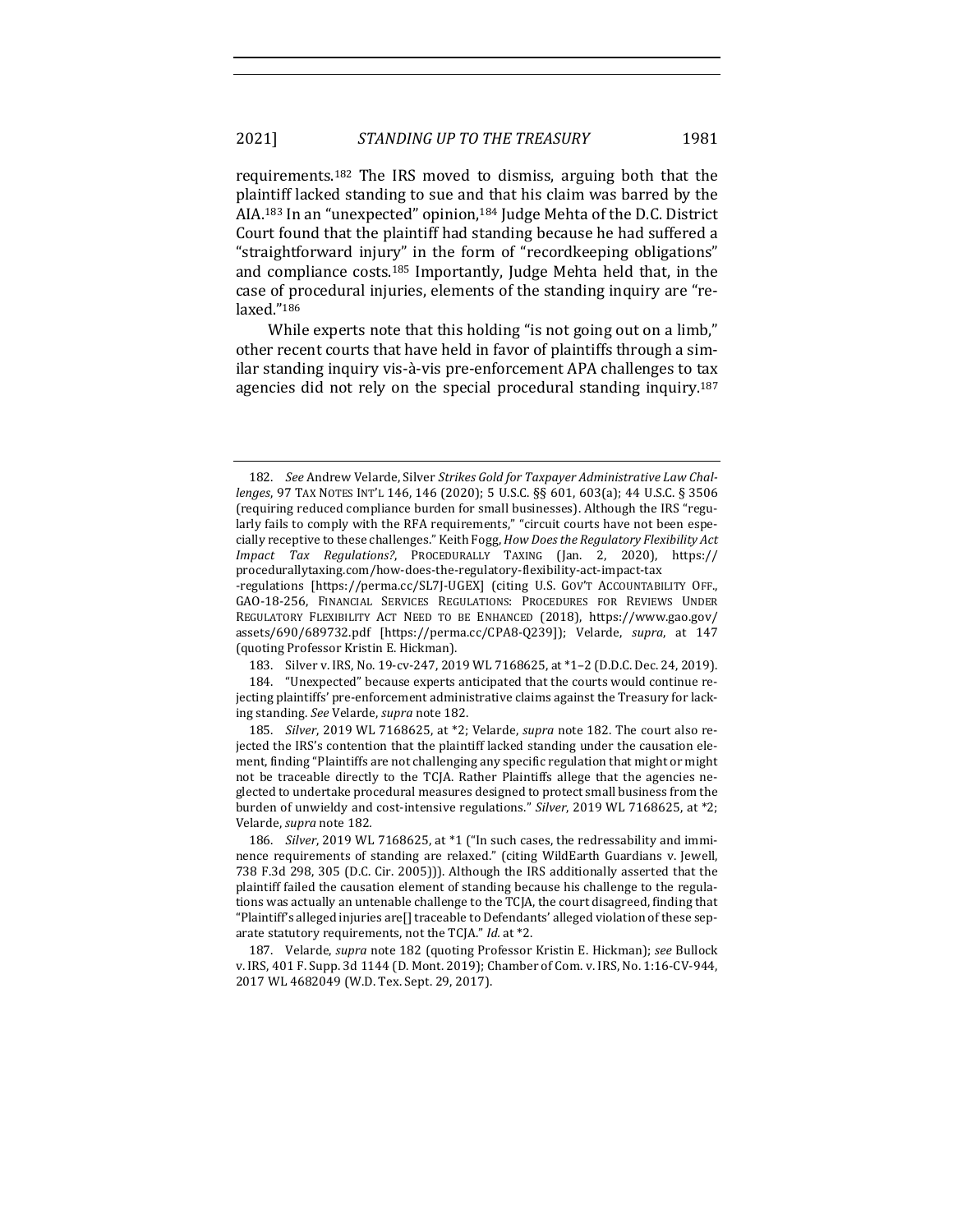Regardless, after surviving standing and the AIA,<sup>188</sup> the plaintiff in *Silver* believes that he is all but guaranteed to win his APA suit.<sup>189</sup> Some practitioners already argue that *Silver's* holding goes "beyond the PRA and RFA" into generalized APA challenges against the Treasury.<sup>190</sup>

*Silver* thus contrasts directly with *Bullock*. While both cases granted plaintiffs standing to challenge the IRS, *Bullock* relied on the relaxed standing analysis for states, whereas *Silver* relied on the relaxed standing analysis for procedural injuries.<sup>191</sup> As this Note will explore, the *Silver* opinion constitutes a more sensible approach to standing analysis for procedural injuries, and the *Bullock* court could have similarly granted standing to Montana under the procedural standing analysis.

## 3. Contextualizing Contemporary Pre-Enforcement APA Tax **Standing Cases**

These cases illuminate the current changing composition of courts' standing assessments in pre-enforcement APA challenges to the Treasury. While there is a dearth of older caselaw on the subject,<sup>192</sup> *Bullock* and *Silver* illustrate that the courts, post-*Mayo*, are increasingly granting standing to these plaintiffs' APA claims. While it is impossible to know how much of this modern jurisprudence reflects a rejection of tax exceptionalism, $193$  it seems clear that courts'

- 191. *See supra* Part II.A.2.a.
- 192. *See supra Part II.A.1.*

193. If anything, these cases perhaps support a theory that the judiciary is beginning to embrace an *anti*-tax exceptionalist approach to Treasury claims of non-justiciability. Although Professor Kristin E. Hickman broaches the idea of "anti-exceptionalism," her use of the term refers to supporters and detractors of the theory of tax exceptionalism rather than an active willingness on the part of the judiciary to repudiate tax exceptionalism with a sort of reverse exceptionalism. See Kristin E. Hickman, *Bridging Exceptionalism and Anti-Exceptionalism with the JCT Canon, JOTWELL (Dec. 10,* 2018), https://tax.jotwell.com/bridging-exceptionalism-and-anti-exceptionalism -with-the-jct-canon [https://perma.cc/7G53-A5A6] (reviewing Clint Wallace, *Con-*

*gressional Control of Tax Rulemaking*, 71 TAX L. REV. 179 (2017)). Alternatively, one could argue that the Court's newfound laxity for standing in

pre-enforcement administrative tax lawsuits actually represents a repudiation of the

<sup>188.</sup> While not the focus of this Note, the *Silver* court dismissed the IRS's argument that the AIA barred the plaintiff's claim, relying heavily on *Cohen. Silver*, 2019 WL 7168625, at \*2-3 (citing Cohen v. United States, 650 F.3d 717, 730-31 (D.C. Cir. 2011) (en banc)).

<sup>189.</sup> Finley, *supra* note 173, at 156 ("The merits are a slam-dunk, and the Treasury knows this,' [Silver] said. Silver said a motion for summary judgment will come shortly. 'We have them on the ropes."" (quoting plaintiff Monte Silver)).

<sup>190.</sup> Velarde, *supra* note 182 (quoting Patrick J. Smith). Although Smith readily notes that "the government would be eager to appeal." Id. at 148.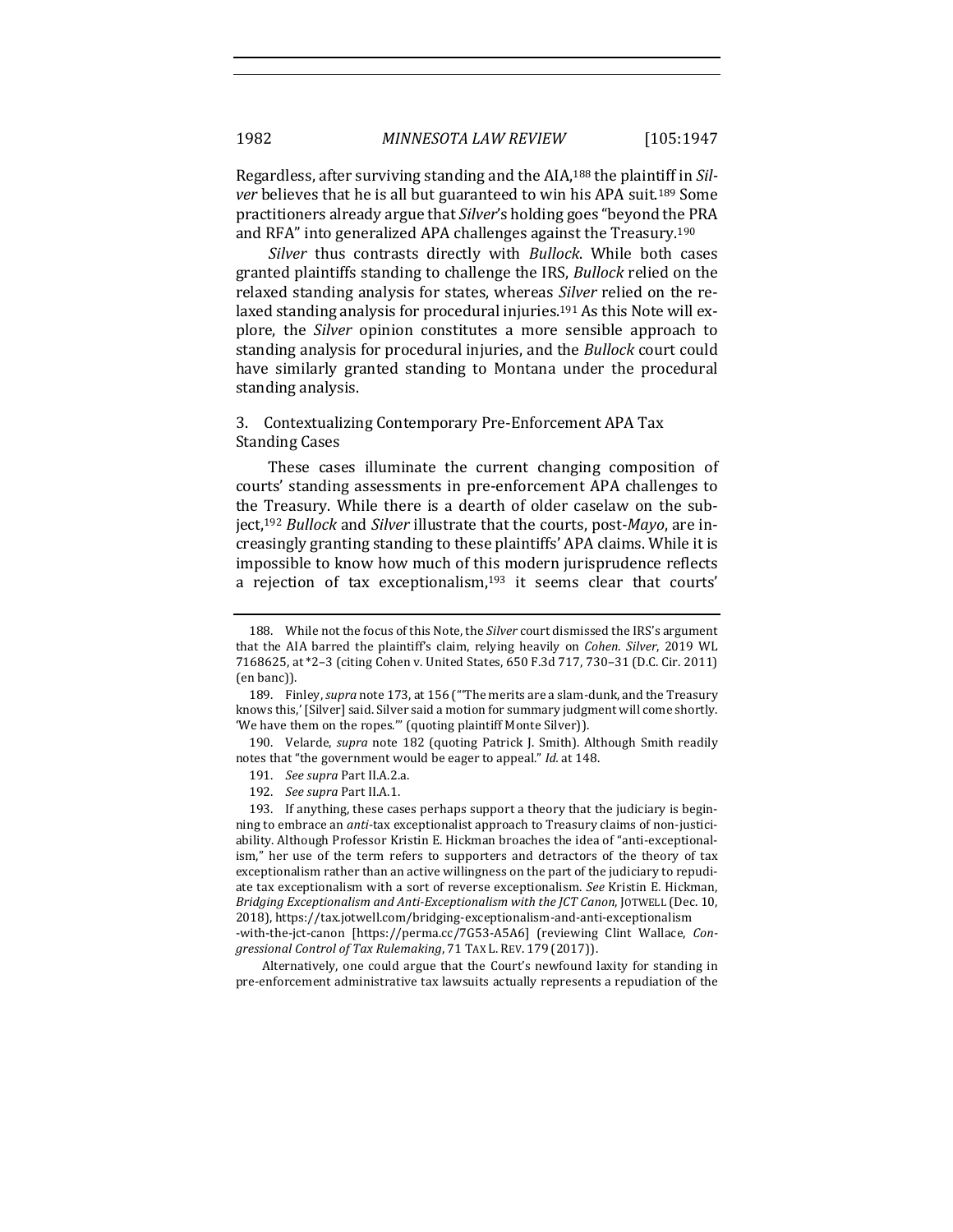analyses have changed in *some* fashion. Indeed, the progression from the courts' earlier declaration that "[i]t is well-recognized that the standing inquiry in tax cases is more restrictive than in other cases,"<sup>194</sup> to the contemporary refrain that "[t]he IRS is not special in this regard; no exception exists shielding it  $\ldots$  from suit under the APA,"<sup>195</sup> is striking in this regard.

Moreover, although it is hard to glean from so few cases whether courts are in agreement about their standing analyses for pre-enforcement APA tax challenges. *Bullock* and *Silver* certainly take different paths to grant the plaintiffs standing. A crucial question in the coming years will be whether these early cases are the makings of a full jurisdictional split or merely minor disagreements about how best to afford such APA litigants standing. $196$ 

Regardless of whether these cases are indicia of a jurisdictional split, it is worth examining their differences closely. To grant Montana standing, *Bullock* relied on the special status of Montana's statehood under Massachusetts v. EPA.<sup>197</sup> As discussed earlier, Massachusetts represents something of an anomaly in the Supreme Court's standing jurisprudence (perhaps reflecting a tenuous compromise among the

*AICPA v. IRS* serves as an especially poignant case-in-point; in *AICPA*, the plaintiffs challenged an IRS procedure under the APA. The D.C. District Court dismissed, finding that the plaintiffs lacked standing; the D.C. Circuit reversed; the District Court again dismissed on standing-this time on different grounds-before the D.C. Circuit again reversed, holding for the plaintiffs. Am. Inst. of Certified Pub. Accts. v. IRS, 746 F. App'x 1, 5–13 (D.C. Cir. 2018), *rev'g* 199 F. Supp. 3d 55 (D.D.C. 2016), *rev'd*, 804 F.3d 1193 (D.C. Cir. 2015), *rev'g* No. 14-1190, 2014 WL 5585334 (D.D.C. 2014); *see also* Sally P. Schreiber, *D.C. Circuit Upholds IRS Unenrolled Tax Preparer Program*, J. AccT. (Aug. 17, 2018), https://www.journalofaccountancy.com/news/2018/aug/dc-circuit-rules -against-aicpa-in-tax-preparer-lawsuit-201819538.html [https://perma.cc/ES7C -7Z7M].

197. Bullock v. IRS, 401 F. Supp. 3d 1144, 1152 (D. Mont. 2019).

<sup>&</sup>quot;private-law" model of standing and a return to the "public-law" model. See supra note 115 and accompanying text.

<sup>194.</sup> Nat'l Taxpayers Union, Inc. v. United States, 68 F.3d 1428, 1434 (D.C. Cir 1995).

<sup>195.</sup> Cohen v. United States, 650 F.3d 717, 723 (D.C. Cir. 2011) (en banc).

<sup>196.</sup> Other courts have also struggled to apply consistent standing standards to tax APA cases. See Texas v. United States, 300 F. Supp. 3d 810, 826-34 (N.D. Tex. 2018) (relying upon 5th Circuit standing jurisprudence that "[o]nce an injury is shown, no attempt is made to ask whether the injury is outweighed by benefits" (quoting Texas v. United States, 809 F.3d 134, 155-56 (5th Cir. 2015))); Liberty Univ., Inc. v. Lew, 733 F.3d 72, 89-90 (4th Cir. 2013) (granting plaintiff standing to challenge the ACA even though its plans appeared to comply with the law and it therefore would not incur any tax/penalty); Cummings, *Standing To Sue, Part 2*, *supra* note 126, at 329 (citing *Liberty*, 733 F.3d 72). See generally *id.*, at 327-30 (collecting cases).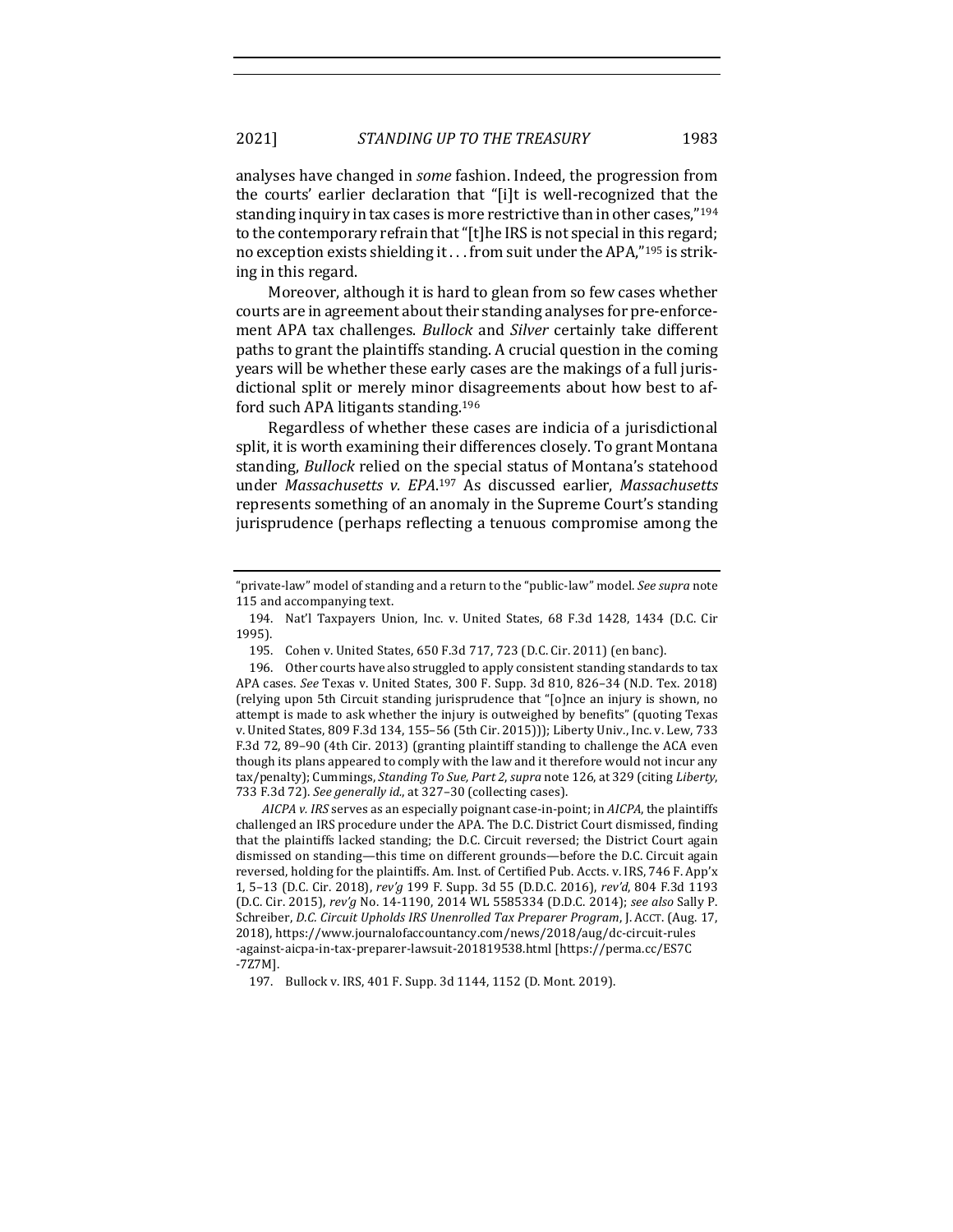Justices).<sup>198</sup> In contrast, *Silver* utilized the procedural standing doctrine, "relaxing" the plaintiff's burden for procedural injuries, specifically lessening his "redressability and imminence requirements."<sup>199</sup> That, of course, contradicts the earlier discussed *Eastern Kentucky* approach, which denied the plaintiff standing for failing the redressability prong, although *Eastern Kentucky* was decided before *Lujan*.<sup>200</sup>

B. POLICY PROBLEMS IN LIMITING STANDING FOR PRE-ENFORCEMENT APA CHALLENGES TO THE TREASURY

Inconsistent standing analyses for pre-enforcement APA challenges to the Treasury cause problems, practical and theoretical, for both plaintiffs *and* the Treasury. This Section analyzes some of the various ways that the judiciary's inconsistent standing analyses harm both parties. Subsection 1 explores how inconsistent application of standing deviates from the core judicial principle of stare decisis and the ways that this negatively impacts litigants. Subsection 2 outlines the specific problem of denying taxpayers the ability to contest their liability *pre*-enforcement, effectively forcing them to ignore their rights or expose themselves to civil, or potentially even criminal, liability. Subsection 3 discusses why procedural standing is an important doctrine and deserves to be recognized by the courts. Finally, Subsection 4 documents various other policy tensions between limiting standing and providing plaintiffs an opportunity to make APA challenges, including the separation of powers principle.

1. Global Doctrines Applied Inconsistently Undermines Stare Decisis

Inconsistent and incomplete standing analyses are problematic for the exact same reason that tax exceptionalism is and was.<sup>201</sup> To quote *Mayo*, "[T]he Court has recognized the importance of maintaining a uniform approach to judicial review of administrative action."<sup>202</sup> Our judicial system is rooted in precedent, or stare decisis, which promotes the core policy goals of predictability, stability, fairness, efficiency, and faith in the judiciary as "founded in the law rather than in

<sup>198.</sup> *See supra* note 100 and accompanying text.

<sup>199.</sup> Silver v. IRS, No. 19-cv-247, 2019 WL 7168625, at \*1 (D.D.C. Dec. 24, 2019).

<sup>200.</sup> Simon v. E. Ky. Welfare Rts. Org., 426 U.S. 26, 45-46 (1976); Lujan v. Defs. of Wildlife, 504 U.S. 555, 572 n.7 (1992).

<sup>201.</sup> *See supra* Part I.A.2.

<sup>202.</sup> Mayo Found. for Med. Educ. & Rsch. v. United States, 562 U.S. 44, 45 (2011) (internal quotation marks omitted) (quoting Dickinson v. Zurko, 527 U.S. 150, 154 (1999)).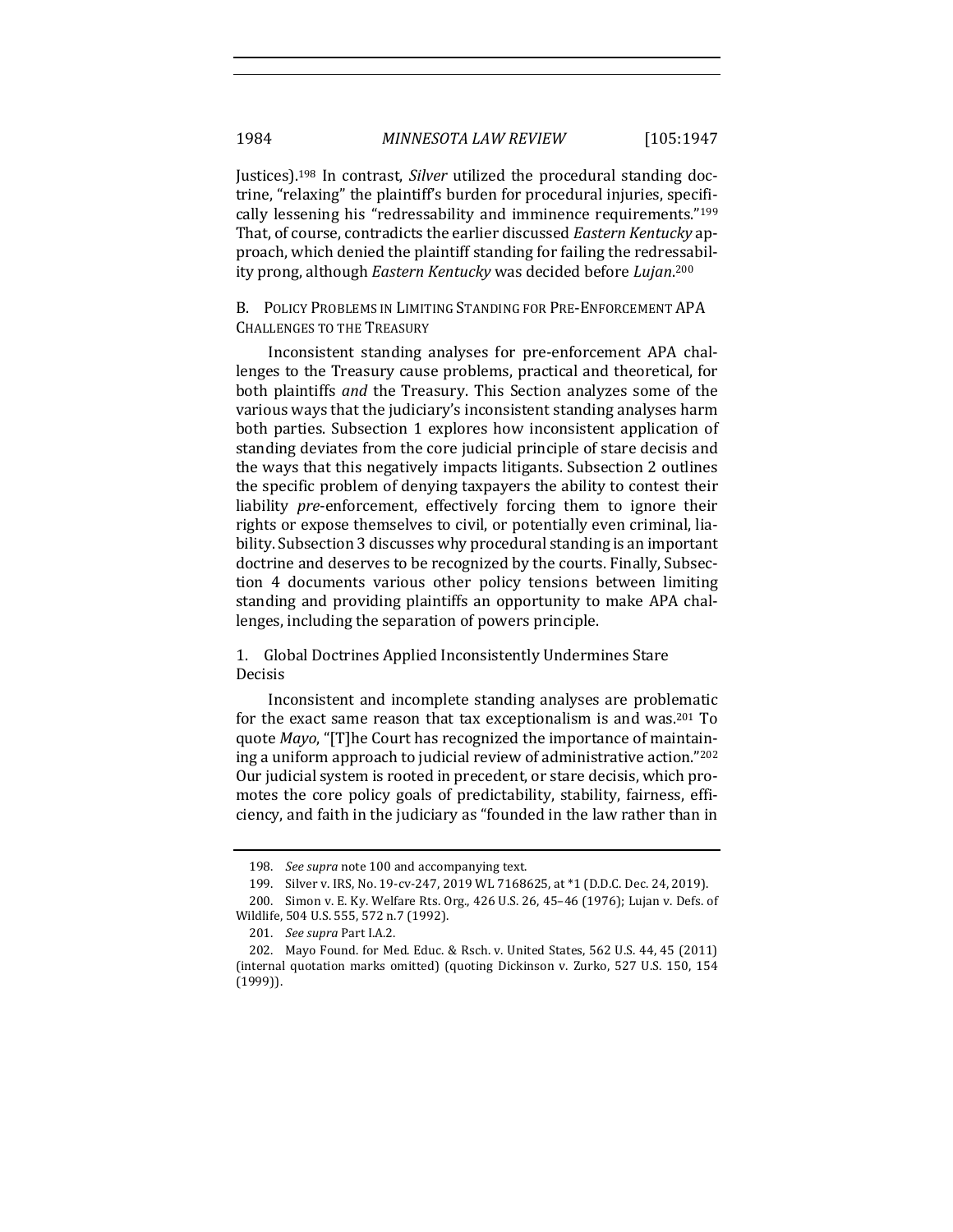the proclivities of individuals." $203$  The purposes behind the principle of precedent apply equally to the uniform application of global or universal doctrines, ensuring a consistent application of law to similarly situated plaintiffs, simplifying the application of complex rules, protecting the legal sphere from judicial bias and undue political influence, and promoting parties' reasonable expectations via a predictable application of legal doctrine.<sup>204</sup>

While the standing doctrine *outside* of the tax realm is often already frustratingly inconsistent,<sup>205</sup> the judiciary's approach to pre-enforcement APA standing *within* the tax realm is even more inconsistent. A key example of this inconsistency is courts' general, although not ubiquitous, refusal to apply procedural standing doctrine to pre-enforcement tax challenges.<sup>206</sup>

Courts undermine the Treasury's and taxpayer-petitioners' reasonable expectations as to what result will ultimately be adjudicated in the standing inquiry by inconsistently applying the standing doctrine in the tax-administrative sphere.<sup>207</sup> Notwithstanding the fact that recent cases have held for plaintiffs and against the IRS, Treasury, and tax exceptionalism generally, courts are inconsistent in their use of *procedural* standing (as distinct from traditional standing). The court in *Silver*, for example, did focus on relaxed burdens for procedural injuries,<sup>208</sup> whereas the *Bullock* court never even considered applying procedural standing.<sup>209</sup>

<sup>203.</sup> JOHN M. WALKER, JR., STAN. L. SCH.: CHINA GUIDING CASES PROJECT, THE ROLE OF PRECEDENT IN THE UNITED STATES: HOW DO PRECEDENTS LOSE THEIR BINDING EFFECT? 3 (2016), https://cgc.law.stanford.edu/wp-content/uploads/sites/2/2016/02/CGCP -English-Commentary-15-Judge-Walker.pdf [https://perma.cc/7GKN-NQUF] (quoting Vasquez v. Hillery, 474 U.S. 254, 265 (1986)); see id.; Frank H. Easterbrook, Stability and Reliability in Judicial Decisions, 73 CORNELL L. REV. 422, 423 (1988) ("Precedent decentralizes decisionmaking and allows each judge to build on the wisdom of others. In a world where questions arise faster than information necessary to supply answers, this is a boon. Precedent not only economizes on information but also cuts down on idiosyncratic conclusions by subjecting each judge's work to the test of congruence with the conclusion of those confronting the same problem. This increases both the chance of the court's being right and the likelihood that similar cases arising contemporaneously will be treated the same by different judges.").

<sup>204.</sup> *See* David Marcus, *Trans-Substantivity and the Processes of American Law*, 2013 BYU L. REV. 1191, 1220-22 (charting pros and cons to trans-substantive legal application, wherein the "form and manner of application does not vary from one substantive context to the next").

<sup>205.</sup> *See supra* note 100 and accompanying text.

<sup>206.</sup> *See supra Part I.B.3; see also supra Part II.A.* 

<sup>207.</sup> *See supra Part I.B.3; see also supra Part II.A.* 

<sup>208.</sup> *See supra* note 186 and accompanying text.

<sup>209.</sup> *See supra* notes 158-60 and accompanying text.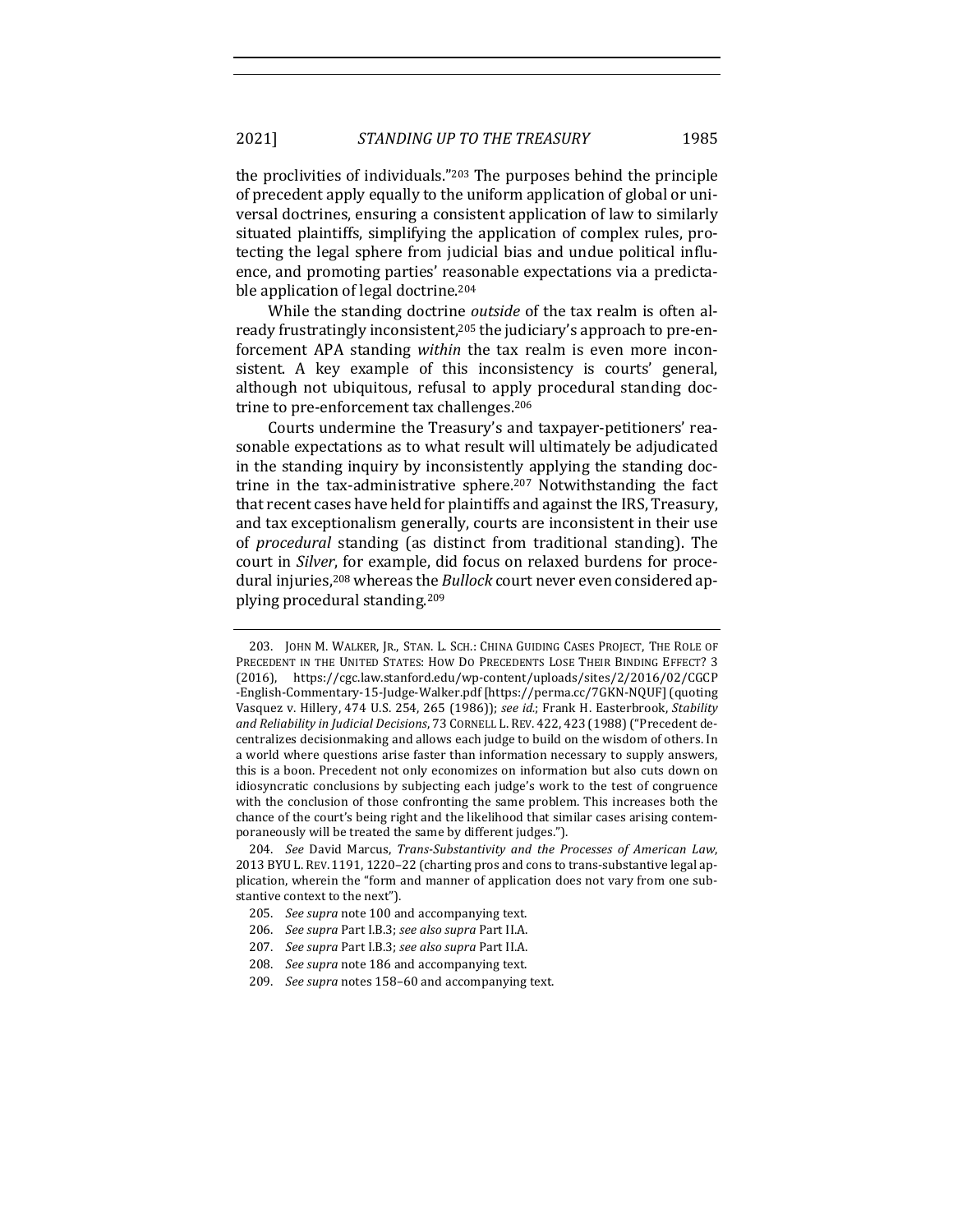By continuing to inconsistently apply the standing and procedural standing doctrines in pre-enforcement APA actions against tax agencies, the judiciary further enigmatizes the supposedly uniform standing doctrine—propelling it from merely a "maze of often inconsistent statements" into a full-blown labyrinth.<sup>210</sup> This inconsistent application undermines stare decisis and, by extension, stability, fairness, efficiency, and faith in the judiciary.<sup>211</sup>

# 2. THE CATCH-22 OF DENYING PRE-ENFORCEMENT APA CHALLENGES TO TAXPAYERS

The purpose of pre-enforcement review is to guarantee that regulated parties can challenge an agency rule without being forced to break it and risk "civil and criminal penalties."<sup>212</sup> If a party could not make such a pre-enforcement challenge, they would need to decide whether to break the law, or whether to "abandon [their] rights." $213$  A party who cannot make pre-enforcement challenges is stuck in a catch-22. Since the 1960s, pre-enforcement review of challenged agency actions has been administrative law canon<sup>214</sup>—that is, canon for legal subject areas *other* than tax and tax agencies.<sup>215</sup>

While the main rationale for denying pre-enforcement review in the tax sphere has been the AIA, if courts stretch the standing doctrine to deny pre-enforcement review, then a plaintiff is stuck in the exact same predicament. After all, a non-justiciable claim on standing grounds is no better than a non-justiciable claim on AIA grounds. This Note does not advocate that courts should grant artificially relaxed standing rights for pre-enforcement APA challenges. However, as noted above,<sup>216</sup> courts' inconsistent application of standing, coupled with a lack of emphasis on procedural standing rights, suggests that plaintiffs' pre-enforcement APA claims receive harsher standing analyses than they deserve. As courts have appeared to treat the issue of

<sup>210.</sup> HICKMAN & PIERCE, *supra* note 41, at 919 (explaining the laws governing standing for judicial review of agency actions).

<sup>211.</sup> *See supra* note 184 and accompanying text.

<sup>212.</sup> Abbott Lab'ys v. Gardner, 387 U.S. 136, 153 (1967); see Kerska, *supra* note 59, at 51.

<sup>213.</sup> MedImmune, Inc. v. Genentech, Inc., 549 U.S. 118, 129 (2007); see Kerska, su*pra* note 59, at 51.

<sup>214.</sup> *See Abbott Lab'ys*, 387 U.S. at 140-41 (holding that the APA allows for preenforcement review of agency actions when such review is not inconsistent with congressional intent).

<sup>215.</sup> *See* Kerska, *supra* note 59 (discussing how the AIA created a "pay first litigate later" system that works to bar judicial review in federal tax law cases).

<sup>216.</sup> *See supra Part II.A.*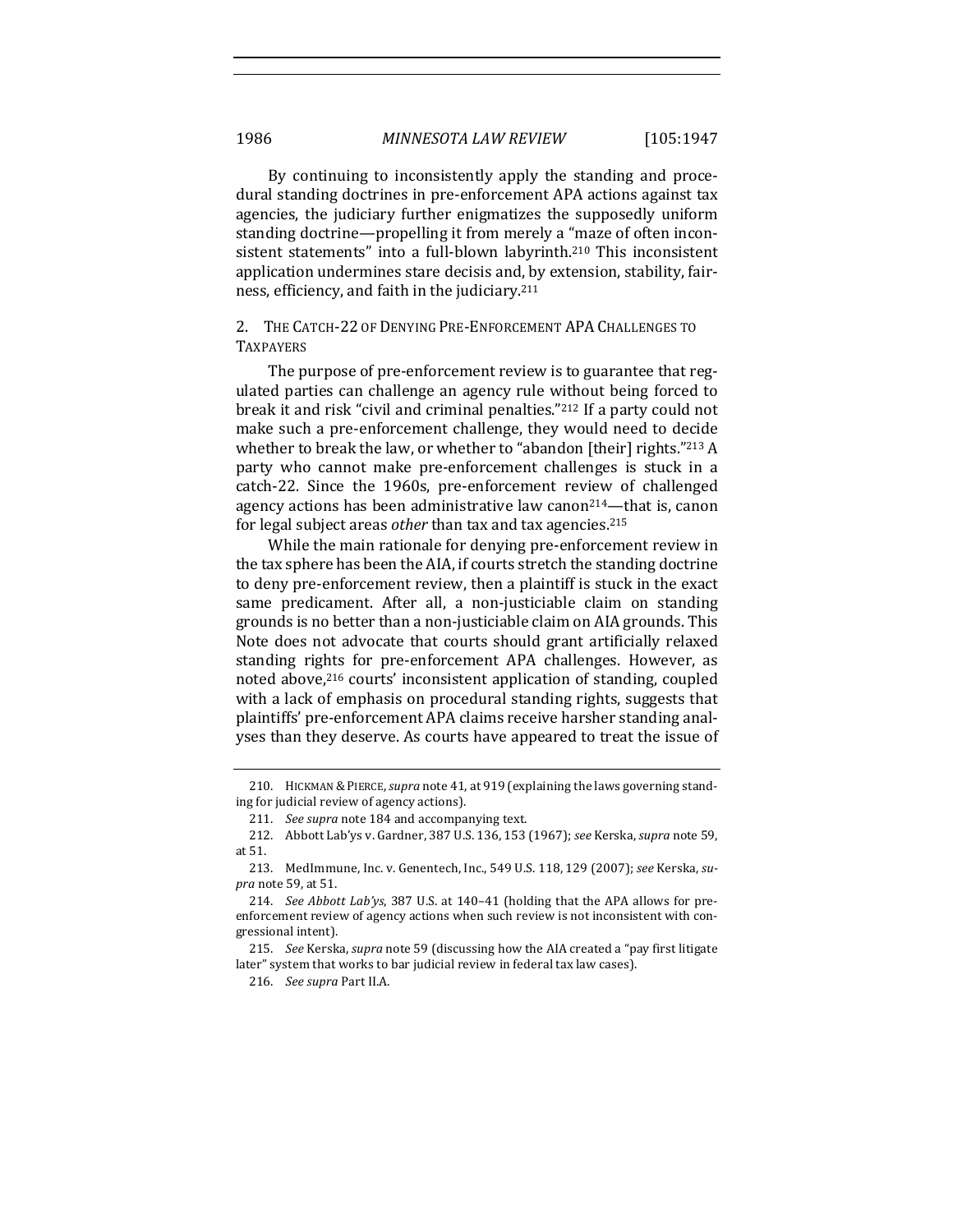standing in the tax world differently from other doctrines,  $217$  there is a risk that even if the AIA is held not to restrict plaintiffs' pre-enforcement administrative challenges, the standing doctrine will fill the AIA's shoes in similarly denying such pre-enforcement claims.<sup>218</sup>

# 3. Procedural Standing *Is* Special

Failing to treat procedural claims of standing as special risks artificially foreclosing otherwise legitimate pre-enforcement administrative challenges to the Treasury. As Justice Scalia noted in *Lujan*, inquiries into procedural standing must be "special," otherwise plaintiffs will be de facto foreclosed from obtaining judicial review.<sup>219</sup> In *Silver*, for example, but-for the court's application of the lenient procedural standing doctrine, the plaintiff would almost certainly have failed to satisfy the traditional injury-in-fact standing test, showing that his injury-in-fact was definitely derived from and caused by Treasury's procedural foibles.<sup>220</sup> In contrast, the *Bullock* court omitted any mention of the procedural standing doctrine, despite being an obvious candidate for special procedural standing analysis.<sup>221</sup> Plenty of other courts beyond *Bullock* have similarly dismissed or ignored the doctrine of procedural standing for pre-enforcement administrative suits against the Treasury.<sup>222</sup>

Courts' inconsistency in applying procedural standing analysis to procedural claims, like pre-enforcement APA challenges to the Treasury, raises numerous issues. First, inconsistent use of standing doctrines erodes precedent and parties' reasonable expectations, needlessly inducing additional costs and litigation.<sup>223</sup> Second, judicial

222. *See, e.g.*, Allen v. Wright, 468 U.S. 737, 750-52, 766 (1984) (holding that the plaintiffs had failed to demonstrate that their injuries were "fairly traceable" to the IRS actions); Simon v. E. Ky. Welfare Rts. Org., 426 U.S. 26, 37-39, 42-45 (1976) (declining to reduce the threshold requirement to actual injury redressable by the Court); see also Lu, *supra* note 138, at 101, 111 (discussing the chilling effect of *Wright* and *Eastern Kentucky* on the ability to seek judicial review in cases involving federal tax law); Gene R. Nichol, Jr., *Abusing Standing: A Comment on Allen v. Wright, 133 U. PA. L. REV. 635,* 637-42 (1985) (describing the Court's application of an "unduly rigorous" causation standard and its express reliance on separation of powers analysis as "troubling").

223. *See supra* Part II.B.1.

<sup>217.</sup> *See, e.g., supra* note 138.

<sup>218.</sup> *See* Kerska, *supra* note 59. 

<sup>219.</sup> *See supra Part I.B.3; Lujan v. Defs. of Wildlife, 504 U.S. 555, 572 n.7 (1992).* 

<sup>220.</sup> Silver v. IRS, No. 19-cv-247, 2019 WL 7168625, at \*1-2 (D.D.C. Dec. 24, 2019); *see supra* notes 115–23 and accompanying text.

<sup>221.</sup> Bullock v. IRS, 401 F. Supp. 3d 1144, 1152 (D. Mont. 2019) (relying on *Massachusetts v. EPA*, 549 U.S. 497, 518 (2007), to grant standing); see also supra notes 100, 121 and accompanying text.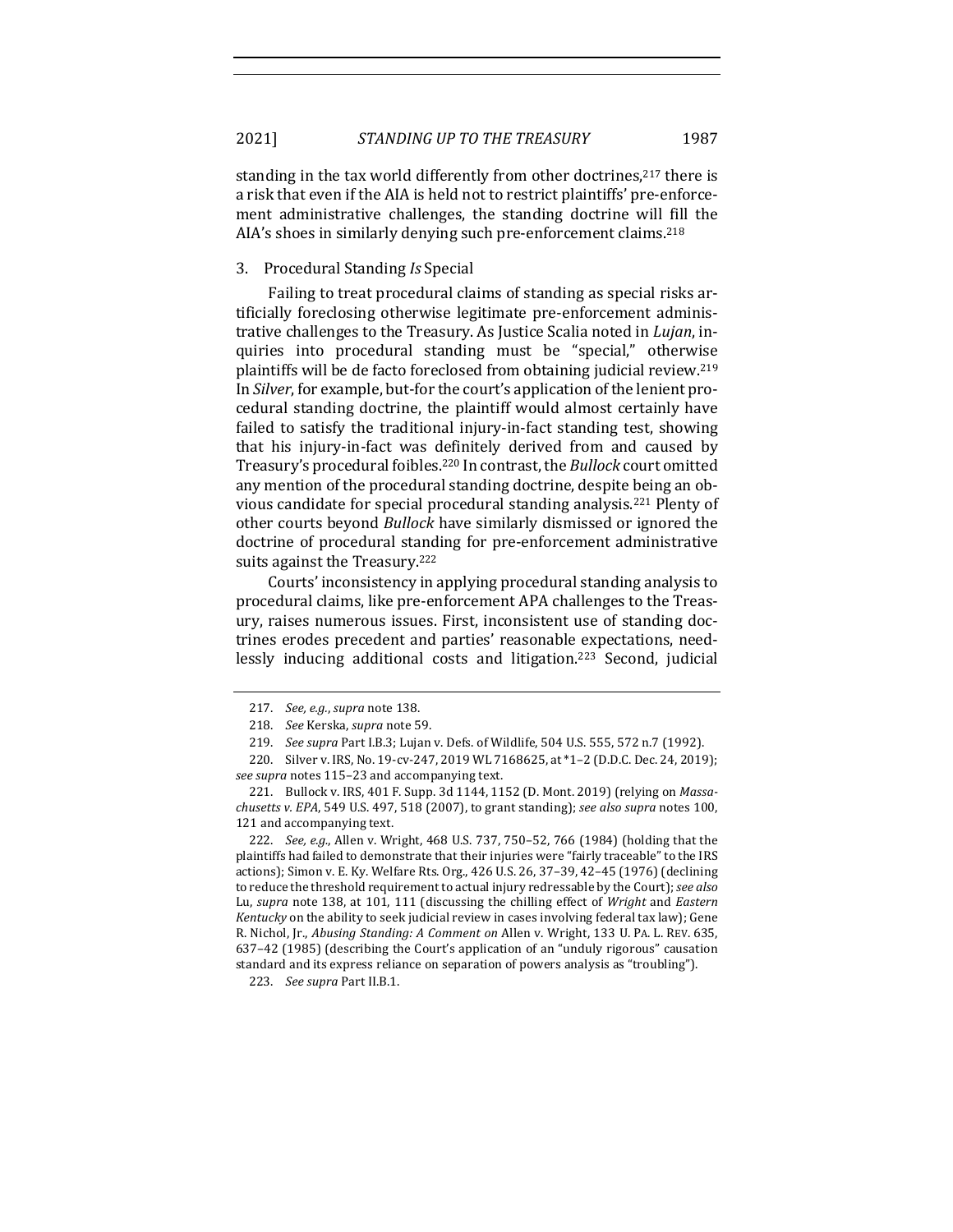refusal to apply procedural standing analysis effectively bars plaintiffs from making legitimate challenges to faulty agency regulations.<sup>224</sup> This, in turn, undermines the core purposes of the APA to serve as a check on agencies<sup>225</sup> and exacerbates the dilemma of plaintiffs having rights but not remedies against an agency.<sup>226</sup>

These issues are magnified in the tax context, where the Treasury has a history of successfully ignoring APA requirements and pre-enforcement administrative lawsuits deriving from the APA.<sup>227</sup> There exists a paucity of tax pre-enforcement APA standing jurisprudence, further confusing what precedent should apply in this context and when; $228$  and this uncertainty only induces additional litigation against the Treasury, which further undermines its ability to function successfully.<sup>229</sup> Thus, inconsistent application of the procedural standing doctrine, especially in the post-*Mayo* tax context, unnecessarily harms both taxpayer-petitioners and tax agencies.

## 4. Policy Tensions Between Tax Exceptionalism and Standing

Besides problems of judicial inconsistencies in conducting the standing analyses described above,<sup>230</sup> there are three additional core policy tensions between tax exceptionalism and expanding access to standing for pre-enforcement APA claims against tax agencies.

First is a concern over separation of powers. Recalling that separation of powers is at the core of the standing doctrine,<sup>231</sup> the judiciary arguably should not utilize standing to promote the consolidation of powers within a single government branch.<sup>232</sup> Yet the primary effect of tax exceptionalism is to insulate Treasury regulations from public oversight, effectively minimizing the separation of taxation powers.<sup>233</sup>

232. *See Lu, supra* note 138, at 110 ("[W]here such a judicial check is only available to regulated entities, the risk of agency capture arises. Therefore, in tax, as in other administrative contexts, broader standing in federal court remains essential to correct an imbalance in regulatory stakeholder power and enforce congressional mandates in the implementation of regulatory schemes.").

233. *See supra* note 138; Hoffer & Walker, *supra* note 63, at 271-73 ("[T]he Tax Court has impermissibly substituted its judgment for the discretionary and equitable judgment of the IRS. Indeed, contrary to congressional command, the Tax Court

<sup>224.</sup> *See supra Part II.B.2.* 

<sup>225.</sup> *See supra* notes 49-50 and accompanying text.

<sup>226.</sup> *See infra Part II.B.3.* 

<sup>227.</sup> *See supra* notes 55-61 and accompanying text.

<sup>228.</sup> *See supra* notes 73-74 and accompanying text.

<sup>229.</sup> *See infra* notes 239-44 and accompanying text.

<sup>230.</sup> See supra Part II.A.

<sup>231.</sup> *See supra* note 96 and accompanying text.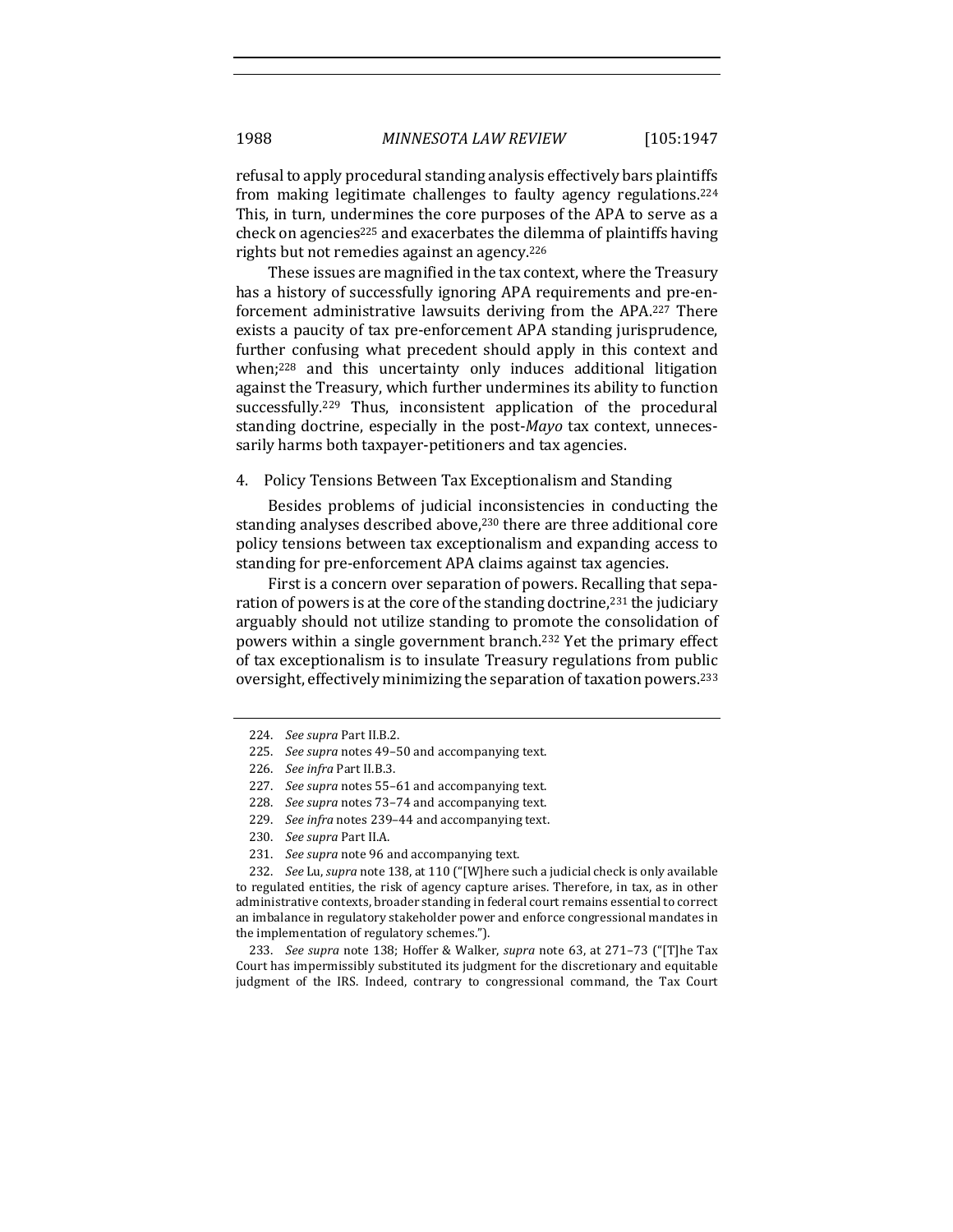Tax exceptionalism's function to insulate the Treasury from administrative procedural challenges undercuts the APA's core mission of allowing a public separation of powers check on administrative agencies as well.234 Relatedly, tax exceptionalism also undermines the foundational legal concept that "every right ... must have a remedy."<sup>235</sup> While disentangling tax exceptionalism from the standing doctrine from the APA in this context is a Sisyphean task, scholars posit,<sup>236</sup> and the inconsistent standing inquiries described above support,<sup>237</sup> the theory that tax exceptionalism does influence the judiciary's standing inquiry.<sup>238</sup> Thus, there exists a very real concern that tax exceptionalism infects the standing inquiry in the specific context of pre-enforcement APA challenges to tax agencies, undermining the theoretically trans-substantive nature of standing and undercutting the separation of powers. $239$ 

Second, in direct opposition to the concern over separation of powers, is the need to ensure an effective system of taxation—America's primary revenue collection system.<sup>240</sup> This "revenue imperative" was the impetus for courts to allow the tax exceptionalism doctrine to

- 236. *See supra* note 138.
- 237. *See supra Part II.A.*

238. *See supra* Part II.A. In fact, the cases analyzed in that Part-Bullock and Sil*ver*—suggest that the pendulum has swung the other way, with at least a subset of judges actively rejecting tax exceptionalism by aggressively voiding procedurally deficient regulations under the APA. See supra Part II.A.

239. *See, e.g.*, Lu, *supra* note 138, at 97 ("Far from maintaining the separation of powers, restrictive standing doctrine absolves federal courts of their unique duty to interpret constitutional mandates and congressional enactments  $\dots$ . As a result, the doctrine insulates government action against even congressionally authorized federal court oversight under a range of citizen-suit provisions, including the APA.").

240. *See* Steve R. Johnson, *Preserving Fairness in Tax Administration in the Mayo Era*, 32 VA. TAX REV. 269, 279 (2012) ("[T]axation is different from and more important than any other single federal activity. Revenue is the *sina qua non* for all other governmental activities. The modern welfare state could not exist without a robust tax system.").

decides the issue anew, based on the evidence submitted to the Tax Court, as if the IRS had not acted at all.").

<sup>234.</sup> *See supra* notes 46, 49-51 and accompanying text.

<sup>235.</sup> Marbury v. Madison, 5 U.S. (1 Cranch) 137, 147 (1803); see Hickman, supra note 49, at 1203-04 ("Congress intended the APA's notice-and-comment requirements not only to facilitate government rulemaking efforts but also to protect individual rights through public participation before agencies adopt binding regulations. Congress provided further for the protection of individual rights with the judicial review provisions of the APA, which contemplate a broad judicial role in checking agency utilization of delegated power.").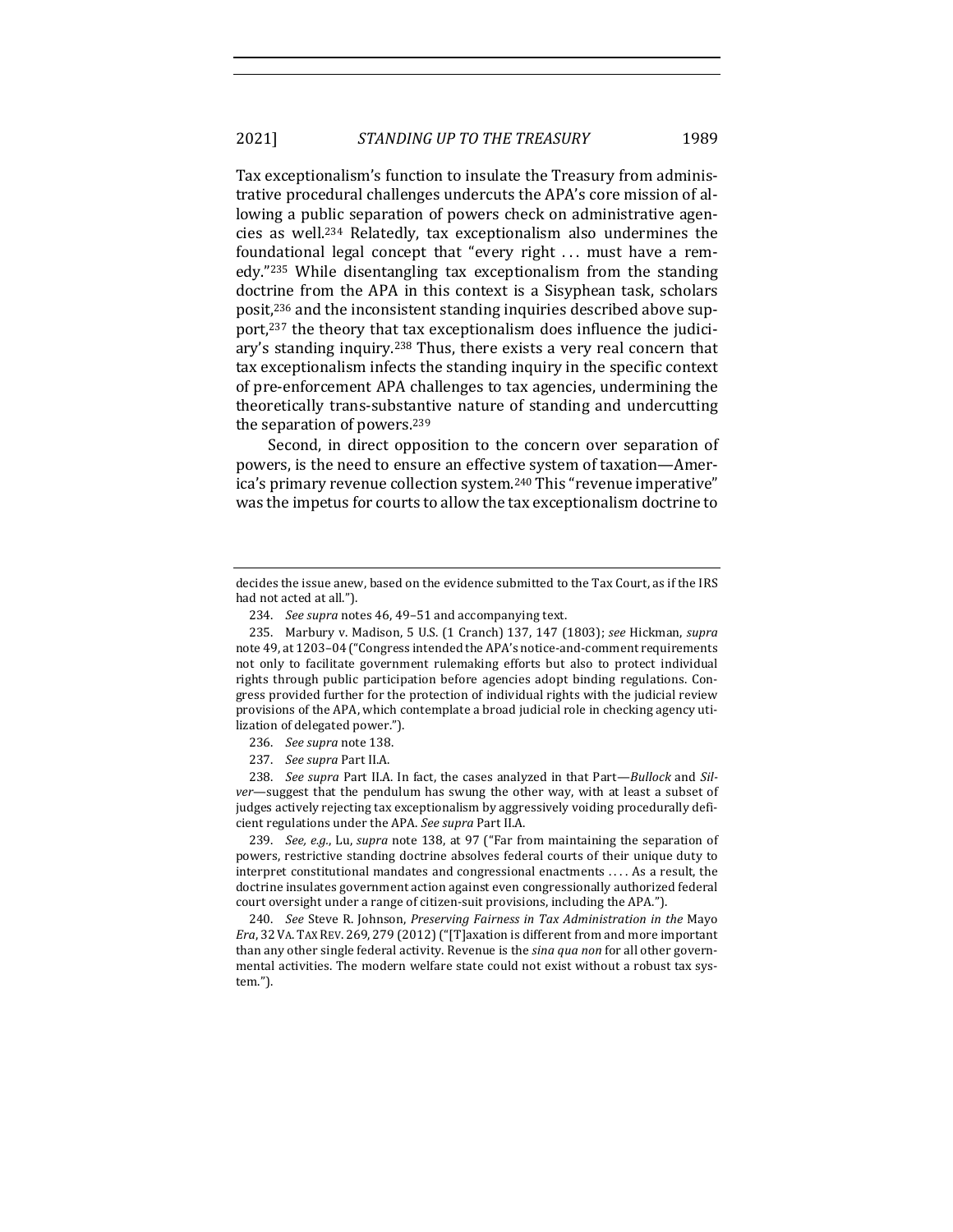flourish in the first place.<sup>241</sup> Proponents of tax exceptionalism argue that permitting APA pre-enforcement challenges will bog the IRS and Treasury down in expensive, wasteful, time-consuming, and ultimately warrantless procedural red tape and litigation, limiting the agencies' ability to effectively perform their function of tax administration.<sup>242</sup> Several recent administrative tax lawsuits starkly showcased this conundrum, demonstrating the potentially serious fiscal ramifications that administrative law could wreak on an unprepared tax system.<sup>243</sup> Thus, there is an additional concern that a judiciary that is increasingly amenable to administrative tax suits creates a slippery slope that both incentivizes harmful litigation against the Treasury while also stripping enormous funds from the federal fisc.<sup>244</sup> Importantly, the additional requirements of APA compliance will impose significant costs in time and money that the IRS, especially, does not have.245

243. *See* Altera Corp. v. Comm'r, 145 T.C. 91 (2015), *rev'd*, 926 F.3d 1061 (9th Cir. 2019); QinetiQ U.S. Holdings, Inc. v. Comm'r, 845 F.3d 555 (4th Cir. 2017). Altera and *QinetiQ* both involved APA challenges to Treasury regulations where "[i]f the regulation were invalidated, the U.S. government would lose billions of dollars in tax revenue." Susan C. Morse & Stephen E. Shay, *The Ninth Circuit Reverses the Tax Court Deci*sion in Altera, PROCEDURALLY TAXING (July 31, 2018), https://procedurallytaxing.com/ the-ninth-circuit-reverses-the-tax-court-decision-in-altera [https://perma.cc/967F -JQVC; Bryan Camp, *Tax Exceptionalism Lives?* QinetiQ v. CIR, PROCEDURALLY TAXING (Jan. 12, 2017), https://procedurallytaxing.com/tax-exceptionalism-lives-qinetiq-v -cir [https://perma.cc/3J7V-AD4J].

244. *See, e.g., supra* note 65.

<sup>241.</sup> *Id.* at 279-80; see Lu, supra note 138, at 112-13 ("[R]epresent[ing] a pervasive theory that tax administration is fundamentally different from other administrative contexts because of its revenue-collecting purpose."). *See generally* David Berke, *Reworking the Revolution: Treasury Rulemaking & Administrative Law, 7 MICH. J. ENV'T* & ADMIN. L. 353, 371-420 (2018) (responding to the prevailing pro-tax exceptionalism arguments).

<sup>242.</sup> *See* Puckett, *supra* note 53, at 1074 & n.33, 1109-18 ("[S]tructural tax exceptionalism may have important benefits."); McMahon, *supra* note 65, at 577-89; Hickman, *supra* note 49, at 1202 (noting critics' fears that the APA "ossifie[s]" agency rulemaking (citing Thomas O. McGarity, *Some Thoughts on "Deossifying" the Rulemaking* Process, 41 DUKE L.J. 1385, 1410-26 (1992))); see also Richard J. Pierce, Jr., Seven Ways to Deossify Agency Rulemaking, 47 ADMIN. L. REV. 59, 60-61 (1995).

<sup>245.</sup> *See, e.g.*, Jordan Weissmann, *America Desperately Needs To Rebuild the IRS*, SLATE (Jan. 8, 2020, 5:19 PM), https://slate.com/business/2020/01/irs-audits -revenue-declining.html [https://perma.cc/242D-292B] (noting that the IRS audited just  $0.45\%$  of all personal income taxes in 2019—less than half of its 2011 audit rate due to budget cuts). Indeed, IRS Commissioner Charles Rettig has been explicit that the IRS does not even have a sufficient budget to audit wealthy Americans—choosing instead, out of economic necessity, to audit "the poor." Paul Kiel, *IRS: Sorry, but It's Just* Easier and Cheaper To Audit the Poor, PROPUBLICA (Oct. 2, 2019, 2:47 PM), https://www .propublica.org/article/irs-sorry-but-its-just-easier-and-cheaper-to-audit-the-poor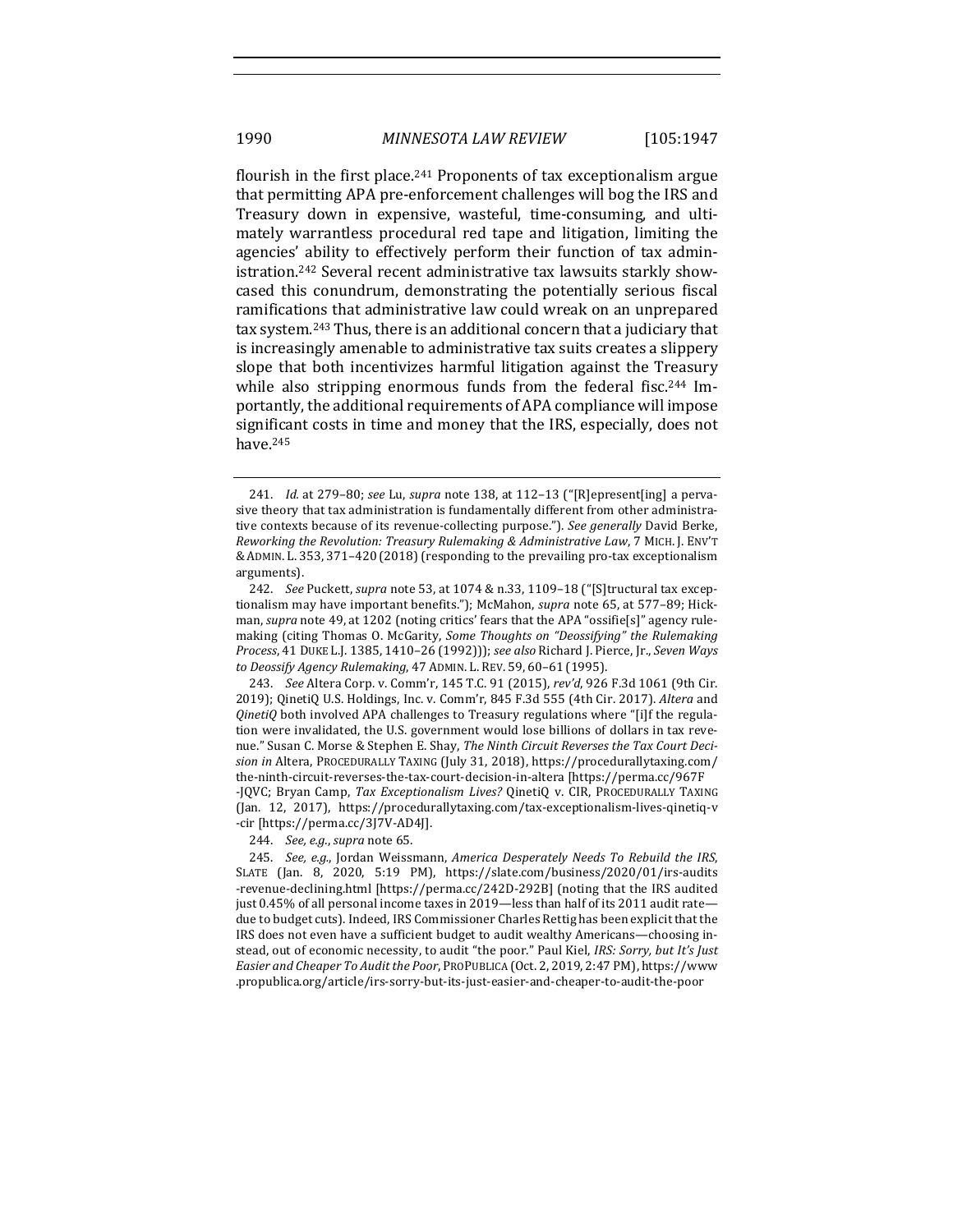Third is a central tension over who makes tax law, what its purposes are, and whether tax is or should be "special."<sup>246</sup> While agencies have long been afforded significant rulemaking discretion as experts,<sup>247</sup> the APA requires agencies to solicit input from the public and document their deliberations via public comments, effectively creating a public participation agency model.<sup>248</sup> Tax scholars disagree over whether tax agencies' role as tax gatekeepers should be to open the doors of tax administration to public participation or weld them shut to increase internal efficiency.<sup>249</sup> Relatedly, with the modern tax code often effectuating normative executive policies and administering much of the contemporary welfare system,<sup>250</sup> some scholars have suggested that tax exceptionalism should apply only to traditional tax regulations and not "when Congress uses the tax code to accomplish objectives unrelated to core tax policy."251

248. *See* Danshera Cords, "Let's Get Together": Collaborative Tax Regulation, 11 PITT. TAX REV. 47, 50 (2013).

249. *Compare* Puckett, *supra* note 53, 1109–12 (arguing that allowing for APA procedural challenges against the IRS and Treasury undermines the agencies' efficiencydetracting from their revenue raising expertise and instead requiring that they develop litigatory acumen), and McMahon, *supra* note 65, at 588 ("Instead of the current one-size-fits-all format, procedure should be designed to recognize 'varying levels of expertise, different levels of public interest, and types of responses that typify the government regulatory process." (quoting Dorit Rubinstein Reiss, Tailored Participation: *Modernizing the APA Rulemaking Procedures, 12 N.Y.U. J. LEGIS. & PUB. POL'Y 321, 324* (2009))), with Cords, *supra* note 248, at 108-11 (arguing for "collaborative rulemaking" and a definition of success "as giving taxpayers a greater voice in the development of tax regulations"), and Hoffer & Walker, *supra* note 63, at 273-76 ("[U]nlike in other regulatory contexts where the comparative expertise rationale may predominate other policy rationales for judicial deference to agency action, this justification carries somewhat less force with respect to the Tax Court's review of IRS decisions.").

250. *See, e.g.*, Kristin E. Hickman, *Administering the Tax System We Have*, 63 DUKE L.J. 1717, 1728–33 (2014).

251. Amandeep S. Grewal, *Taking Administrative Law to Tax*, 63 DUKE L.J. 1625, 1627 (2014).

<sup>[</sup>https://perma.cc/LY6J-BHWH] ("[T]he IRS has no plan [to increase audits of the wealthy] and won't have one until Congress agrees to restore the funding it slashed from the agency over the past nine years."). Whether this congressionally imposed IRS austerity should encourage continuing the tax exceptionalism doctrine is subject to debate.

<sup>246.</sup> Lawrence Zelenak, *Maybe Just a Little Bit Special After All?*, 63 DUKE L.J. 1897, 1919 (2014).

<sup>247.</sup> *See* Wendy E. Wagner, *A Place for Agency Expertise: Reconciling Agency Expertise with Presidential Power*, 115 COLUM. L. REV. 2019, 2023 (2015) ("[T]he basic concept that the agencies should preside over specialized information is hard-wired into the design of the administrative state."); Mark Seidenfeld, The Role of Politics in a De*liberative Model of the Administrative State*, 81 GEO. WASH. L. REV. 1397, 1404-05 (2013) (discussing the "expertise model" of administrative agency theory).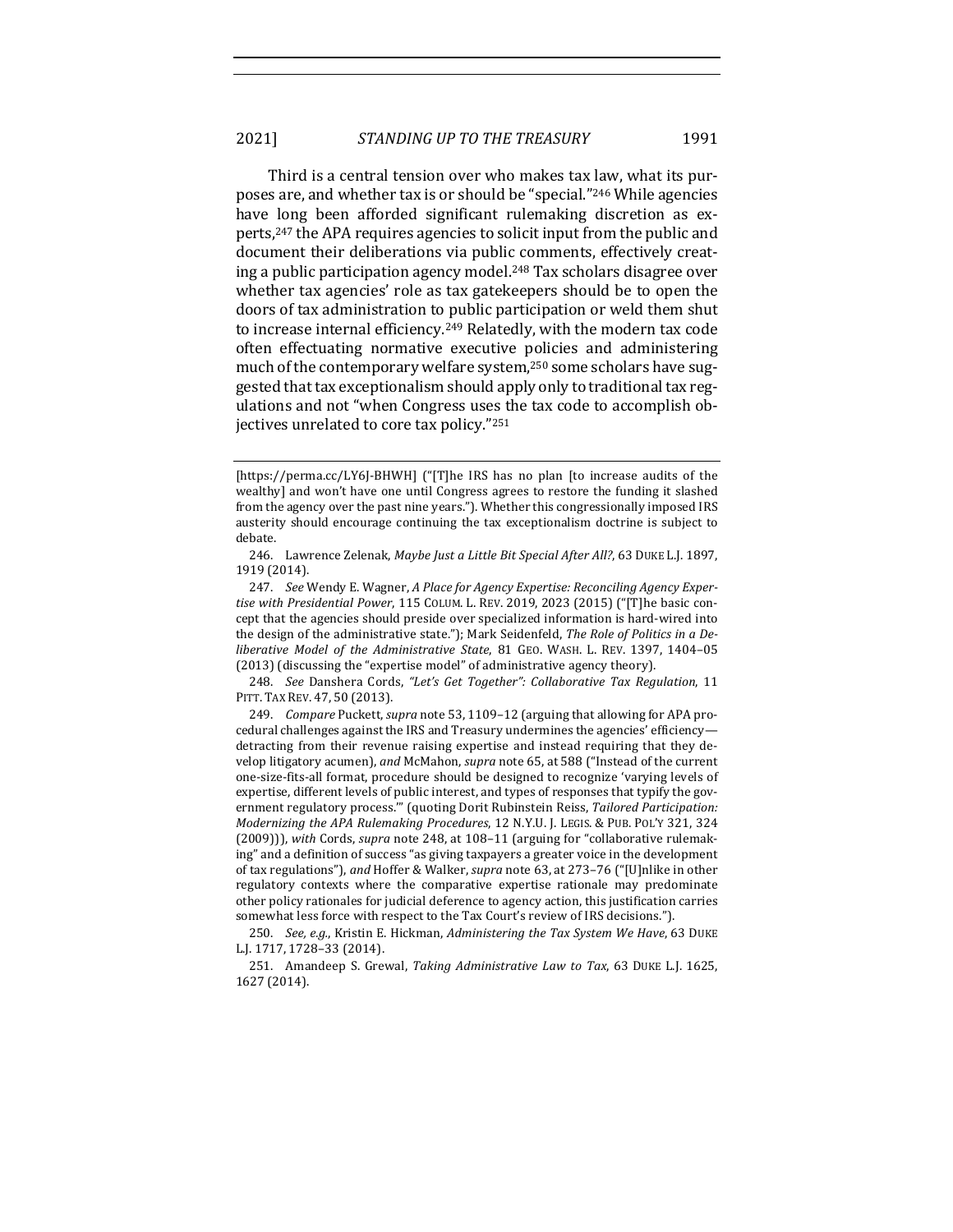Empirical research suggests, however, that in "recent decades" the tax code "ha[s] seen a dramatic escalation" in non-traditional tax use.<sup>252</sup> That tax agency regulations so heavily and regularly promote non-tax aims should "give some pause to defenders of tax exceptionalism who base their arguments on the importance of raising revenue."253

Finally, scholars disagree over whether tax, due to its substantively important revenue raising function, should be subject to special jurisprudential treatment—i.e., tax exceptionalism.<sup>254</sup> Some experts even argue that the theory of tax exceptionalism is not actually exceptional because other agencies also enjoy their own versions of judicial exceptionalism.<sup>255</sup> This view, of course, is hotly contested in other taxadministrative scholarship.<sup>256</sup>

While these final tensions are not standing-specific, they are relevant both in raising questions over whether and to what extent tax should adhere to uniform application of generalized legal doctrines and whether and how courts should utilize the standing doctrine to induce change.

In short, there are many compelling, but also competing, reasons for universally adopting the procedural standing analysis to pre-enforcement administrative challenges to the Treasury. The procedural standing approach allows putative plaintiffs to avoid the catch-22 of either needing to risk civil or criminal liability or else avoid enforcing their rights. Pre-enforcement challenges to NOPRs and other administrative infirmities also incentivizes (or forces) the Treasury to solicit and utilize public comment in crafting tax policy—a boon for public input and for the separation of powers principle. While there are legitimate concerns to easing the ability of taxpayers to challenge preenforcement administrative rules and regulations—namely time and money—these concerns pale in comparison to the benefits to the uniform application of administrative rules, as well as benefits to taxpayers and the public generally.

<sup>252.</sup> Hickman, *supra* note 250, at 1728, 1747 (finding empirically a "substantial portion" of recent tax agency rulemaking projects relate to non-tax policy objectives).

<sup>253.</sup> *Id.* at 1761.

<sup>254.</sup> *See supra* note 241 and accompanying text.

<sup>255.</sup> *See* Zelenak, *supra* note 246, at 1910–13, 1918–20 ("[T]ax is special—at least in the sense that every legal specialty is special, but also in the stronger sense of being more special than the average specialty.").

<sup>256.</sup> *See, e.g.*, Caron, *supra* note 65, at 590; Alice G. Abreu & Richard K. Greenstein, *Tax: Different, Not Exceptional*, 17 ADMIN. L. REV. 663, 715–17 (2019); Hickman, *supra* note 57, at 93.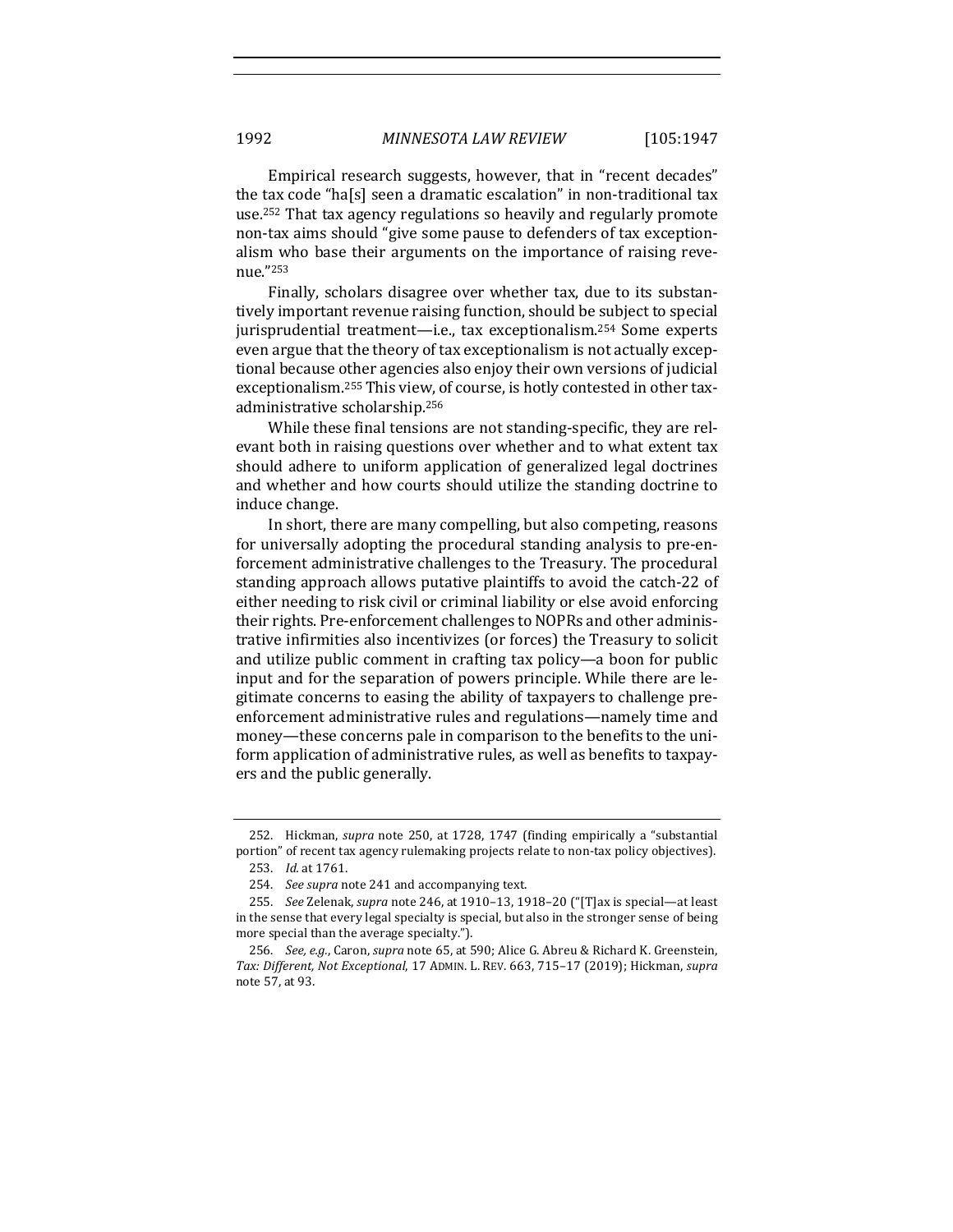Whether the courts embrace the procedural standing analysis or not, courts should strive to apply standing uniformly to all plaintiffs to limit waste and uncertainty. As we have already seen with *Bullock* and *Silver*, even when the judiciary has attempted to ease plaintiffs' ability to establish standing, the courts have not excelled at applying standing doctrines uniformly.

# III. COURTS SHOULD APPLY STANDING ANALYSIS—INCLUDING THE PROCEDURAL STANDING ANALYSIS—UNIFORMLY TO PRE-ENFORCEMENT TAX APA CHALLENGES

The judiciary's inconsistency in applying the procedural standing doctrine to pre-enforcement APA challenges against the Treasury creates needless and harmful problems. The judiciary should replace this inconsistency with a uniform approach, allowing plaintiffs to establish standing if they bring legitimate procedural injuries and survive the relaxed procedural standing inquiry. While this approach argues for a uniform application across all doctrines, tax and non-tax, this solution is based around application of the procedural standing doctrine as applied to the Treasury, because of current confusion over whether procedural standing applies in the tax context.

This Part argues for a clear and consistent use of the procedural standing doctrine which will promote, rather than undermine, the tax system. Section A argues that courts should use the procedural standing analysis for pre-enforcement APA actions against the Treasury. Section B applies the procedural standing doctrine to two examples, illustrating where and how courts should apply this relaxed procedural standing inquiry. Section C addresses counterarguments, finding that the benefits from the use of the procedural standing doctrine for pre-enforcement tax APA suits outweigh any drawbacks of applying the doctrine.

A. COURTS SHOULD APPLY THE PROCEDURAL STANDING DOCTRINE TO PRE-ENFORCEMENT APA CHALLENGES AGAINST THE TREASURY

The courts' inconsistent analysis of the standing inquiry and use of the procedural standing doctrine is problematic for numerous reasons. Inconsistent standing application  $(1)$  threatens to place putative petitioners in a catch-22 of either needing to abandon their rights or risk penalties; $257$  (2) creates poor precedent regarding the commonplace procedural exception to the traditional standing rule, in turn creating additional problems, such as allowing for rights without

<sup>257.</sup> *See supra Part II.B.2.*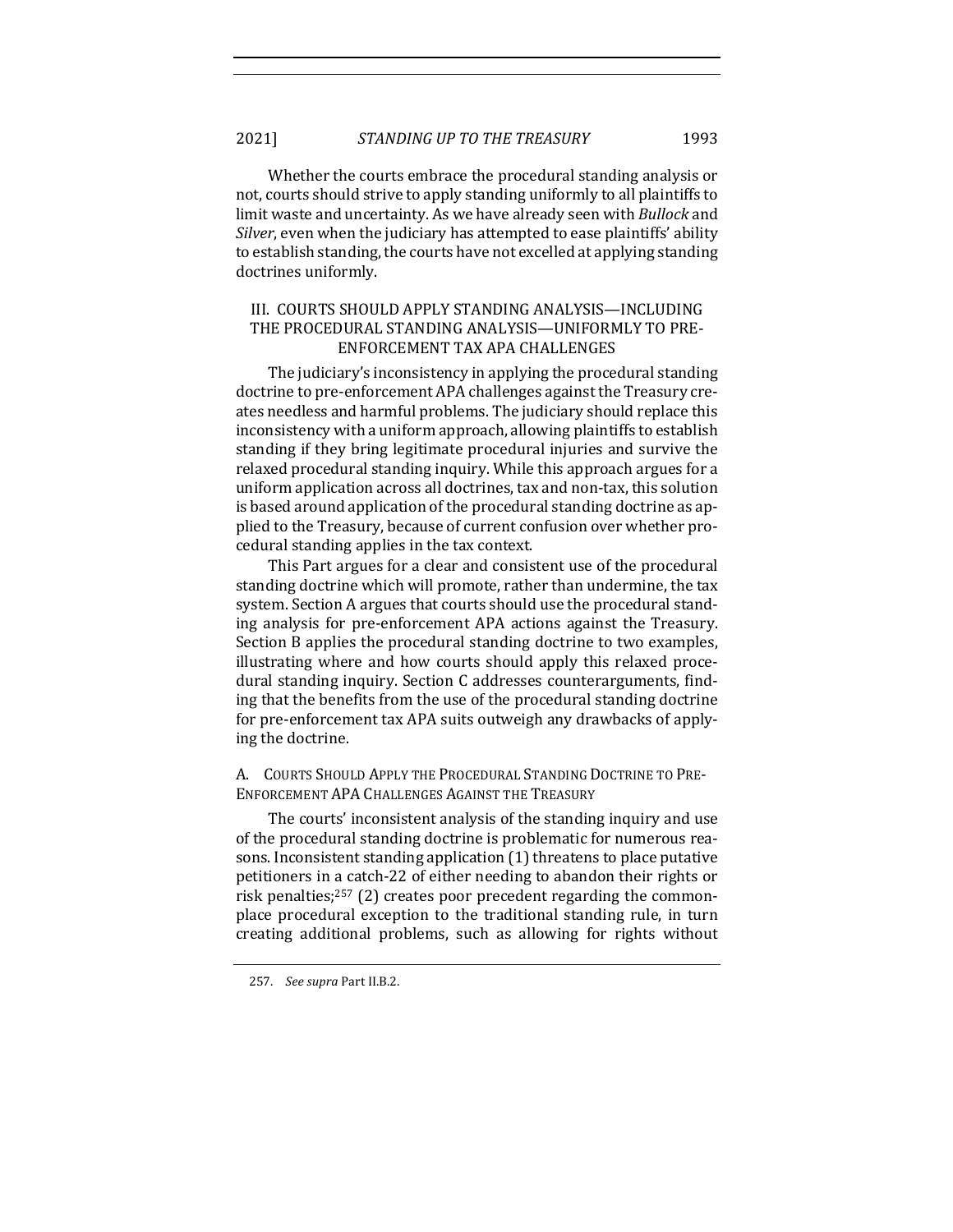remedies;<sup>258</sup> (3) in the tax context, further confuses the field, increasing the opacity of tax exceptionalism and petitioners' ability to bring an APA claim against the Treasury, ultimately harming every party in the process;<sup>259</sup> and finally,  $(4)$  in the pre-enforcement APA tax context, disrupts a theoretically uniform, global doctrine, creating a cascade of further problems.<sup>260</sup>

This inconsistent application of pre-enforcement APA standing, particularly in the tax context, with its history of tax exceptionalism, is thus problematic and should be corrected going forward. For as simple as the standing inquiry is in theory, $261$  the carve-outs, exceptions, complications, and relatively recent major changes aggregate to form a complex and nebulous doctrine.<sup>262</sup> Adding courts' inconsistent standing analyses of pre-enforcement tax cases unnecessarily further taints this already confounding doctrine.<sup>263</sup> Indeed, instead of injecting additional tax-specific glosses on the standing question, courts should focus on simplifying, clarifying, and annunciating their analyses as much as possible. That way plaintiffs, courts, and tax agencies all benefit from increased levels of certainty about their litigating positions and avoid wasting time and money on needless lawsuits.<sup>264</sup>

Moving forward, courts conducting the standing inquiry for preenforcement APA challenges against the Treasury should embrace the theory of the special procedural standing. Without special rules for procedural injuries, these plaintiffs would be thrust into the problem of having a right without a remedy—a right that Congress expressly mandated.265

To conduct this procedural standing analysis, courts should carefully separate the elements of the standing inquiry into a four-step process to determine:  $(1)$  whether the procedural standing doctrine applies;  $(2)$  whether the plaintiff meets the relaxed injury-in-fact test; (3) whether plaintiff sufficiently alleges causation; and (4) whether plaintiff sufficiently alleges redressability.<sup>266</sup>

266. While this Part—and this Note as a whole—relates specifically to pre-enforcement APA claims against the *Treasury*, much of this analysis translates to other preenforcement administrative actions. Additionally, this Part assumes that the AIA does

<sup>258.</sup> *See supra* Part II.B.3.

<sup>259.</sup> *See supra* Part II.B.4.

<sup>260.</sup> *See supra Part II.B.1.* 

<sup>261.</sup> Recall Justice Scalia's "What's it to you?" definition of standing. See supra note 82 and accompanying text.

<sup>262.</sup> *See supra* Part I.B.1.

<sup>263.</sup> *See supra* Part II.A.

<sup>264.</sup> *See supra* notes 211-16 and accompanying text.

<sup>265.</sup> *See supra* note 235; 5 U.S.C. § 702.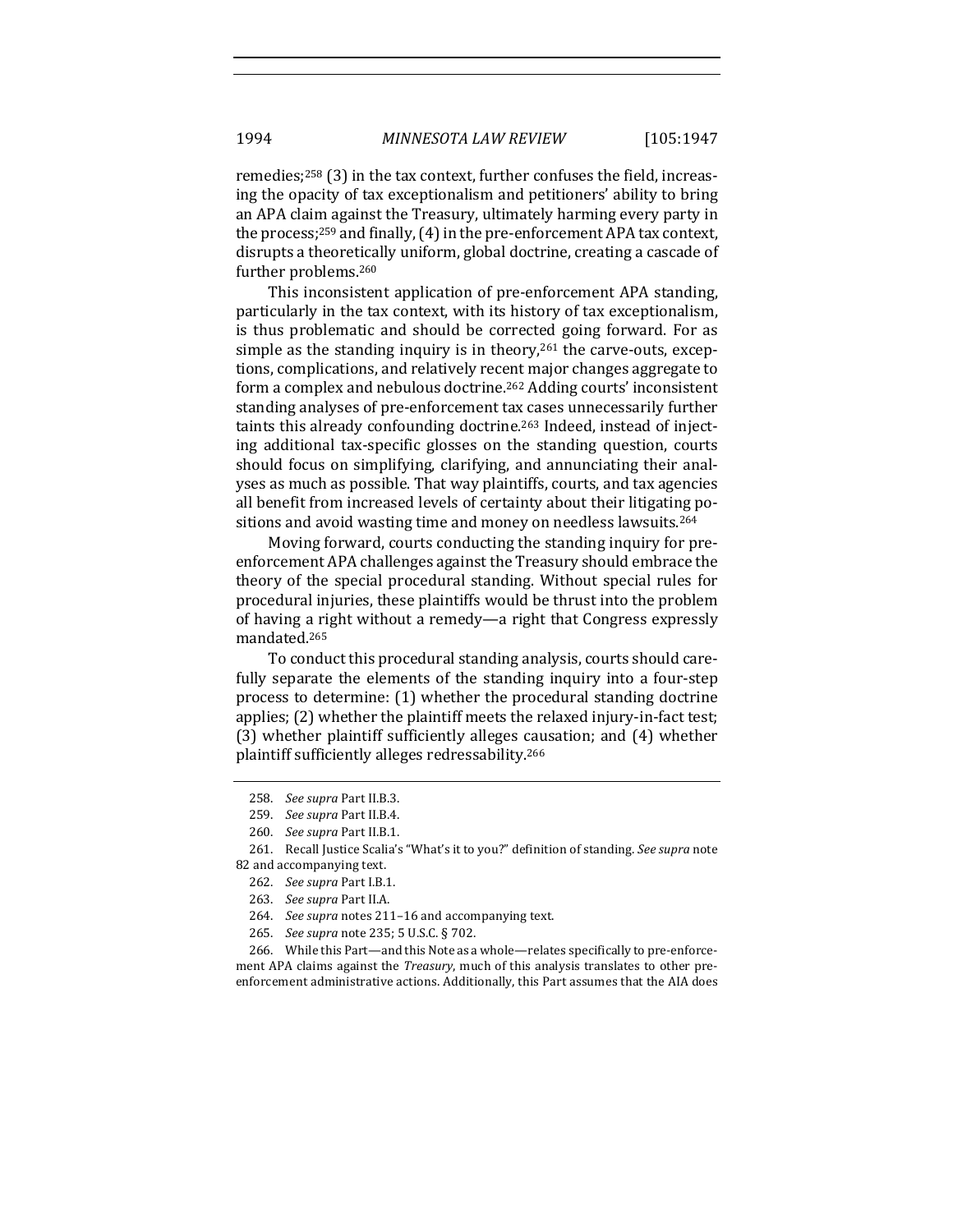2021] *STANDING UP TO THE TREASURY* 1995

#### 1. Determining Whether Procedural Standing Applies

First, the court must assess whether the plaintiff's purported injury is sufficient to fall under the category of procedural injuries. As this Note focuses specifically on pre-enforcement APA challenges against the Treasury, almost all relevant pleadings should be procedural in nature. However, the court should ensure that if, for example, a plaintiff brings multiple claims, only their procedural claims are afforded special standing status. Alternatively, if a plaintiff's "procedural" pleadings are inchoate or illegitimate for some other reason, then the court need not apply the relaxed procedural standing analysis.

#### 2. Applying the Relaxed Procedural Injury-in-Fact Analysis

If the injury does fall into the procedural injury bucket, the court must then determine whether plaintiff's alleged injury is sufficient to satisfy the injury-in-fact test with procedural modifications. Establishing a procedural injury requires only that a plaintiff establish a "risk of harm" from procedural errors.<sup>267</sup> Such a procedural injury can be merely "esthetic,"<sup>268</sup> or "[t]he deprivation of information,"<sup>269</sup> or something as simple as "living adjacent to the site for proposed construction of a federally licensed dam ... [that] fail[ed] to prepare an environmental impact statement."<sup>270</sup> In short, if the court determines that a plaintiff's injury is procedural, then it should likely find that the

*not* fully bar pre-enforcement APA challenges against the Treasury. See supra notes 73-77 and accompanying text.

<sup>267.</sup> Spokeo, Inc. v. Robins, 136 S. Ct. 1540, 1549–50 (2016) ("[T]he violation of a procedural right granted by statute can be sufficient  $\dots$  to constitute injury in fact."). Under the procedural standing inquiry, the plaintiff need not demonstrate that their injury is "imminent" as they would under the traditional standing doctrine. Lujan v. Defs. of Wildlife, 504 U.S. 555, 572 n.7 (1992). In contrast, under the traditional injuryin-fact analysis, the Supreme Court has interpreted the "imminence" prong to require that a plaintiff's alleged injury must be "certainly impending"—which, while providing some flexibility for future injuries, requires a definiteness that is difficult to establish for procedural injuries. Clapper v. Amnesty Int'l USA, 568 U.S. 398, 409 (2013) ("'Although imminence is concededly a somewhat elastic concept, it cannot be stretched beyond its purpose ....' Thus, we have repeatedly reiterated that 'threatened injury must be certainly impending to constitute injury in fact,' and that '[a]llegations of possible future injury' are not sufficient." (second alteration in original) (emphasis omitted) (quoting *Lujan*, 504 U.S. at 565 n.2; and then quoting Whitmore v. Arkansas, 495 U.S. 149, 158 (1990))).

<sup>268.</sup> *Lujan*, 504 U.S. at 562.

<sup>269.</sup> Bullock v. IRS, 401 F. Supp. 3d 1144, 1150 (D. Mont. 2019).

<sup>270.</sup> *Lujan*, 504 U.S. at 572 n.7.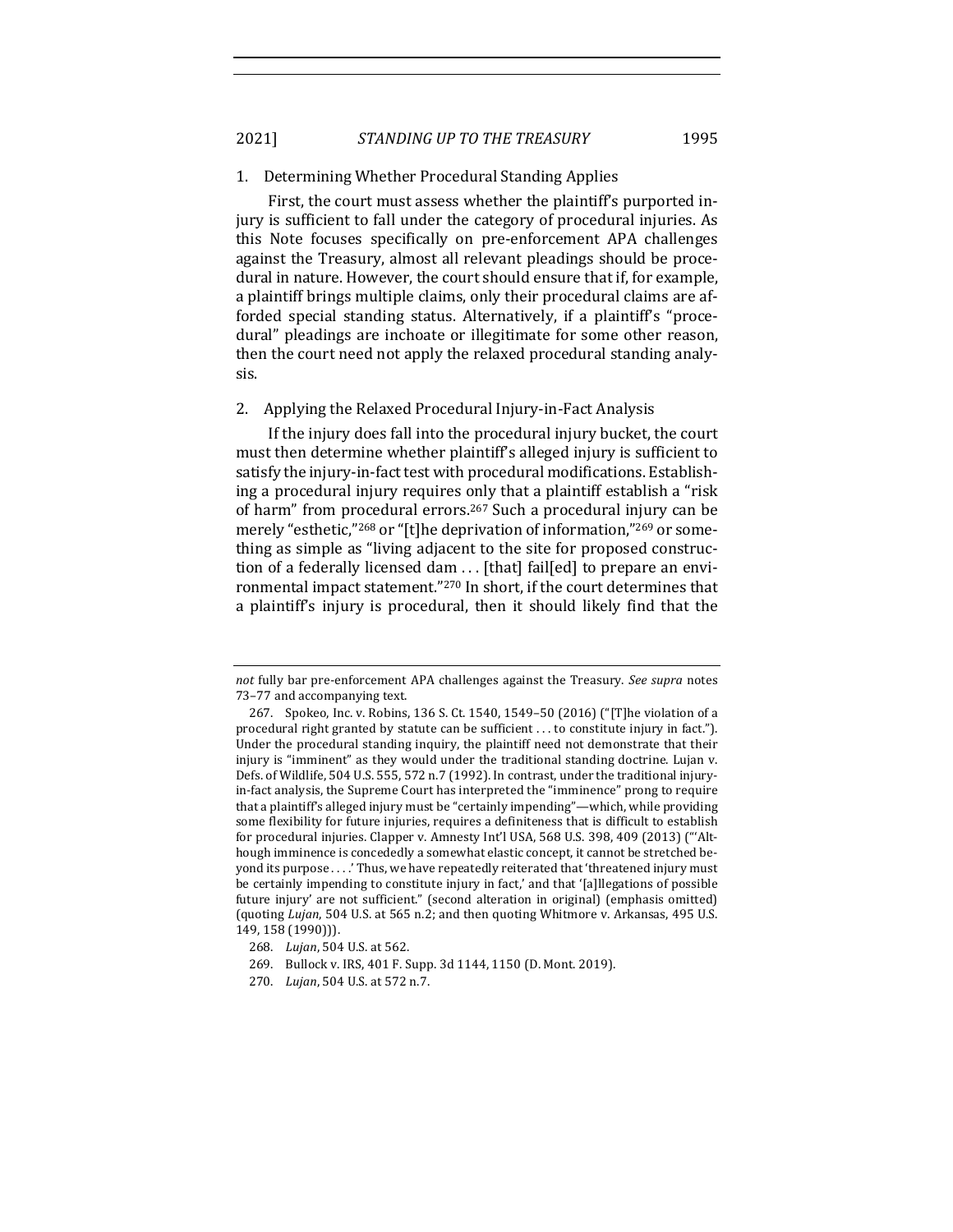agency's action constitutes an injury-in-fact, as long as the rule or regulation stands to directly impact the plaintiff.

## 3. Applying the Causation Prong

If the plaintiff establishes a procedural injury, the court must then ensure that the plaintiff demonstrates a proper causal connection between the agency's action and the alleged injury.<sup>271</sup> While this inquiry is not specifically augmented by the procedural standing doctrine, there is some flexibility inherent in its analysis. If a plaintiff is able to establish a procedural injury, they will likely have de facto established causation. Simply showing that the agency's actions caused the alleged procedural injury is sufficient to establish this prong.<sup>272</sup>

## 4. Applying the Relaxed Redressability Analysis

Finally, if the plaintiff can demonstrate a procedural injury and causal connection, the court must evaluate whether the plaintiff

<sup>271.</sup> Recall that the traditional test evaluates whether the injury is "fairly traceable to the challenged action of the defendant." Friends of the Earth, Inc. v. Laidlaw Env't Servs. (TOC), Inc., 528 U.S. 167, 180 (2000).

<sup>272.</sup> In *Silver v. IRS*, for example, the IRS argued that the plaintiff's injury was not caused by the agency, because the Treasury was simply promulgating regulations on behalf of Congress's directives from the TCJA. No. 19-cv-247, 2019 WL 7168625, at \*2 (D.D.C. Dec. 24, 2019). The *Silver* court rejected this argument, holding that the plaintiff's injuries were not caused by the  $TC$ ]A but were caused specifically by the  $IRS's$ regulations which allegedly violated the APA. *Id.* ("Plaintiffs are not challenging any specific regulation that might or might not be traceable directly to the TCJA. Rather, Plaintiffs allege that the agencies neglected to undertake procedural measures designed to protect small business from the burden of unwieldy and cost-intensive regulations .... Plaintiff's alleged injuries are therefore traceable to Defendants' alleged violation of these separate statutory requirements, not the TCJA. Causation is easily satisfied." (citations omitted)).

Some courts occasionally utilize a heightened causation test for procedural standing. See, e.g., Ctr. for L. & Educ. v. Dep't of Educ., 396 F.3d 1152, 1159 (D.C. Cir. 2005) (holding that "[t]he chain of causation between the alleged procedural violation and the concrete interest is speculative at best" and that a "prospective plaintiff must demonstrate that the defendant caused the particularized injury, and *not just* the alleged procedural violation"). The analysis used by the D.C. Circuit in *Center for Law & Education*, however, is not widely applied. *See Pierce, supra* note 107, at 11-12. Scholars have assailed the *Center for Law & Education* opinion as "flawed on many grounds." *Id.* at 13; *see id.* at 11–17. Specifically, the D.C. Circuit—applying the procedural standing inquiry—confused causation with redressability, wrongly holding that "[a]ppellants must allege injury beyond mere procedural misstep *per se* to satisfy standing in a procedural-rights case." Ctr. for L. & Educ., 396 F.3d at 1160; Pierce, *supra* note 107, at 13–14.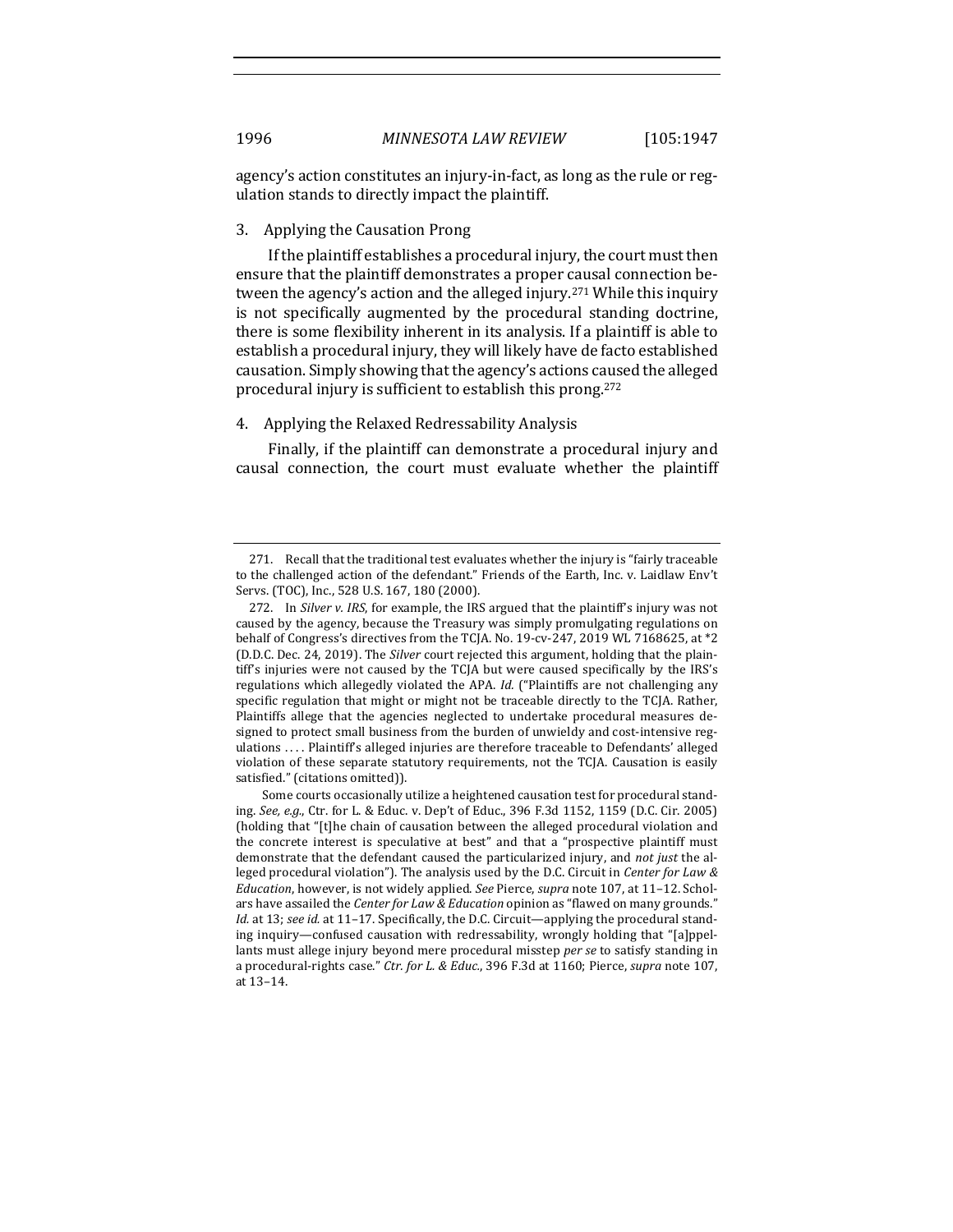satisfies the relaxed procedural redressability requirement.<sup>273</sup> While the procedural standing relaxations are intended to lower the plaintiff's burden to satisfy what would otherwise be an impossible barrier for procedural injuries, this test is not intended to provide plaintiffs with a free-pass. Constitutional standing is a ubiquitous requirement for all plaintiffs.<sup>274</sup> Courts use a plausibility test to assess redressability, determining whether the plaintiff alleged claims which "might" plausibly have changed the outcome of a substantive dispute."275

So long as a plaintiff can demonstrate that it is plausible that a court may redress their injury, the plaintiff's claim is sufficiently redressable. This plausibility threshold is a low bar, as "it is almost always plausible that the provision of a procedural safeguard will change the outcome of a case." $276$  Because the court can almost always vacate and remand an agency's faulty procedural action, the court is almost always able to redress a plaintiff's injury.<sup>277</sup>

Easing the redressability prong makes sense for procedural injuries. Otherwise plaintiffs alleging a procedural violation would almost never be able to establish standing, as they would perpetually fail the redressability element.<sup>278</sup> While it is almost always plausible that rectifying a procedural failure could change the outcome of a case, a plaintiff will almost always be unable to show that a favorable court action will absolutely remedy their situation. A court can never

<sup>273.</sup> The traditional standing inquiry requires plaintiff to show redressability that is "'likely,' as opposed to merely 'speculative."" *Lujan*, 504 U.S. at 561 (quoting Simon v. E. Ky. Welfare Rts. Org., 426 U.S. 26, 38, 43 (1976)).

<sup>274.</sup> *See supra* note 92 and accompanying text.

<sup>275.</sup> Pierce, *supra* note 107, at 2-3. While Pierce describes these tests within the causation prong of standing, they fit more naturally under the redressability prong indeed, the sole other test that Pierce documents he criticizes as being based around redressability rather than causation. See supra notes 115-18. Additionally, utilizing this test under the redressability prong clarifies why it is an "easy-to-meet" test, because the redressability element is relaxed. Pierce, *supra* note 107, at 8; *Lujan*, 504 U.S. at 572 n.7. While Pierce describes the *Center for Law & Education v. Department of Education*'s alternative "possibility standard," it clearly does not relax the redressability requirement as the procedural standing analysis mandates. Pierce, *supra* note 107, at 2, 11-13; see also Pub. Citizen v. U.S. Dep't of Just., 491 U.S. 440, 450 (1989) ("We likewise find untenable the ... claim that appellants lack standing because a ruling in their favor would not provide genuine relief.").

<sup>276.</sup> Pierce, *supra* note 107, at 3.

<sup>277.</sup> *See id.* at 13 ("In the context of most agency actions, a court can redress an injury only by vacating and remanding the agency action with instructions to the agency to correct the error that led to the judicial rejection of the agency action. Courts routinely hold that an injury caused by an agency can be redressed by a judicial decision that vacates and remands the agency action.").

<sup>278.</sup> *See, e.g.*, Simon v. E. Ky. Welfare Rts. Org., 426 U.S. 26 (1976).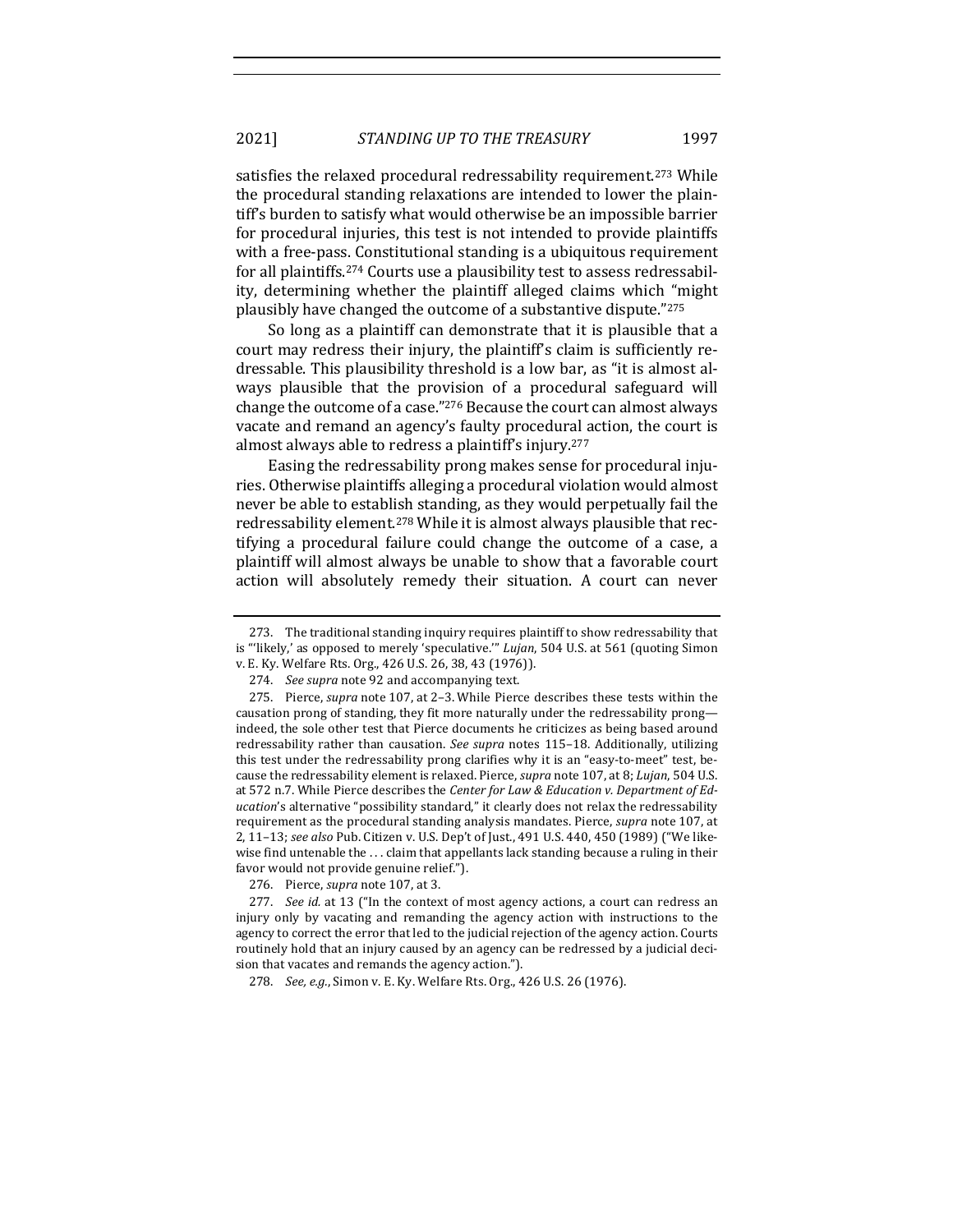guarantee (or prevent), for example, that the agency would not later re-issue the rule or regulation under proper APA procedures.<sup>279</sup> This is especially true for pre-enforcement challenges where a plaintiff merely faces a future risk rather than a present injury. Taking again the same example of *Lujan*'s dam-neighbor's omitted environmental impact study, $280$  a plaintiff there would almost certainly be unable to establish a redressable claim as the dam would not even be built for many years. Yet, this redressability was no barrier at all for Justice Scalia to grant the hypothetical plaintiff standing.<sup>281</sup>

In sum, courts should adopt the procedural standing requirement for plaintiffs making pre-enforcement APA challenges to the Treasury. Once a court determines that such plaintiffs qualify for the procedural standing analysis, the court should go step-by-step to ensure that the plaintiff meets the relaxed requirements to establish standing. As described above, these requirements are not onerous; most plaintiffs should be able to easily establish the necessary elements for procedural standing.

### B. ILLUSTRATING THE PROCEDURAL STANDING DOCTRINE

The procedural standing doctrine is an abstract concept that is difficult to fully embrace in solely abstract terms. While Justice Scalia's dam hypothetical is a useful illustration,<sup>282</sup> this Section provides additional examples of how courts should apply the procedural standing doctrine going forward. Subsection 1 revisits the case of *Bullock v. IRS*, arguing that the court should have applied the procedural standing doctrine to assess Montana's standing, rather than relying on *Massachusetts v. EPA*. Subsection 2 conducts the standing inquiry for the plaintiffs in *New Jersey v. Mnuchin*, the case highlighted in the Introduction.

## 1. Illustration 1: *Bullock v. IRS* Revisited

In *Bullock v. IRS*, the District Court of Montana found that Montana had standing to launch a pre-enforcement APA suit against the IRS only because of Montana's special status as a state under *Massa*chusetts v. EPA.<sup>283</sup> But the Bullock court ignored the procedural standing doctrine, relying solely on the state's ability to satisfy standing

<sup>279.</sup> *See, e.g., supra* note 168.

<sup>280.</sup> See supra notes 111-14 and accompanying text.

<sup>281.</sup> Lujan v. Defs. of Wildlife, 504 U.S. 555, 572 n.7 (1992).

<sup>282.</sup> *See id.*

<sup>283.</sup> Bullock v. IRS, 401 F. Supp. 3d 1144, 1152 (D. Mont. 2019) (citing Massachusetts v. EPA, 549 U.S. 497 (2007)).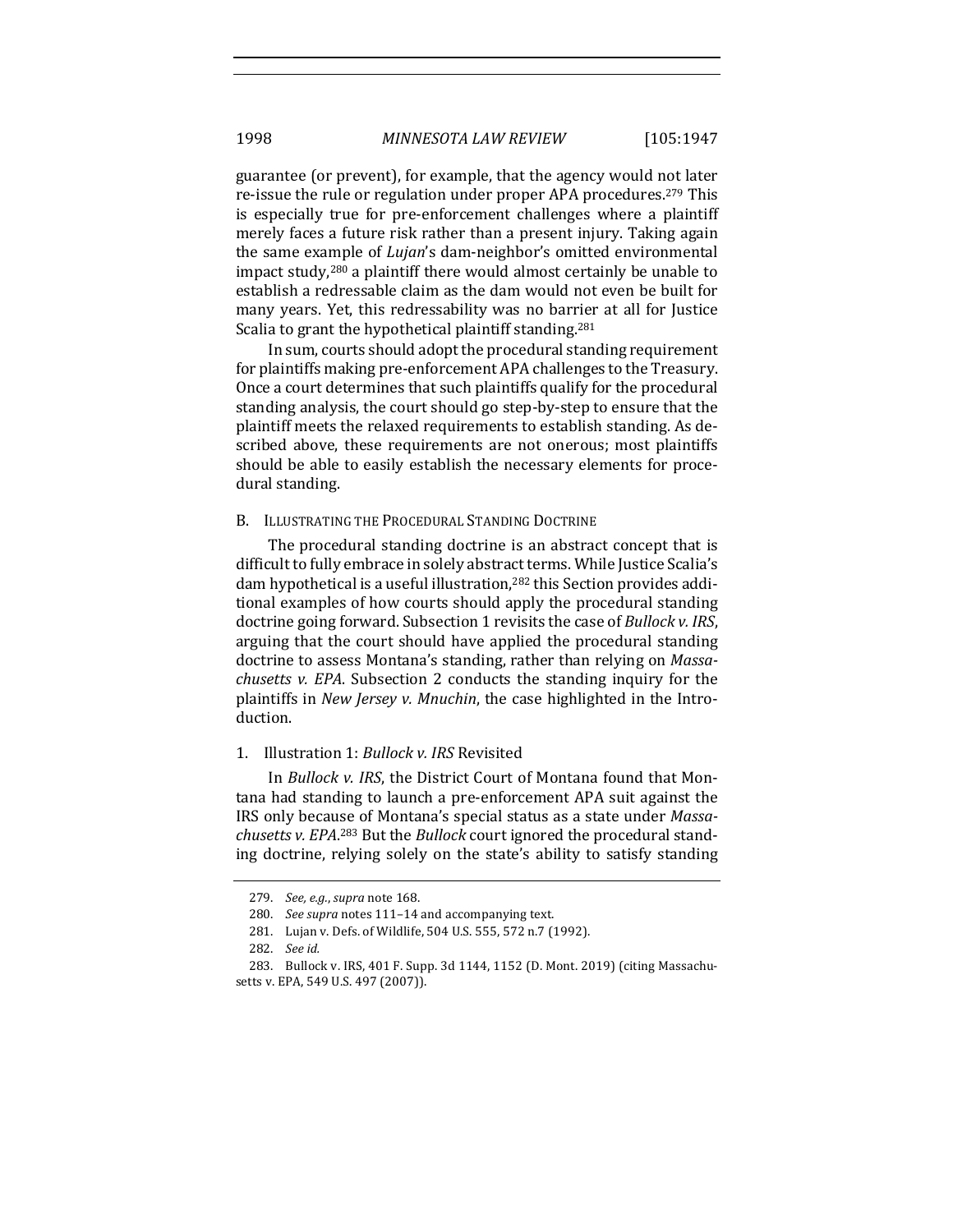under the informational deprivation test.<sup>284</sup> This information deprivation test, however, should not override the procedural standing doctrine.<sup>285</sup> Moreover, the *Bullock* court should not have needed to rely on the unstable doctrine of *Massachusetts v. EPA* to grant Montana standing.<sup>286</sup> Instead, *Bullock* could and should have found that Montana had standing under the relaxed procedural standing inquiry.

Montana properly alleged a procedural injury.<sup>287</sup> The plaintiffs properly alleged a pre-enforcement APA violation in that the IRS rescinded regulations which directly affected the plaintiffs without proper APA notice-and-comment procedures.<sup>288</sup> This is a clear-cut pre-enforcement violation that should trigger the procedural standing doctrine. The court should then have assessed whether Montana suffered an injury-in-fact under the procedural doctrine. This analysis should not require Montana to have spent money combating the IRS's regulation rescission but simply should have determined whether Montana suffered a "risk of injury."<sup>289</sup> Montana clearly alleged that the IRS's rescission created a risk of injury because Montana would no longer be able to monitor its nonprofits' donors' substantial contribution information.<sup>290</sup>

After determining that Montana established an injury-in-fact, the court should have then weighed whether this injury was "caused" by the agency. There is no question that the IRS's rescission of regulations caused Montana to experience its injury.<sup>291</sup>

286. See supra note 100.

<sup>284.</sup> This test was concocted by the D.C. Circuit in *PETA v. Department of Agriculture. Id.* at 1151 (citing People for the Ethical Treatment of Animals v. U.S. Dep't. of Agric., 797 F.3d 1087, 1093-94 (D.C. Cir. 2015)).

<sup>285.</sup> The PETA court's new test made little sense, see PETA, 797 F.3d at 1101 (Millett, J., dubitante) ("As this case illustrates, our organizational standing precedents now hold that the required Article III injury need not be what the defendant has done to the plaintiff; it can also be what the defendant has not done to a third party."), and essentially did not implicate the APA or the procedural standing doctrine. The D.C. Circuit in *PETA* not only found this allegation meritless but concluded that PETA could not even establish judicial review under the APA for its flimsy allegations. *Id.* at 1098 ("[W]e affirm the district court on the alternative ground that PETA failed to plausibly allege that the USDA's decade-long inaction constitutes agency action unlawfully withheld." (citing Munsell v. U.S. Dep't of Agric., 509 F.3d 572, 592-93 (D.C. Cir. 2007))). The court also held that PETA could not obtain judicial review under its APA allegations. *Id.* (citing Norton v. S. Utah Wilderness All., 542 U.S. 55, 61 (2004)).

<sup>287.</sup> *See supra* note 278 and accompanying text.

<sup>288.</sup> See supra note 152 and accompanying text.

<sup>289.</sup> *See supra* notes 267-70 and accompanying text.

<sup>290.</sup> *See supra* notes 156-57 and accompanying text.

<sup>291.</sup> *See supra* note 272.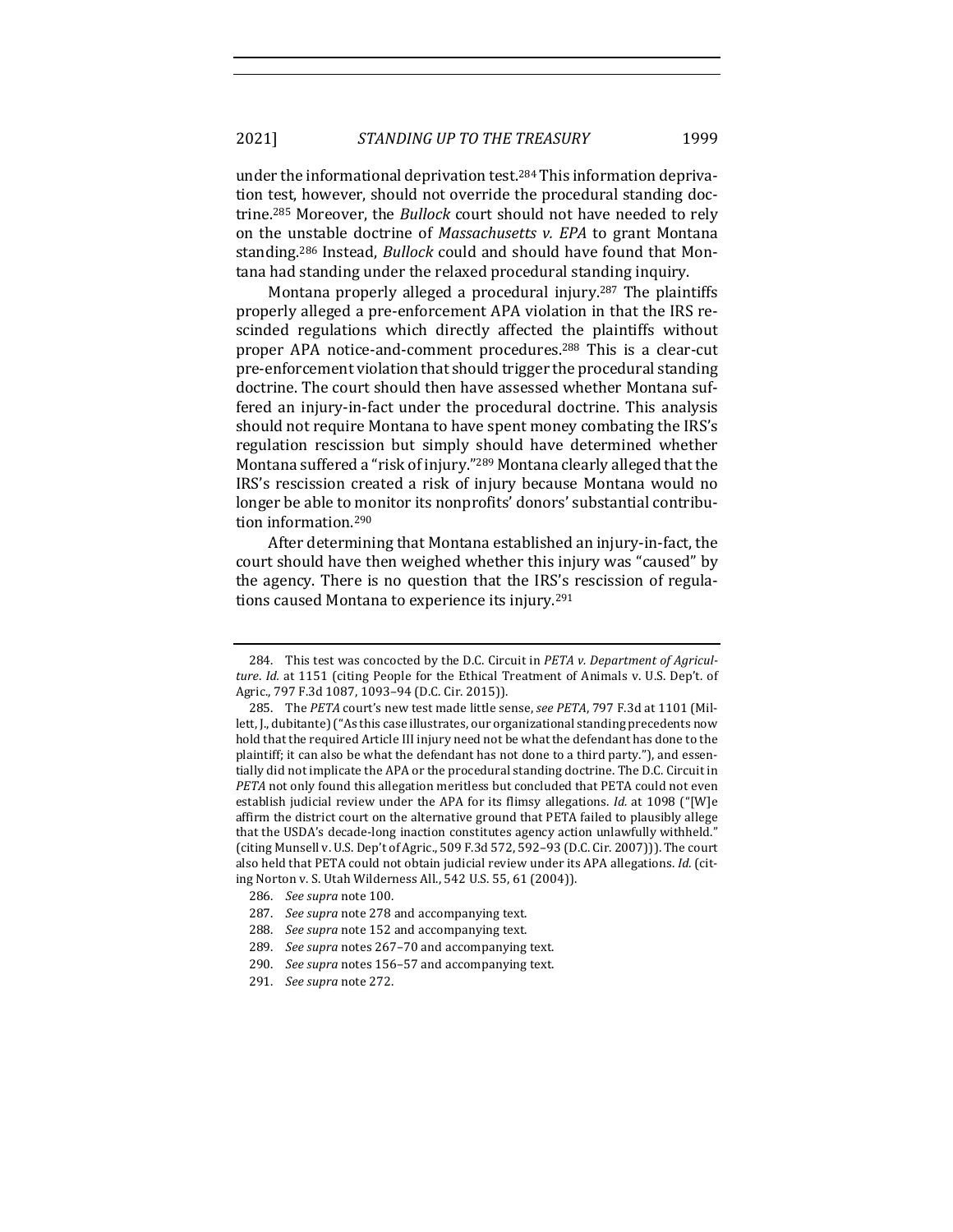Finally, the court should have assessed whether Montana's injury was redressable. This too is an easy lift for Montana, who must simply show that the court could remedy its problems. Considering that the actual *Bullock* court fully invalidated the IRS's rescission,<sup>292</sup> Montana should certainly satisfy this prong.

Montana would have easily satisfied the procedural standing test. Instead, however, the actual *Bullock* court relied on *Massachusetts v. EPA* to establish Montana's standing under the theory that states have special standing status as quasi-sovereign entities.<sup>293</sup> This is a flimsy doctrine,<sup>294</sup> which the *Bullock* court used to dodge its own conclusion that Montana lacked standing. There is no good reason that the *Bullock* court ignored the procedural standing doctrine, which would have more properly granted standing to Montana.<sup>295</sup> And, in contrast, there are many good reasons that the *Bullock* court *should* have utilized the procedural standing doctrine.<sup>296</sup> While the *Bullock* court did find that Montana had standing, its analysis was flawed. Instead of applying *Massachusetts v. EPA*, the court should have conducted a straightforward application of the procedural standing doctrine to find that Montana had standing.

#### 2. Illustration 2: *New Jersey v. Mnuchin*

While the court has not yet weighed in on *New Jersey v. Mnuchin*, the case (described in the Introduction) of whether the IRS's SALT tax regulations were promulgated arbitrarily and capriciously and/or in violation of the Regulatory Flexibility Act,<sup>297</sup> the government will almost certainly assert that the plaintiffs lack standing. Just as in *Bullock*, the court here could rely on *Massachusetts v. EPA* to grant the plaintiff-states standing; however, as in *Bullock*, the better option would be to grant the plaintiffs standing outright under the procedural standing doctrine.

As a reminder, New Jersey, New York, and Connecticut are alleging that the IRS violated the APA through its issuance of new SALT regulations pursuant to the TCJA.<sup>298</sup> The plaintiff-states' allegations almost certainly trigger the procedural standing doctrine. They argue

<sup>292.</sup> Bullock v. IRS, 401 F. Supp. 3d 1144, 1159 (D. Mont. 2019).

<sup>293.</sup> *Id.* at 1152.

<sup>294.</sup> *See supra* note 100.

<sup>295.</sup> See supra notes 185-86 (noting that the Silver court did invoke the procedural standing doctrine and found that plaintiff easily met the procedural standard).

<sup>296.</sup> *See supra* Parts II.B.1–4.

<sup>297.</sup> See supra note 7 and accompanying text.

<sup>298.</sup> *See* Complaint for Declaratory & Injunctive Relief, *supra* note 7.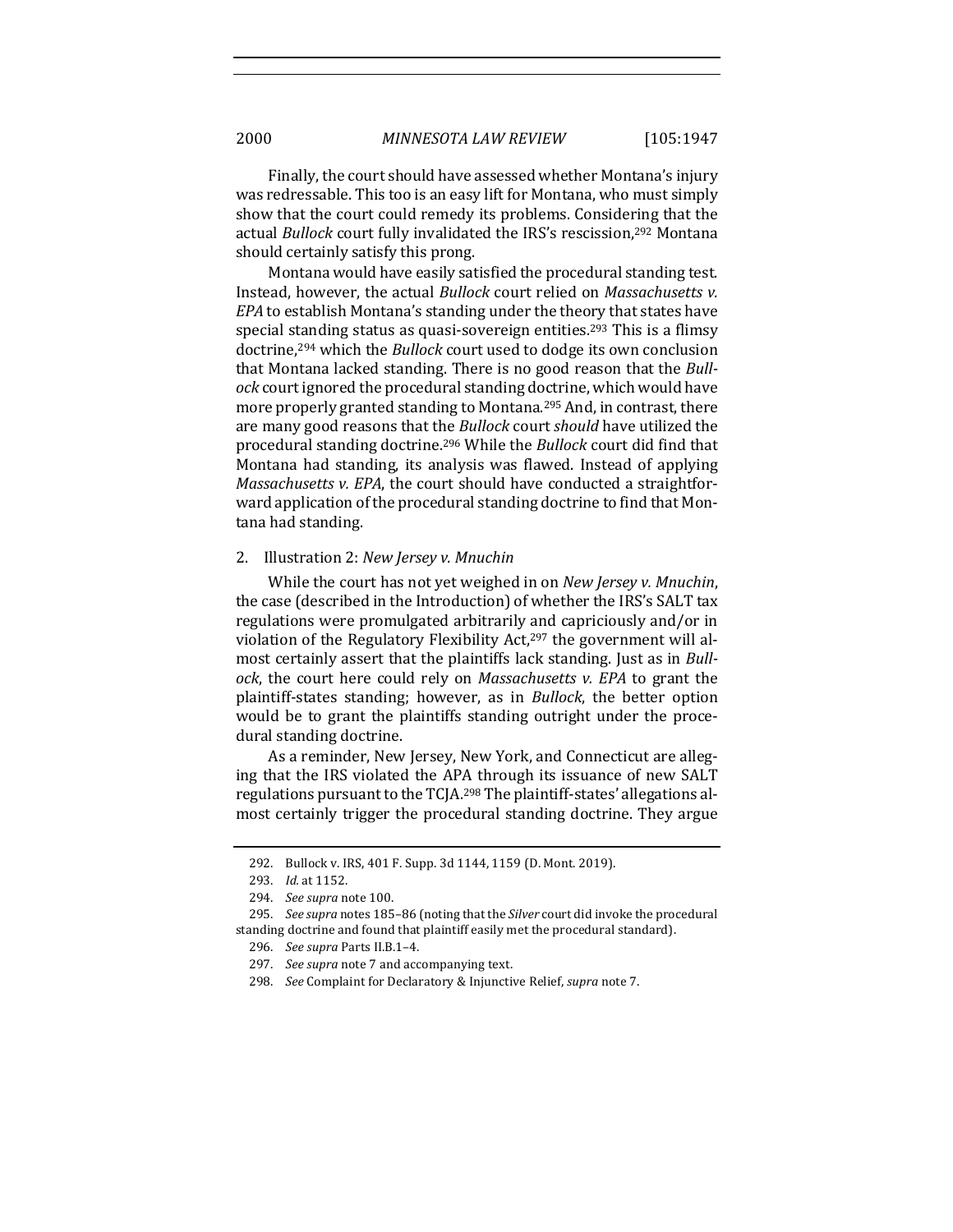that, while they have not yet been injured, the defendants' actions *will* injure them in the future, and their claim directly implicates APA procedures, which provide a right of judicial review. The plaintiffs can establish an injury-in-fact because they are at risk of harm from these allegedly procedurally infirm regulations. This harm is clearly caused by the IRS, as promulgators of the regulations. Finally, the court can almost certainly redress the plaintiffs' injuries by nullifying the regulations, for example. Thus, under the procedural standing doctrine which the plaintiffs qualify for—they should easily be able to establish standing in order to adjudicate the merits of their claims. While the plaintiffs are not likely to prevail on the merits of their case, they should still be granted this opportunity to be heard in a court of law.<sup>299</sup>

C. APPLICATION OF THE PROCEDURAL STANDING DOCTRINE SOLVES THE STANDING ANALYSIS PROBLEMS OF PRE-ENFORCEMENT APA CLAIMS AGAINST THE **TREASURY** 

The procedural standing analysis provides procedurally injured plaintiffs a substantially easier path to standing than the traditional standing inquiry. Although courts expressly relax only the injury-infact and redressability standing requirements, other elements of the standing inquiry—like causation—are inherently easier to establish. While some experts may find that procedural standing provides plaintiffs too easy a road to establishing standing, $300$  absent the "special" procedural analysis, few, if any, plaintiffs who suffer procedural injuries would be able to establish standing to enforce their rights and challenge agency abuses.<sup>301</sup> Indeed, analyzing pre-enforcement APA challenges against the Treasury under the procedural standing doctrine solves numerous problems embedded in the tax-standing inquiry. Below, Subsection 1 charts the numerous problems that procedural standing solves in the pre-enforcement APA tax agency context. Subsection 2 refutes potential criticisms of this embrace of procedural standing.

1. Special Procedural Standing Solves the Problems of Procedural Injuries

There are a number of good reasons to embrace the special status of procedural injuries within the standing inquiry. First, applying

<sup>299.</sup> *See supra* note 8 and accompanying text.

<sup>300.</sup> Burt, *supra* note 85, at 285 (arguing that special rights for procedural injuries undercuts *Lujan's* main holding—"eviscerat[ing] the standing requirements of the Constitution").

<sup>301.</sup> *See supra Part II.B.3; Lujan v. Defs. of Wildlife, 504 U.S. 555, 572 n.7 (1992).*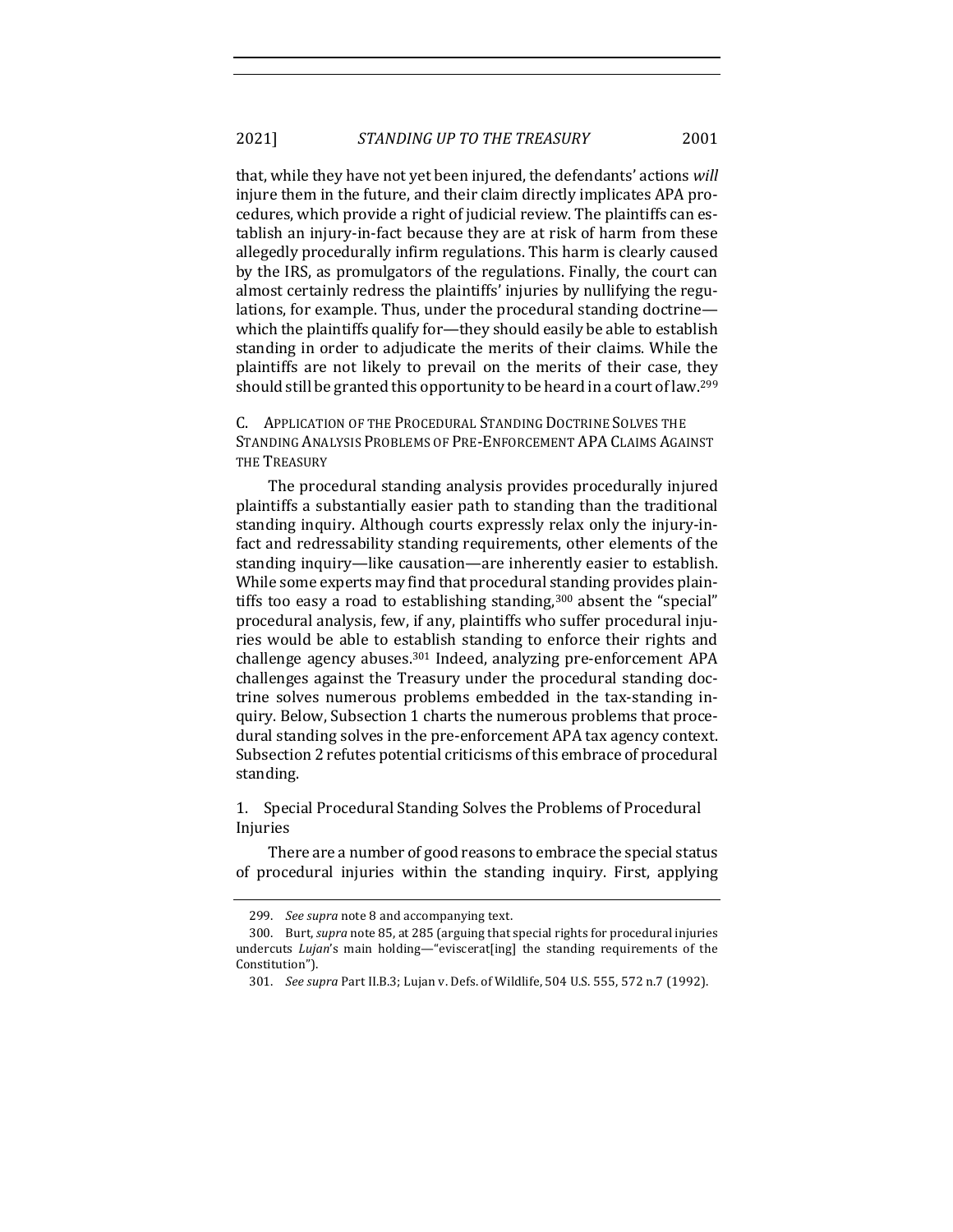procedural standing to pre-enforcement APA tax claims provides plaintiffs a pathway to remedy their injuries. Under the traditional standing analysis, pre-enforcement plaintiffs are perpetually hardpressed to establish the imminence and redressability prongs. For courts to grant standing without the procedural doctrine, plaintiffs will need to get lucky (or, potentially, enlist a state to sue on their behalf in order to enjoy the relaxed *Massachusetts v. EPA* standing analysis).302

Yet, providing a remedy for every wrong is a central tenant of our judicial system,<sup>303</sup> especially where the alternative is a catch-22 between plaintiffs abandoning their rights or subjecting themselves to criminal and civil liability.<sup>304</sup> Furthermore, these procedural "wrongs" are issues that Congress has expressly identified as wrongs.<sup>305</sup> Even if one characterizes a procedural injury as a "lesser" injury, disallowing plaintiffs from enforcing their congressionally provided rights and forcing petitioners into impossible catch-22s is poor policy. By utilizing the procedural standing doctrine, the judiciary will alleviate plaintiffs' catch-22 and allow for them to enforce their legitimate rights.

Second and relatedly, the courts should not usurp Congress's role by denving review for claims that Congress expressly directed deserve review. The APA—congressionally enacted legislation—is extremely clear in providing that "[a] person suffering legal wrong because of agency action, or adversely affected or aggrieved by agency action within the meaning of a relevant statute, is entitled to judicial review."306 For courts to restrict plaintiffs' ability to make pre-enforcement APA challenges against the Treasury on a *standing* basis, when Supreme Court jurisprudence has already condoned procedural standing as "special,"<sup>307</sup> smacks of overriding congressional directives. Embracing the procedural standing doctrine, as the Supreme Court and others have, provides the best of both worlds, granting plaintiffs access to their legislatively established rights while also comporting with stare decisis.

This leads to a third point: not only would utilizing the procedural standing doctrine promote rather than usurp congressional legislation, but procedural standing in the tax context incentivizes the Treasury to follow the APA—an incentive that the Treasury still sorely

<sup>302.</sup> *See, e.g.*, Bullock v. IRS, 401 F. Supp. 3d 1144, 1152 (D. Mont. 2019).

<sup>303.</sup> *See supra* note 235 and accompanying text.

<sup>304.</sup> *See supra* Part II.B.2.

<sup>305. 5</sup> U.S.C. § 702.

<sup>306.</sup> *Id.*

<sup>307.</sup> Lujan v. Defs. of Wildlife, 504 U.S. 555, 572 n.7 (1992).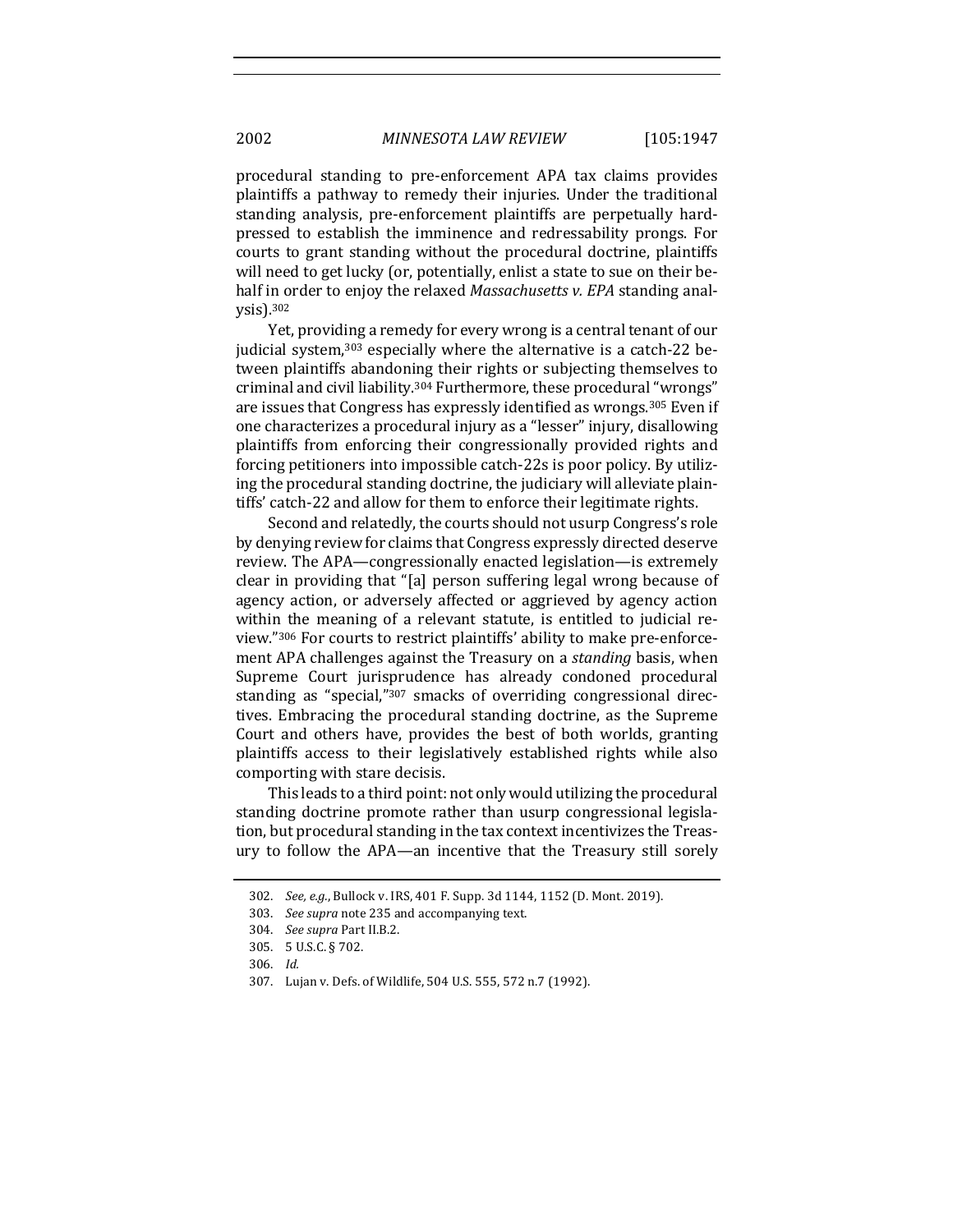needs.<sup>308</sup> With courts seemingly indicating that the Treasury is subject to the APA the same as any other agency, $309$  the justiciability doctrine of standing should not artificially circumscribe the procedural standing doctrine to shield the Treasury from APA challenges. Conversely, allowing the standing doctrine to bar plaintiffs' administrative claims as non-justiciable will disincentivize the Treasury from properly following the APA. For courts to implement a strict standing inquiry here would simply act as a second version of the AIA, de facto barring plaintiffs' pre-enforcement administrative claims. This strict standing inquiry would undermine the now-widespread theory that the Treasury can no longer violate the APA with impunity. Thus, courts utilizing the procedural standing doctrine furthers the Supreme Court's directive that the Treasury be subject to the APA like any other agency.<sup>310</sup>

Fourth, utilizing the procedural standing doctrine will promote increased uniformity for what should be a consistent, uniform doctrine of standing. As it stands, judicial application of the procedural standing doctrine is woefully inconsistent.<sup>311</sup> By more uniformly utilizing the procedural standing doctrine, courts can improve putative plaintiffs' and agencies' reasonable expectations regarding their likelihood of obtaining judicial review, decrease wasteful litigation over uncertain justiciability claims, and improve consistency, ensuring that like plaintiffs are treated alike.<sup>312</sup>

2. Rebutting Counterarguments: Procedural Standing Does Not Harm the Tax System & Procedural Standing Is No Weaker Precedent than the Alternatives

Critics will lob two main counterarguments against broader utilization of the procedural standing doctrine. Primarily, critics will contend that the procedural standing doctrine ultimately harms the tax system by greatly easing plaintiffs' ability to make administrative challenges against the Treasury, consequently decreasing the Treasury's ability to promulgate regulations, leading to increased taxpayer uncertainty. Additionally, these detractors will argue that increasing plaintiffs' ability to challenge the Treasury via the procedural standing

<sup>308.</sup> *See supra* note 56.

<sup>309.</sup> *See supra* notes 62-66 and accompanying text.

<sup>310.</sup> *See Mayo Found.* for Med. Educ. & Rsch. v. United States, 562 U.S. 44, 55 (2011)  $("[W]e$  are not inclined to carve out an approach to administrative review good for tax law only. To the contrary, we have expressly '[r]ecogniz[ed] the importance of maintaining a uniform approach to judicial review of administrative action."" (quoting Dickinson v. Zurko, 527 U.S. 150, 154 (1999))).

<sup>311.</sup> *See, e.g., supra Part II.A.* 

<sup>312.</sup> *See supra* Part II.B.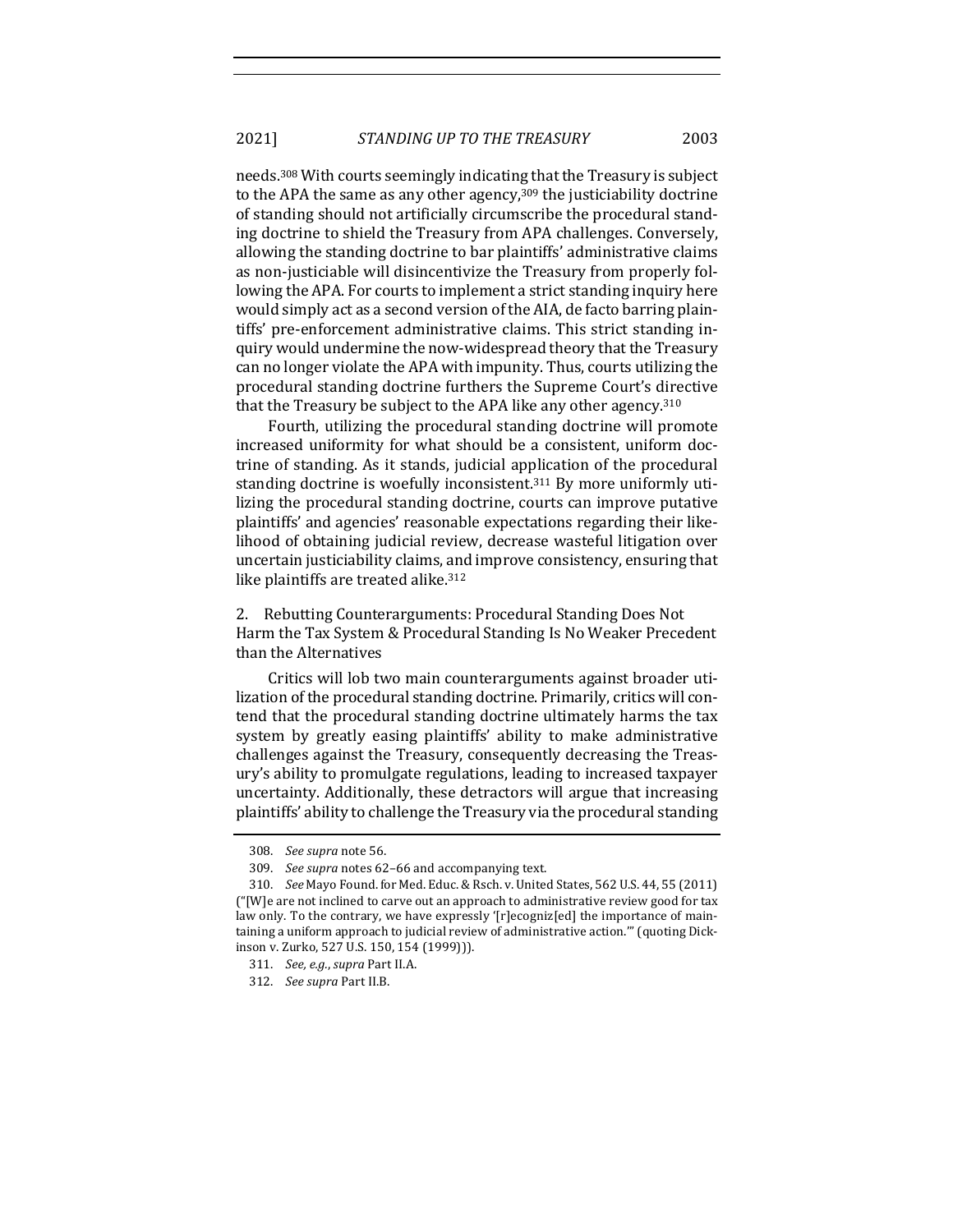doctrine will harm the tax system by creating costly, time-consuming litigation that the Treasury has neither the time nor the expertise to handle, which detracts from the Treasury's actual function of administering the federal tax system.

While there is certainly a tension between proper administration of the tax system and taxpayers' ability to obtain pre-enforcement review of administratively violative Treasury actions,<sup>313</sup> providing special status for procedural injuries does not seriously nor fundamentally undermine the tax system. Here, the procedural standing doctrine does nothing more than provide putative plaintiffs with a reasonable path to challenging the IRS prior to the IRS expending resources on enforcement. Perhaps critics or the Treasury could argue that by not allowing procedural injuries to survive standing, the injured party would not later re-litigate. Yet this "solution" places the burdens of Treasury violations on the taxpayer and, moreover, looks much like the status quo of tax exceptionalism which courts are in the midst of rejecting.<sup>314</sup> In addition, granting plaintiffs passage through the justiciability hurdle of standing does not guarantee plaintiffs anything. If their claims are meritless, the Treasury can still dismiss plaintiffs' claims easily.

While it is certainly good for taxpayers and the tax system as a whole to have increased certainty over tax regulations, *post*-enforcement APA claims—which non-justiciable plaintiffs would then need to bring and which would then later invalidate Treasury regulations arguably do much more harm to the certainty of the tax system. Thus, the procedural standing doctrine, while encouraging more up-front litigation, arguably provides taxpayers with certainty by challenging invalid Treasury rules early on in the promulgation process.

Perhaps more importantly, as noted above, the doctrine of procedural standing helps incentivize the Treasury to adhere to the APA in the first place, ensuring that its regulations are not later voidable by the courts. Additionally, properly performed notice-and-comment rulemaking assists the Treasury in gaining greater viewpoints and perspectives, arguably improving regulations—and, as a corollary, the tax system—overall.<sup>315</sup> Moreover, Treasury regulations increasingly

<sup>313.</sup> *See supra* Part II.B.4.

<sup>314.</sup> *See Mayo Found.*, 562 U.S. at 55 ("[W]e are not inclined to carve out an approach to administrative review good for tax law only. To the contrary, we have expressly '[r]ecogniz[ed] the importance of maintaining a uniform approach to judicial review of administrative action."" (quoting Dickinson v. Zurko, 527 U.S. 150, 154 (1999))).

<sup>315.</sup> *See* Cords, *supra* note 248, at 108–11.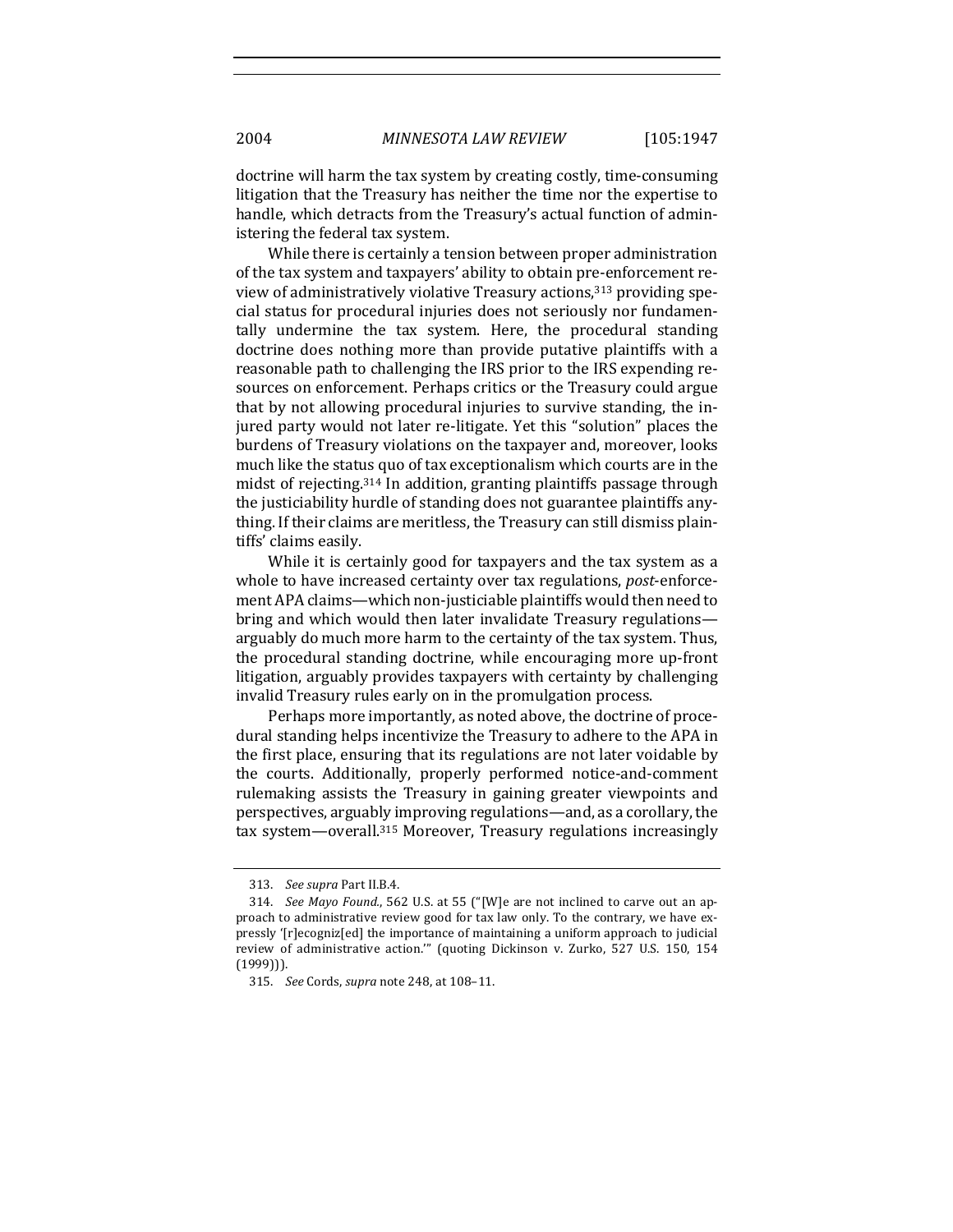2021] *STANDING UP TO THE TREASURY* 2005

concern normative public policy matters; these, at least, should not be subject to special tax rules. $316$  Finally, the Treasury is not and will never be absolutely hamstrung by the APA—there may often be regulatory exceptions, falling under the good cause exemption, for example, which allow the Treasury to properly avoid the most onerous APA procedures.<sup>317</sup> Thus, while the procedural standing doctrine may allow plaintiffs to accelerate their administrative claims against the Treasury, it actually can function to promote the tax system via improved public participation in the promulgation process; catch voidable Treasury regulations earlier on, whereby limit the public's wrongful-reliance; increase the Treasury's adhering to mandatory APA procedures; and not limit the Treasury's ability to utilize exceptions to APA rulemaking.

Second, critics may contend that the argument for greater utilization of the procedural standing doctrine based on global uniformity is overblown; after all, this Note acknowledges that the judiciary's use of the doctrine has been spotty. However, the alternatives to increasing use of the procedural standing doctrine would lead to poor results. One option would be to decrease or even eliminate use of the procedural standing doctrine altogether. However, this ostensibly eliminates many plaintiffs' ability to remedy their injuries while undermining Congress and contradicting the Supreme Court.<sup>318</sup> The other alternative is, of course, to retain the status quo application of the procedural doctrine. Yet, as explored above, this creates its own set of problems by increasing wasteful litigation, decreasing parties' reasonable expectations, keeping putative pre-enforcement tax-APA plaintiffs in a catch-22, and ultimately undermining the core judicial policy of stare decisis.<sup>319</sup> In light of these two alternatives, taxpayers, the judiciary, and even the Treasury all benefit from a more uniform application of the procedural standing doctrine within the global realm of standing.

## CONCLUSION

Now that the era of tax exceptionalism, which has long promoted the theory that tax is "special," is over, courts must grapple with how to impose longstanding administrative doctrines onto the historically exempt Treasury. When it comes to pre-enforcement administrative

<sup>316.</sup> See supra notes 250-51 and accompanying text.

<sup>317.</sup> See supra note 41.

<sup>318.</sup> *See supra* notes 305–06 and accompanying text; Lujan v. Defs. of Wildlife, 504 U.S. 555, 572 n.7 (1992).

<sup>319.</sup> *See supra* Parts II.B.1–4.